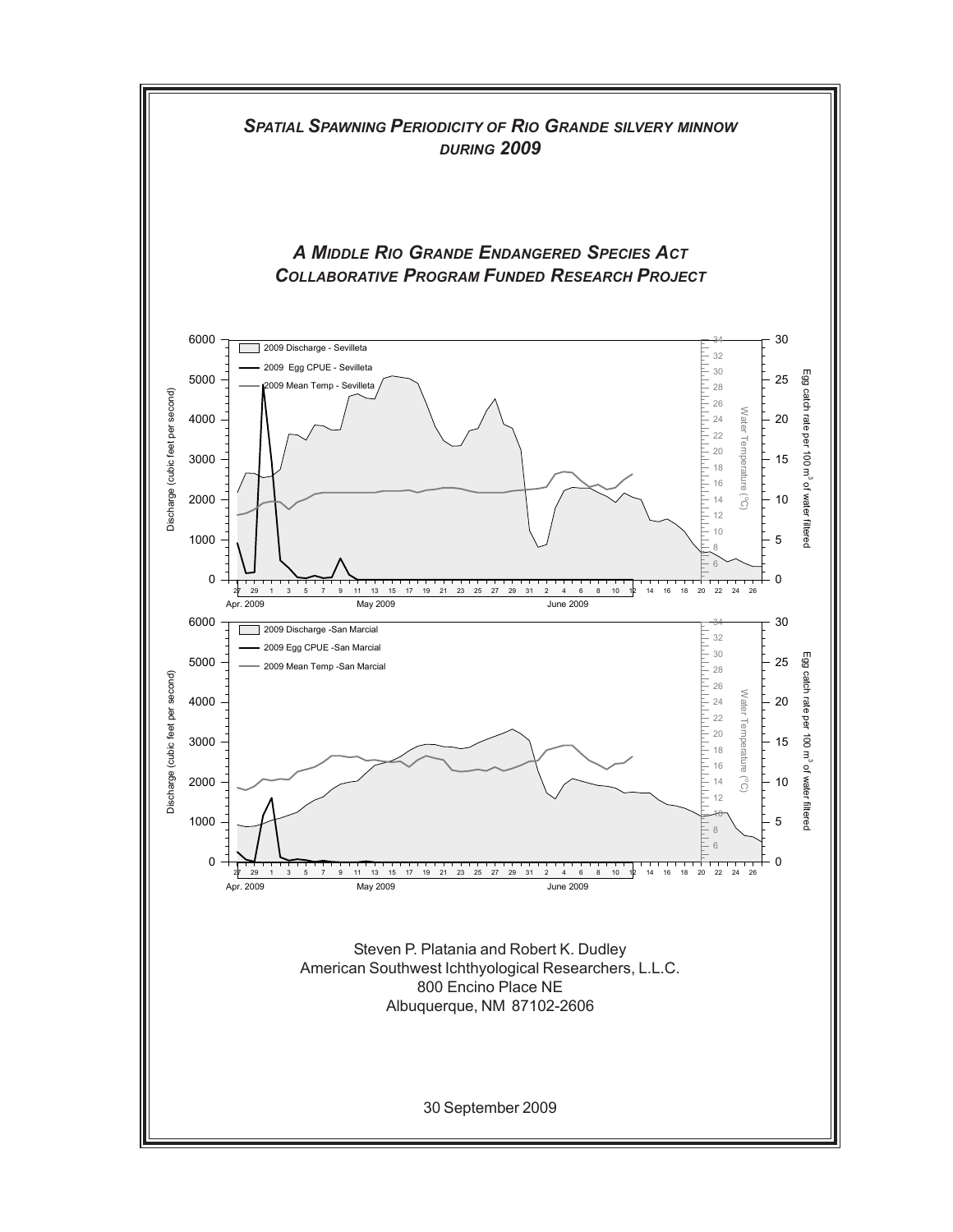# *SPATIAL SPAWNING PERIODICITY OF RIO GRANDE SILVERY MINNOW DURING 2009*

prepared for:

*MIDDLE RIO GRANDE ENDANGERED SPECIES ACT COLLABORATIVE PROGRAM*

under USBR contract:

Number 03CR408031 U. S. Bureau of Reclamation Upper Colorado Regional Office 125 South State Street, Room 6107 Salt Lake City, UT 84138-1102

prepared by:

Steven P. Platania and Robert K. Dudley American Southwest Ichthyological Researchers, L.L.C. 800 Encino Place NE Albuquerque, NM 87102-2606

submitted to:

U. S. Bureau of Reclamation 555 Broadway NE, Suite 100 Albuquerque, NM 87102-2352

30 September 2009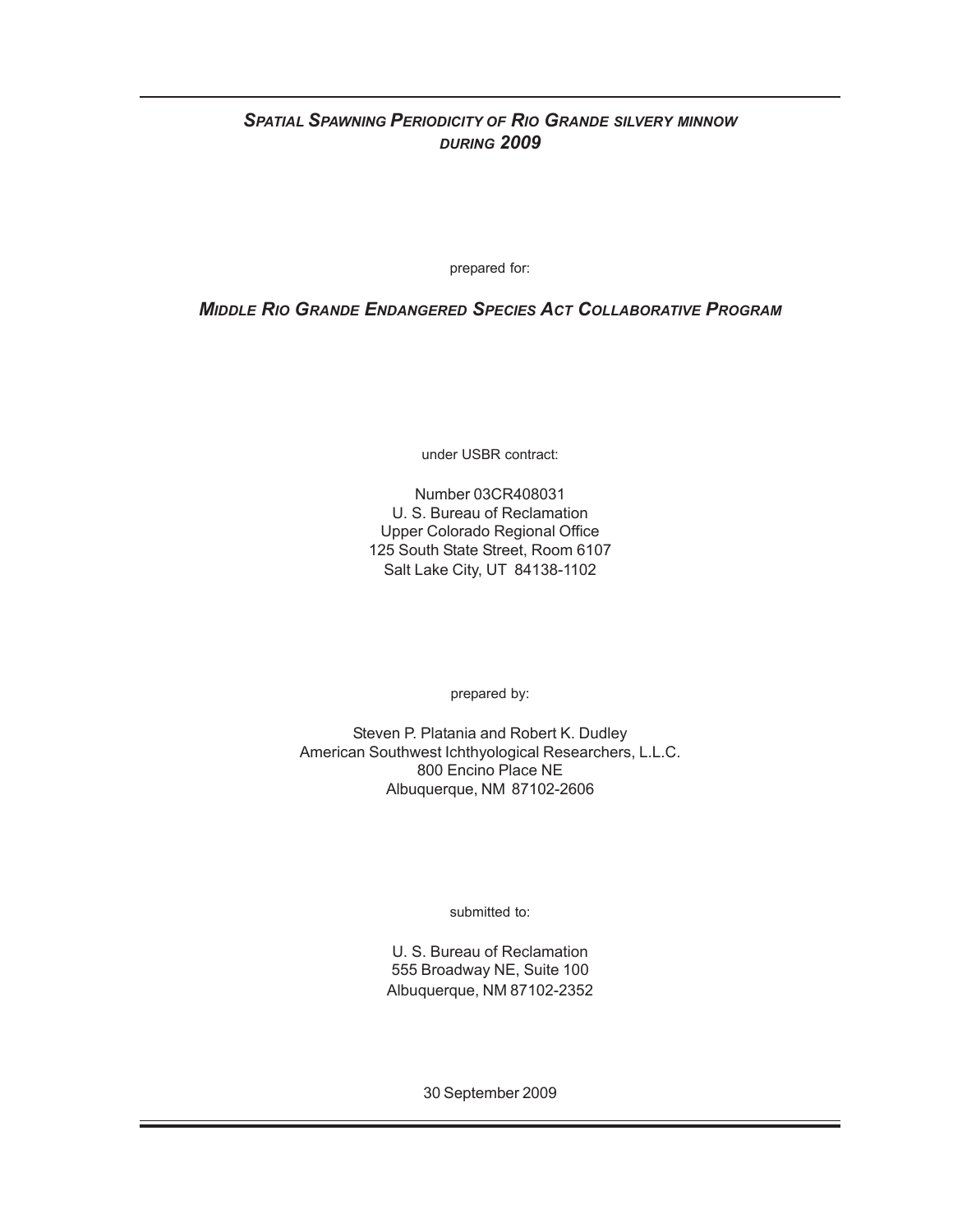# **TABLE OF CONTENTS**

| 2009 Rio Grande silvery minnow spatial spawning periodicity studies 12 |  |
|------------------------------------------------------------------------|--|
|                                                                        |  |
|                                                                        |  |
|                                                                        |  |
|                                                                        |  |
|                                                                        |  |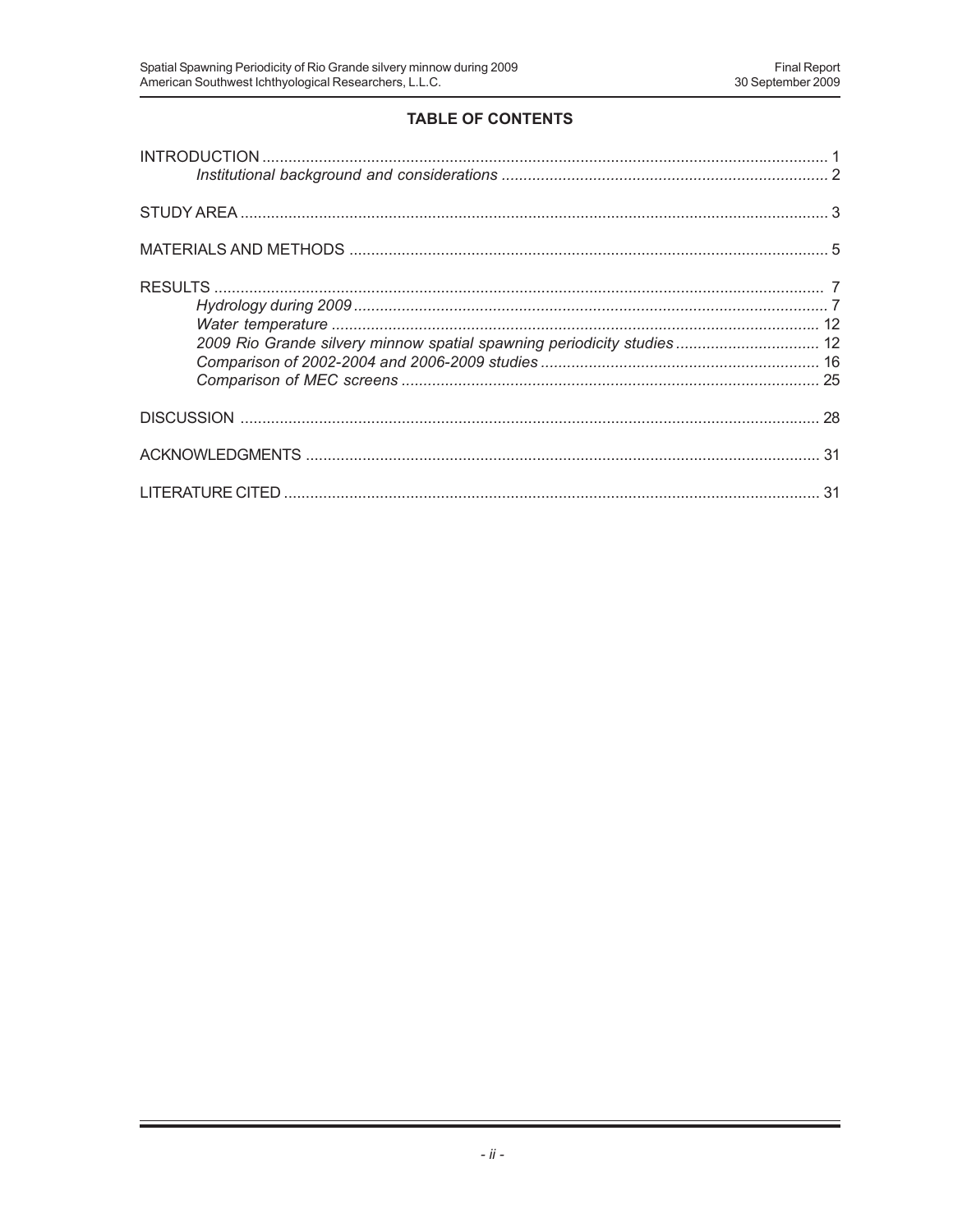# **LIST OF TABLES**

| Table 1. | Summary of 2009 mainstem Rio Grande sampling effort for Rio Grande silvery                                                                                        |
|----------|-------------------------------------------------------------------------------------------------------------------------------------------------------------------|
| Table 2. | Number of Rio Grande silvery minnow eggs collected per day by site  18                                                                                            |
| Table 3. | Volume of water sampled (6 hours), volume of water available (6 hours), and number<br>of Rio Grande silvery minnow eggs estimated to be transported downstream of |
| Table 4. | Catch rates of Rio Grande silvery minnow eggs by year, site, and category (mean                                                                                   |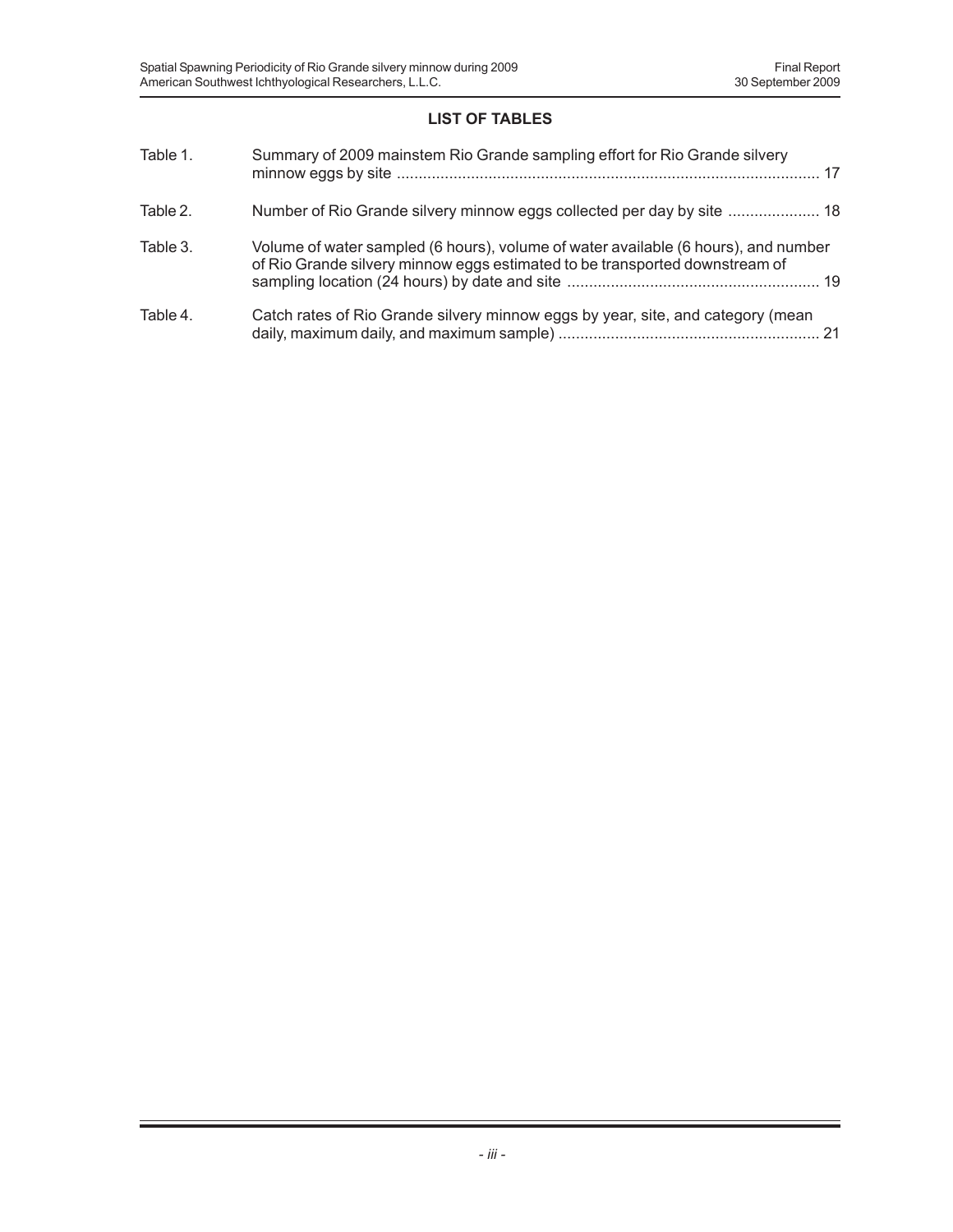## **LIST OF FIGURES**

| Figure 1.  | Map of the Middle Rio Grande, New Mexico, and the 2009 study site locations  4                                                                                         |
|------------|------------------------------------------------------------------------------------------------------------------------------------------------------------------------|
| Figure 2.  | Hydrograph of the Rio Grande, New Mexico, at the San Marcial Gauging Station                                                                                           |
| Figure 3.  | Annual hydrographs of the Rio Grande, New Mexico, at San Marcial before, during,<br>and after the 2001-2003 Rio Grande silvery minnow spawning periodicity study       |
| Figure 4.  | Annual hydrographs of the Rio Grande, New Mexico, at San Marcial before, during,<br>and after the 2004 and 2006 Rio Grande silvery minnow spawning periodicity         |
| Figure 5.  | Annual hydrographs of the Rio Grande, New Mexico, at San Marcial before, during,<br>and after the 2007-2009 Rio Grande silvery minnow spawning periodicity study       |
| Figure 6.  | Rio Grande discharge from March through August 2008 and March through June                                                                                             |
| Figure 7.  | April-June 2009 hydrographs of the Rio Grande, New Mexico, from State Hwy. 346                                                                                         |
| Figure 8.  | Daily water temperatures (mean, minimum, and maximum) at the 2009 Rio Grande                                                                                           |
| Figure 9.  | Comparison of the 2007-2009 daily water temperatures (mean, minimum, and<br>maximum) at the San Marcial-Rio Grande silvery minnow spawning periodicity                 |
| Figure 10. | Mean daily discharge, mean daily egg catch rate, and mean daily water temperature<br>during the 2009 Rio Grande silvery minnow spawning periodicity study period  20   |
| Figure 11. | Mean daily discharge, mean daily egg catch rate, and mean daily water temperature<br>during the 2001-2003 Rio Grande silvery minnow spawning periodicity study         |
| Figure 12. | Mean daily discharge, mean daily egg catch rate, and mean daily water temperature<br>during the 2004 and 2006 Rio Grande silvery minnow spawning periodicity study     |
| Figure 13. | Mean daily discharge, mean daily egg catch rate, and mean daily water temperature<br>during the 2007-2009 Rio Grande silvery minnow spawning periodicity study periods |
| Figure 14. | Comparisons of annual minimum, maximum, and mean daily water temperatures<br>at the San Marcial site during the 2001-2004 Rio Grande silvery minnow spawning           |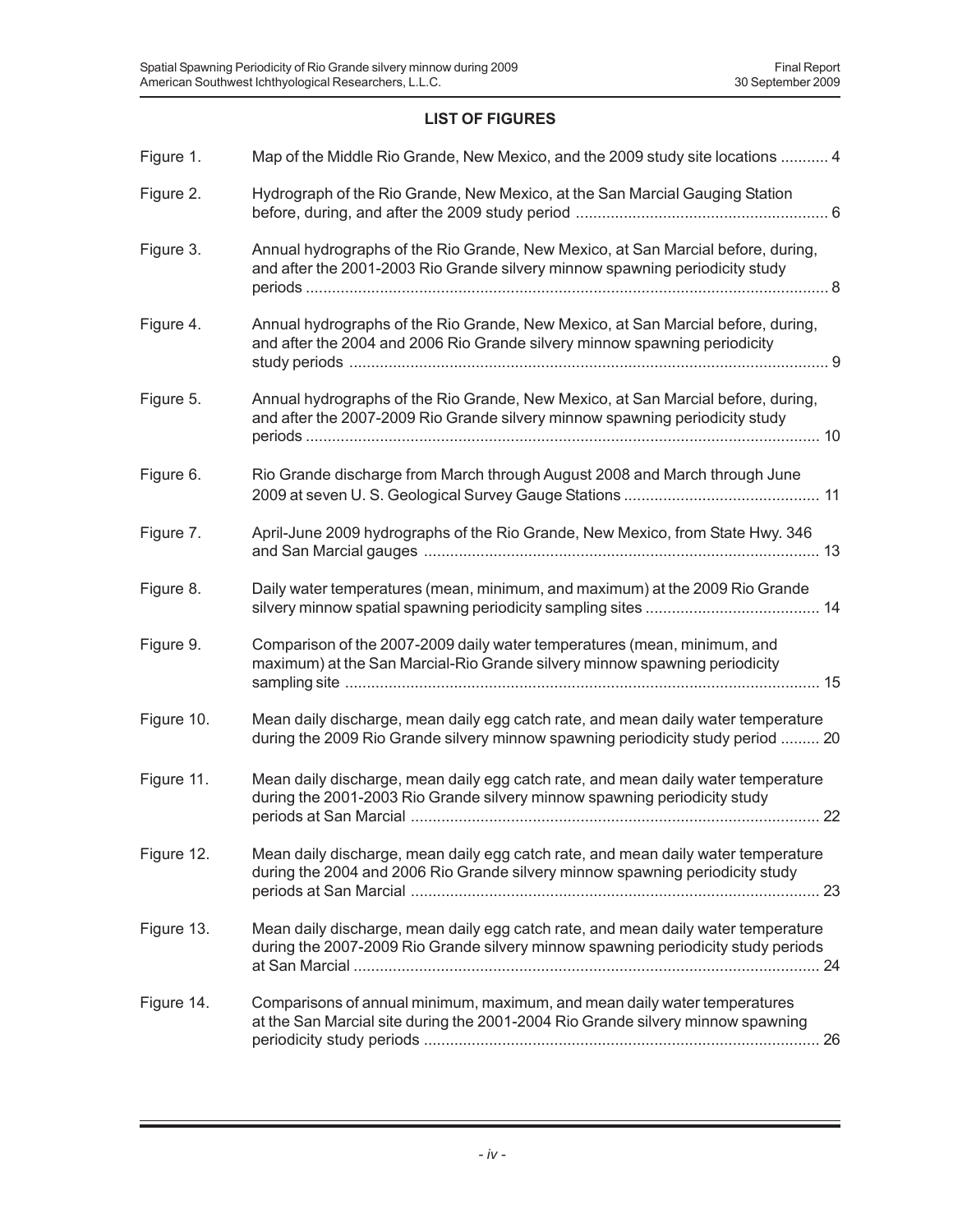| Figure 15. | Comparisons of annual minimum, maximum, and mean daily water temperatures       |  |
|------------|---------------------------------------------------------------------------------|--|
|            | at the San Marcial site during the 2006-2009 Rio Grande silvery minnow spawning |  |
|            |                                                                                 |  |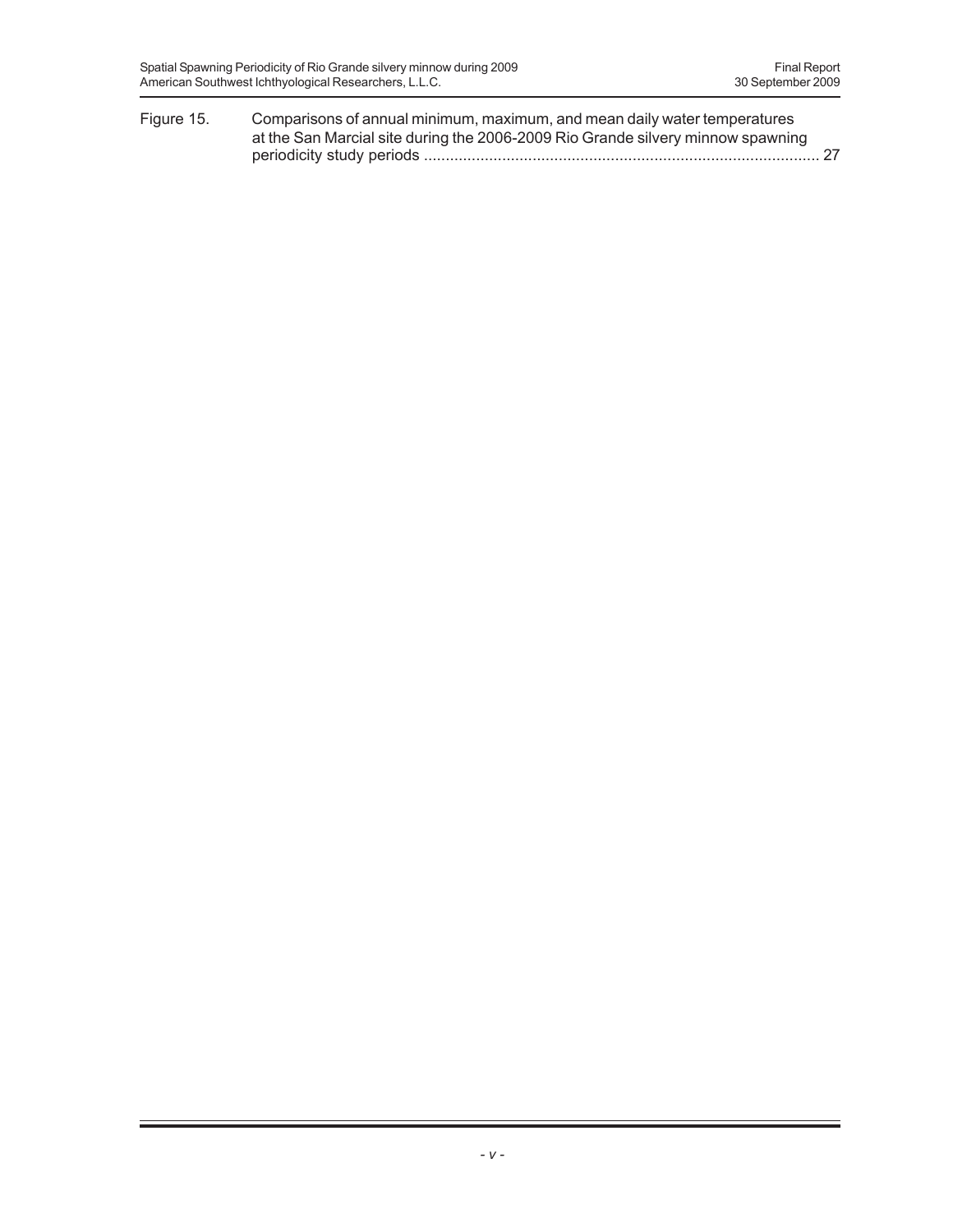#### **EXECUTIVE SUMMARY**

Systematic monitoring of the reproductive output of Rio Grande silvery minnow at several sites in the Middle Rio Grande was first conducted in 1999 and has continued annually (except 2005) since 2001. Previous studies demonstrated May and June as the primary period of silvery minnow reproductive activity. The 2006-2008 studies were structured to monitor the spatial and temporal (May-June) reproductive output of Rio Grande silvery minnow in the Middle Rio Grande and therefore, given the downstream drift of the eggs, were conducted near the downstream-most portion of each of the three accessible river reaches (Angostura, Isleta, and San Acacia). The 2009 study was structured to monitor the spatial and temporal (May-June) reproductive output of Rio Grande silvery minnow in the two downstream-most river reaches (Isleta and San Acacia).

Sampling at both 2009 Rio Grande silvery minnow spawning periodicity study sites was conducted from 27 April through 12 June 2009 (n= 47 days). The cumulative volume of water sampled at the two Rio Grande sites was 263,347 m<sup>3</sup> (213.5 acre-feet). There was a slight increase, from upstream to downstream, in the total volume of water filtered per sampling site. The cumulative volume of water sampled at the Sevilleta Site was 118,555  $\mathrm{m}^{_3}$  and the total amount of water sampled at the San Marcial Site was 144,792 m<sup>3</sup>. A cumulative total of 1,489 Rio Grande silvery minnow eggs were collected at the two sites during 2009. The majority (n= 844; 56.7%) of the catch was taken at the Sevilleta Site while the number and cumulative percent of Rio Grande silvery minnow eggs collected at the San Marcial site (n= 645; 43.3%) was slightly lower. Rio Grande silvery minnow eggs were collected on 14 days at the Sevilleta Site and 13 days at the San Marcial Site. On 12 days, Rio Grande silvery minnow eggs were taken concurrently at both the Sevilleta and San Marcial sites. Daily egg catch rates at the Sevilleta Site ranged between 0.18 and 24.42 eggs per 100 m<sup>3</sup> of water sampled (n= 6 and n= 331, respectively) while daily egg catch rates at the San Marcial Site ranged between 0.03 and 8.05 eggs per 100  $\text{m}^3$  of water sampled (n= 1 and n= 281, respectively). During the study, mean daily egg catch rates at the Sevilleta and San Marcial sites were 0.71 and 0.45 eggs per 100  $\text{m}^3$  of water sampled, respectively. The number of eggs estimated to be transported downstream of the Sevilleta Site over the duration of the study was 3,554,295 with a daily maximum of 1,523,783. The number of eggs estimated to be transported downstream of the San Marcial Site over the duration of the study was 436,924 with a daily maximum of 206,707.

Statistical analyses among all years were made using data from the San Marcial sampling locality since that site was the only common one for all years. Analysis of reproductive output revealed a significant difference (*F*=6.16; *p*<0.0001) among mean values of catch rate (#/100m3) for the six years of the study (2002-2004, 2006-2009). The following pair-wise comparisons were significant (*p*<0.05) over the period of record (2002 vs. 2004, 2006, 2009; 2003 vs. 2007; 2006 vs. 2007; 2007 vs. 2009). The natural log-transformed mean egg catch rate (standarized for discharge) was highest in 2002 (5.86 ±0.89), followed by 2007 (4.77±0.35), 2008 (3.22±1.26), 2003 (2.89±0.51), 2009 (2.56±0.60), 2006 (1.44±0.69), and 2004 (0.96±1.26). Additional statistical analyses for the Isleta Reach were made over the period of time that data were available (2006-2009). Analysis of reproductive output revealed a significant difference (*F*=8.68; *p*<0.0001) among mean values of catch rate ( $\#$ /100 $m^3$ ) for the four years of the study (2006-2009) in the Isleta Reach. The following pairwise comparisons were significant ( $p$ <0.05) over the period of record in the Isleta Reach (2006 vs. 2007, 2008, 2009). The natural log-transformed mean egg catch rate (standarized for discharge) was highest in 2009 (4.59  $\pm$ 0.48), followed by 2008 (4.28  $\pm$ 0.43), 2007 (4.19 $\pm$ 0.39), and 2006 (1.97 $\pm$ -0.40) in the Isleta Reach.

Comparisons of the old and new MEC screen efficiencies revealed significant differences between the screen types and also suggested differences in efficiencies based on quantity of instream debris and sampling interval. The mean volume of water sampled per interval at the lower velocity sampling location at the San Marcial site was 89.4±13.2 (N=14) compared to 129.4±13.5 (N=14) at the higher velocity location at the same site for the old screen. In contrast, the mean volume of water per interval sampled at the lower velocity sampling location at the San Marcial site was 137.8±14.9 (N=14) compared to 188.3±11.7 (N=14) at the higher velocity location at the same site for the new screen. For the lower velocity location, *t*=5.19 and p<0.0001 for the comparison between screens and the new screen was found to be 54.1% more efficient at sampling water than was the old screen over the same time period (one hour intervals). For the higher velocity location, *t*=5.04 and p<0.0001 for the comparison between screens and the new screen was found to be 45.5% more efficient at sampling water than was the old screen over the same time period (one hour intervals). The mean volume of water sampled per interval at the sampling location at the Sevilleta site was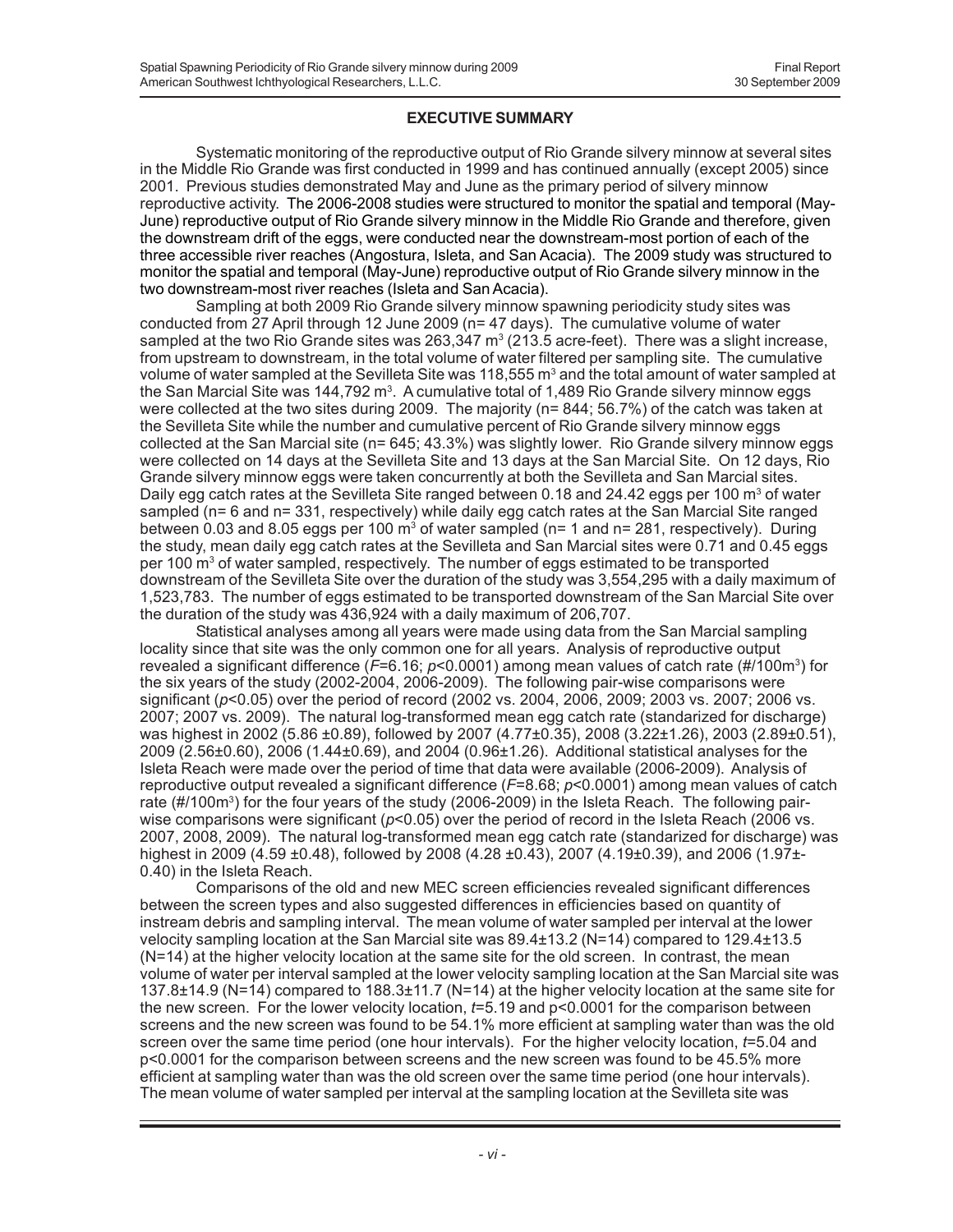18.6±1.39 (N=9) for the old screen compared to 22.3±1.1 (N=9) for the new screen. For the Sevilleta site, *t*=3.90 and p<0.0023 for the comparison between screens and the new screen was found to be 19.9% more efficient at sampling water than was the old screen over the same time period (10 minute intervals).

A comparison of the relationship between the October CPUE (#/100m2) mean log (ln(CPUE+1)) values of Rio Grande silvery minnow densities and natural log-transformed mean egg catch rate (standardized for discharge) at San Marcial using linear regression yielded a nonsignificant relationship (r<sup>2</sup><0.01; p=0.98) over the study period (2002-2004, 2006-2009). Similarly, a comparison of the relationship between natural log-transformed mean egg catch rate (standardized for discharge) at San Marcial and maximum discharge at USGS Gauge #08358400 (Rio Grande Floodway at San Marcial, NM) using linear regression over the same time period also yielded a non-significant relationship ( $r<sup>2</sup> < 0.01$ ;  $p=0.87$ ). These preliminary findings suggest that the number of eggs produced in the river does not appear to be strongly related to either the maximum discharge (measure of spring runoff) or to the number of individuals that survive to October. It is likely that the physical conditions of the river following spawning (i.e., extended period with elevated flows vs. low flows accompanied by river drying) are much more important than the quantity of eggs in determining the success of annual recruitment. Similarly, it is likely that the number of eggs produced in a given year is related more to the population size in spring as opposed to the strength of the spring runoff. Additional years of data will hopefully further elucidate these subtle relationships and lend insight to the causal mechanisms resulting in successful recruitment of Rio Grande silvery minnow.

Rio Grande silvery minnow appear to have had another good year for spawning, which should translate into increased numbers of reproductively capable females available to spawn in the spring of 2010. While the population of Rio Grande silvery minnow appears to have stabilized since 2007, the lack of an adequately high spring runoff (high magnitude over an extended duration) combined with summer drying could result in a rapid decline to pre-2005 population levels. The lost of individuals from downstream reaches during river drying events is particularly problematic as these are the areas that most frequently and consistently support the highest densities of Rio Grande silvery minnow (except in years immediately following downstream drying). The future conservation status of Rio Grande silvery minnow appears dependent on ensuring adequate flow and habitat conditions during the spawning and early recruitment phases of this species while also allowing upstream recolonization by individuals transported downstream.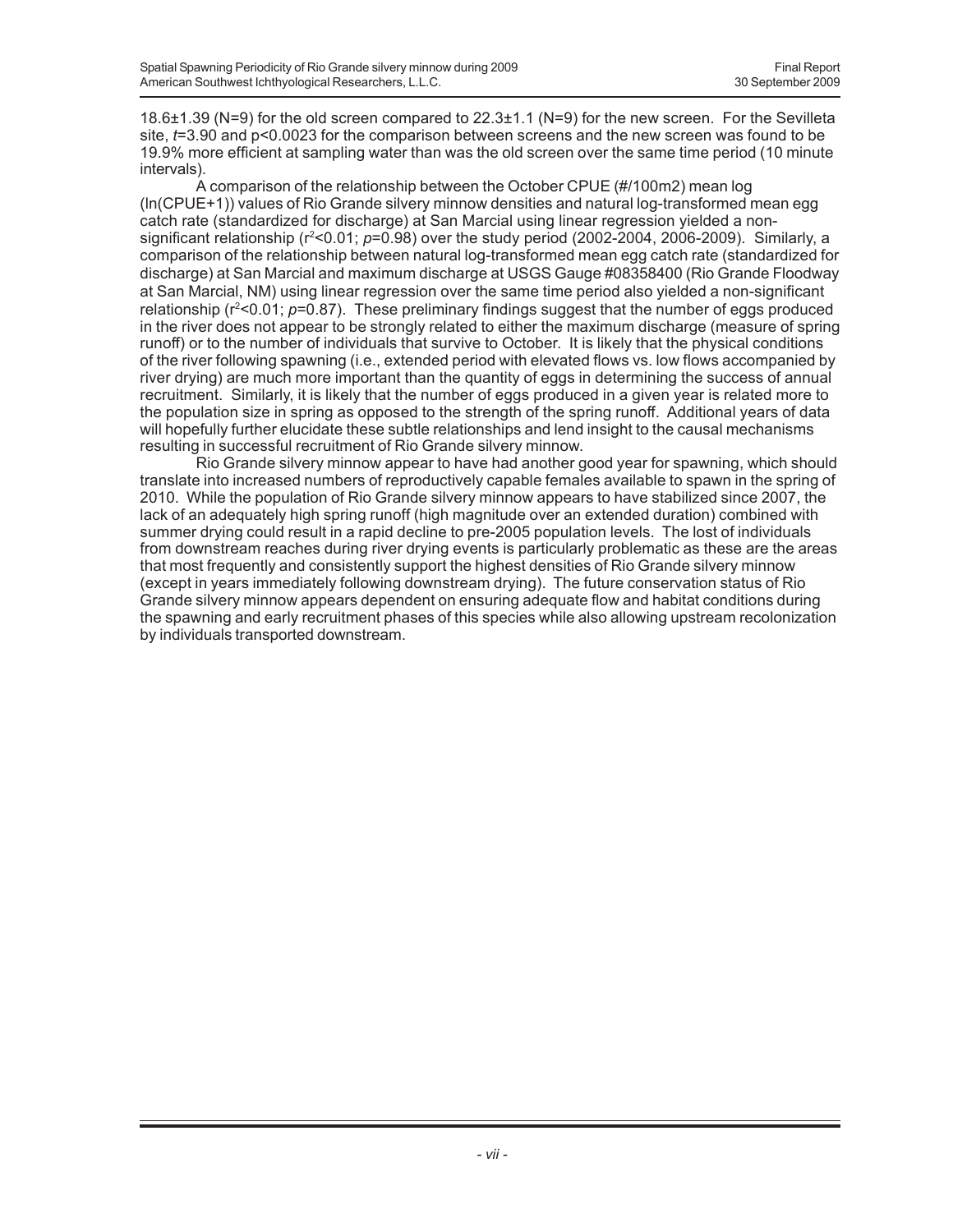#### **INTRODUCTION**

The reach of the Rio Grande between Cochiti Dam and Elephant Butte Reservoir (Middle Rio Grande) has been greatly modified over the last 50 years; this has alternatively led to aggradation, degradation, armoring, and narrowing of the river channel in different portions of the reach (Lagasse, 1985). This section of the river flows through the massive Rio Grande rift and historically resulted in a wide floodplain within the sparsely vegetated Rio Grande valley. Extensive braiding of the river through the relatively linear Rio Grande rift valley was common as it flowed over shifting sand and alluvium substrata; flow in the Middle Rio Grande was generally perennial except during times of severe or extended drought (Scurlock, 1998).

The Middle Rio Grande was relatively shallow throughout most of the year because of regionally low precipitation levels (Gold and Dennis, 1985) but was subjected to periods of high discharge. Flow was generally greatest during the annual spring snow melt runoff (April-June), however intense localized rainstorms (monsoonal events that generally occur in July and August) often caused severe flooding and were important in maintaining perennial flow through the summer. The cyclic pattern of drought and flooding over mobile substrata likely helped to promote the active interaction between the river and its floodplain. Historically, the Middle Rio Grande in many ways possessed all of the characteristics distinctive of a semi-arid river ecosystem.

The reduced species diversity typical of semi-arid ecosystems was also reflected in the depauperate ichthyofaunal composition of the Middle Rio Grande. Despite the reduced species richness of the Rio Grande, the river supported many native cyprinids that were endemic to this drainage (Platania and Altenbach, 1998). However, of the few native cyprinids that historically occupied the Rio Grande basin (i.e., speckled chub, *Macrhybopsis aestivalis*, Rio Grande shiner, *Notropis jemezanus*, and Rio Grande bluntnose shiner, *Notropis simus simus*) many have been extirpated from the Middle Rio Grande over the past century. A fourth species, phantom shiner, *Notropis orca*, is extinct (Bestgen and Platania, 1990). Rio Grande silvery minnow, *Hybognathus amarus*, is the only extant member of the native cyprinid fish fauna (Bestgen and Platania, 1991; Platania, 1991) and is found only in the Middle Rio Grande.

This group of native cyprinids shared several life-history characteristics. All were small (generally <100 mm TL), short-lived (2-5 years), fishes that occupied mainstem habitats. In addition to these shared traits, all five species were members of a reproductive guild of fishes that are pelagic spawners laying semibuoyant eggs.

Reproduction in fish in this guild is characterized by the production of non-adhesive eggs that, upon expulsion, swell rapidly with water and become nearly neutrally buoyant. Upon release, the eggs are about 1.6 mm in diameter but quickly expand (ca. 3.0 mm) and remain suspended in the water column during development. Egg hatching time is temperature dependent, but rapid, occurring in 24-48 hours. Recently hatched larval fish remain a component of the drift until development of the gas bladder. This physiological development corresponds with a shift in swimming behavior as larvae actively seek low-velocity habitats.

The 3-5 days necessary for propagules to attain the developmental stage necessary to control horizontal movements and freely disperse allows for considerable downstream displacement of eggs and larvae in the Middle Rio Grande. As has been well documented for other aquatic organisms, it is necessary for at least some portion of the drifting propagules to settle in appropriate low-velocity habitats or move upstream to maintain viable populations (Speirs and Gurney, 2001). Downstream transport distance of the progeny of Rio Grande silvery minnow is dependent on a variety of factors including flow magnitude and duration, water temperature, and channel morphology (Dudley and Platania, 2007b). Historically, there were no permanent barriers to upstream dispersal of fishes in the Middle Rio Grande. There are currently three instream diversion structures between Cochiti Dam and Elephant Butte Reservoir that are barriers to upstream movement of fishes and fragment the once continuous range of the only remaining member of this reproductive guild.

The early life history of Rio Grande silvery minnow has been extensively studied (Platania and Altenbach, 1998). These investigations revealed that silvery minnow is also member of a unique reproductive guild of Rio Grande basin Plains Stream cyprinids. The studies also demonstrated that spawning by Rio Grande silvery minnow is associated with high-flow events such as spring run-off or summer rainstorms.

Systematic monitoring of the reproductive output of Rio Grande silvery minnow at several sites in the Middle Rio Grande was first conducted in 1999 (Platania and Dudley, 2000). The 1999 monitoring effort involved collecting and quantifying catch rate of Rio Grande silvery minnow eggs at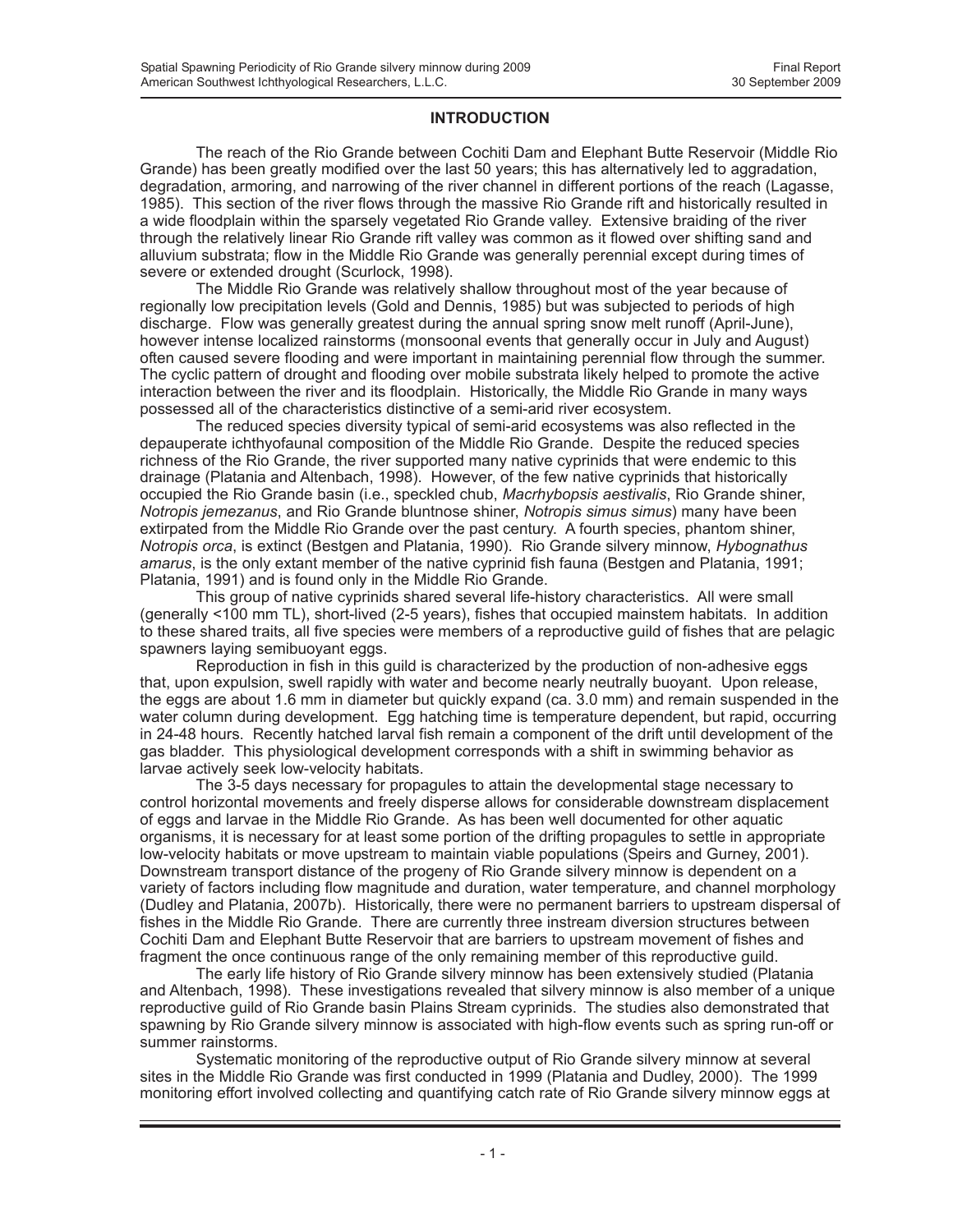several Middle Rio Grande sites during the relatively short spawning period of this species. Limited Rio Grande silvery minnow egg collecting efforts were also conducted at selected sites in the Middle Rio Grande (Platania and Hoagstrom, 1996) and in the Low Flow Conveyance Channel (Smith, 1998, 1999) from 1996 to 1999. These latter samples provide information on the magnitude of reproduction during certain times and for specific sites. However, consistent monitoring throughout the spawning season produces the most reliable measure of the duration and magnitude of Rio Grande silvery minnow reproductive output. The first site specific sampling effort to document the magnitude of the reproductive effort of Rio Grande silvery minnow occurred daily throughout May and June 2001 (Platania and Dudley, 2002) at a location near the southern end of the San Acacia Reach of the Middle Rio Grande (River Mile 58.8). Monitoring of the reproductive effort of Rio Grande silvery minnow also occurred daily at this site in May and June 2002 (Platania and Dudley, 2003), 2003 (Platania and Dudley, 2004), and 2004 (Platania and Dudley, 2005). More intensive monitoring efforts were conducted from 2006 to 2008 (Platania and Dudley, 2006, 2007, 2008) and resulted in the sampling of the Angostura, Isleta, and San Acacia reaches of the Middle Rio Grande.

Population monitoring efforts of the Middle Rio Grande fish community over the past decade have documented vast changes (i.e., order of magnitude increases and decreases) in the abundance of Rio Grande silvery minnow (Dudley and Platania, 1999, 2000, 2001, 2002; Dudley et. al., 2003, 2004, 2005; Dudley and Platania, 2007a, 2008, 2009). Recent monitoring efforts (Dudley and Platania, 2009) show that the October density of Rio Grande silvery minnow was significantly lower (*p*<0.05) in 2008 compared to 2005. However, the October density of this species was higher (*p*<0.05) in 2008 than in 1996, 2000-2004, and 2006. The San Acacia Reach yielded most of the Rio Grande silvery minnow in October of 2008, followed by the Angostura Reach and Isleta Reach. This was in contrast to population monitoring in October of 2007, when the largest catch rates were recorded in the Angostura and Isleta reaches.

The marked 2002-2003 decline in wild Rio Grande silvery minnow and increased stocking efforts in the upper reaches of its range (Angostura and Isleta reaches) apparently resulted in a temporary reapportioning of this species' relative abundance. Between June 2002 and November 2004, over 301,000 silvery minnow were released in the Angostura and Isleta reaches of the river. While over 90% of the total Rio Grande silvery minnow catch had been recorded in the San Acacia Reach during 2000-2002, by the end of calendar year 2003, the largest percentage (58%) of individuals collected (albeit extremely reduced numbers; n=224) were taken in the Angostura Reach. This trend continued into 2004 and by October of that year, approximately 78% of the cumulative 2004 Rio Grande silvery minnow catch had been taken in the Angostura Reach, 13% in the Isleta Reach, and only 9% in the San Acacia Reach. However, the relative abundance of Rio Grande silvery minnow among reaches has fluctuated from 2005-2008 (e.g., highest densities in the Angostura Reach during 2006 and 2007, in the Isleta Reach during 2005, and in the San Acacia Reach during 2008). This reapportionment of the Rio Grande silvery minnow population, in combination with the meager 2004 catch of reproductive propagules in the San Acacia Reach necessitated a modification of subsequent reproductive monitoring protocols beginning in 2006. Sampling sites were established in each of the three downstream reaches of the Middle Rio Grande (Angostura, Isleta, and San Acacia) to provide a more complete data set from 2006 to 2008.

The study conducted herein is at its core a continuation of the systematic Rio Grande silvery minnow reproductive monitoring research activity, fulfills multiple recovery goals, and will provide detailed catch-per-unit-effort (CPUE) values for Rio Grande silvery minnow eggs. Starting in 2004, collection of wild Rio Grande silvery minnow eggs for use in propagation activities was made a separate project (from the reproductive monitoring effort) although personnel from each project remain in close contact to help facilitate the separate efforts. Daily updates on egg catch rates are provided to interested personnel within the Middle Rio Grande Endangered Species Act Collaborative Program (MRGESACP). Systematic studies of the reproductive periodicity of Rio Grande silvery minnow are also designed to provide insight to success of recent stocking efforts. Long-term monitoring of the reproductive effort of Rio Grande silvery minnow remains necessary for recovery efforts and to facilitate effective management decisions.

#### *Institutional background and considerations*

Monitoring the reproductive effort of Rio Grande silvery minnow was identified as a requirement of the 29 June 2001 Programmatic Biological Opinion of the Effects of Actions Associated with the U. S. Bureau of Reclamation's, U. S. Army Corps of Engineers', and Non-Federal Entities Discretionary Actions related to Water Management on the Middle Rio Grande, New Mexico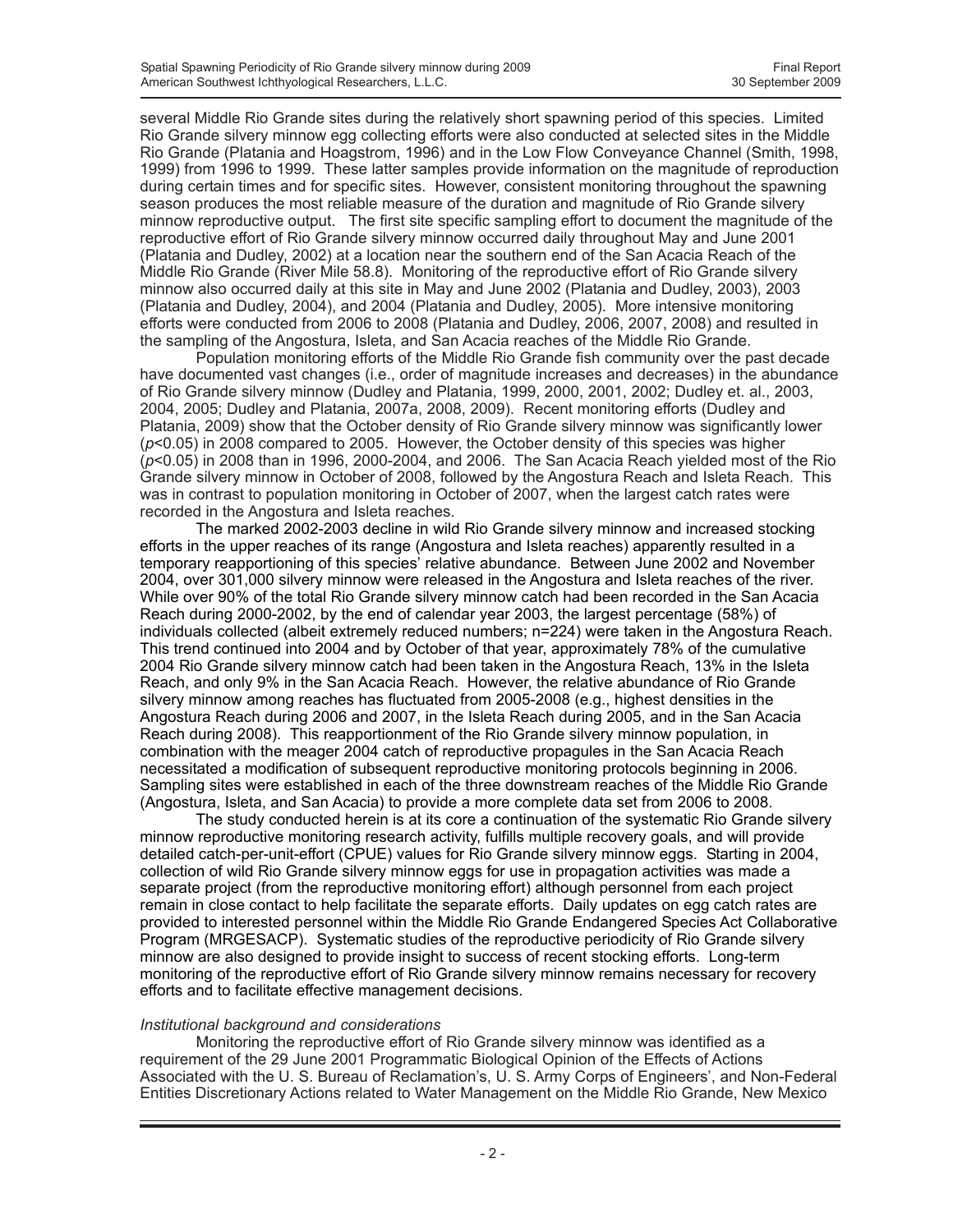as authored by the U. S. Fish and Wildlife Service. This work was part of an ongoing effort to document changes in the distribution and abundance of the federally endangered Rio Grande silvery minnow. This research effort provided an assessment of the reproductive output (eggs) for Rio Grande silvery minnow within the Middle Rio Grande and specifically addressed the task: "Evaluate the status and trend of the Rio Grande silvery minnow" as identified by the Middle Rio Grande Endangered Species Collaborative Program (ESA Workgroup).

The Rio Grande silvery minnow Recovery Plan (U. S. Fish and Wildlife Service, 1999) also outlined research objectives (2.2. Determine spawning periodicity of silvery minnow under multiple flow regimes; 2.2.1. Determine environmental factors that cue spawning in silvery minnow) that were addressed through this research. This investigation provided an assessment of the relative magnitude of the Rio Grande silvery minnow spawning effort. This project was also a central component of the Rio Grande silvery minnow propagation and genetics research efforts, both requirements of the 29 June 2001 Programmatic Biological Opinion (see "Project Objectives" 2 and 3).

In 2002-2003, ESA Workgroup members met and discussed Rio Grande flow issues and impacts of the hydrological conditions on Rio Grande silvery minnow. The dismal 2002-2003 snow pack in the Rio Grande headwaters meant there would not be a natural spring flow spike in 2003 in the Middle Rio Grande and, therefore, it was unlikely that there would be a spring spawn by silvery minnow. Personnel from ESA Workgroup agencies decided to create an artificial flow spike during mid-May 2002, using reservoir storage, to initiate a spawn by silvery minnow. As 2003 climatic conditions were similar to those experienced in 2002, an artificial flow spike was also created in the Rio Grande in 2003, using reservoir storage, to initiate spawning of Rio Grande silvery minnow. Snow pack runoff and ambient flow conditions in 2004 were sufficient enough that, for the first time in two years, this was not necessary. Artificial flow spikes have not been generated since 2004 for the purpose of inducing spawning. This document presents the results of the 2009 spawn of Rio Grande silvery minnow and compares data collected under the auspices of this study from 2001-2004 and 2006-2009.

#### **STUDY AREA**

The principal area of interest in the Middle Rio Grande is the reach between the outflow of Cochiti Reservoir and inflow to Elephant Butte Reservoir as it encompasses the known range of Rio Grande silvery minnow (Figure 1). Five upstream reservoirs and numerous irrigation diversion dams regulate flow in the Middle Rio Grande. Cochiti Reservoir has been operational since 1973, is located 76 km upstream of Albuquerque, and is the primary flood control reservoir that regulates flow in the Middle Rio Grande. Reach names are taken from the diversion structure at the upstream boundary of that reach of river. In the Cochiti Reach (between Cochiti Dam and Angostura Diversion Dam), the Rio Grande flows through Cochiti, Santo Domingo, and San Felipe pueblos, respectively.

The reproductive effort of Rio Grande silvery minnow has, in the past, been sporadically determined at selected collecting localities in the Angostura and Isleta reaches. In 2003 and 2004, our sampling efforts were restricted to the single San Acacia Reach collection location. The San Acacia Reach of the Middle Rio Grande is about 56 miles (91 km) long extending from the apron of San Acacia Diversion Dam to the head of Elephant Butte Reservoir. Sections of this reach are characterized by a wide and braided river channel, sand substrate, high suspended sediment load, and broad variety of aquatic mesohabitats. Conversely, some segments in this reach are relatively narrow and result in increased water velocity and decreased habitat heterogeneity. The 12 mile (19 km) reach of the Rio Grande downstream of San Marcial Railroad bridge crossing is confined to a channel that is about 50 m wide. Substrate in this segment of the river is predominately sand and braiding of the channel is uncommon except under conditions of relatively low flow.

In 2004, this study was restructured to monitor the spawning periodicity of Rio Grande silvery minnow in the Middle Rio Grande while securing eggs for the propagation facilities was assigned to others. Given the downstream drift of the eggs, the location of the collecting activities was selected so as to maximize the potential number of eggs collected and potentially rescue eggs destined to drift into Elephant Butte Reservoir where, if hatched, larvae would be subjected to a wide array of nonnative predators. The Rio Grande silvery minnow egg collecting site was located about 10 miles (16 km) downstream of the San Marcial Railroad bridge crossing at River Mile 58.8 (UTM Zone 13: 3716150 Northing; 307846 Easting). This site was located near the downstream-most point in the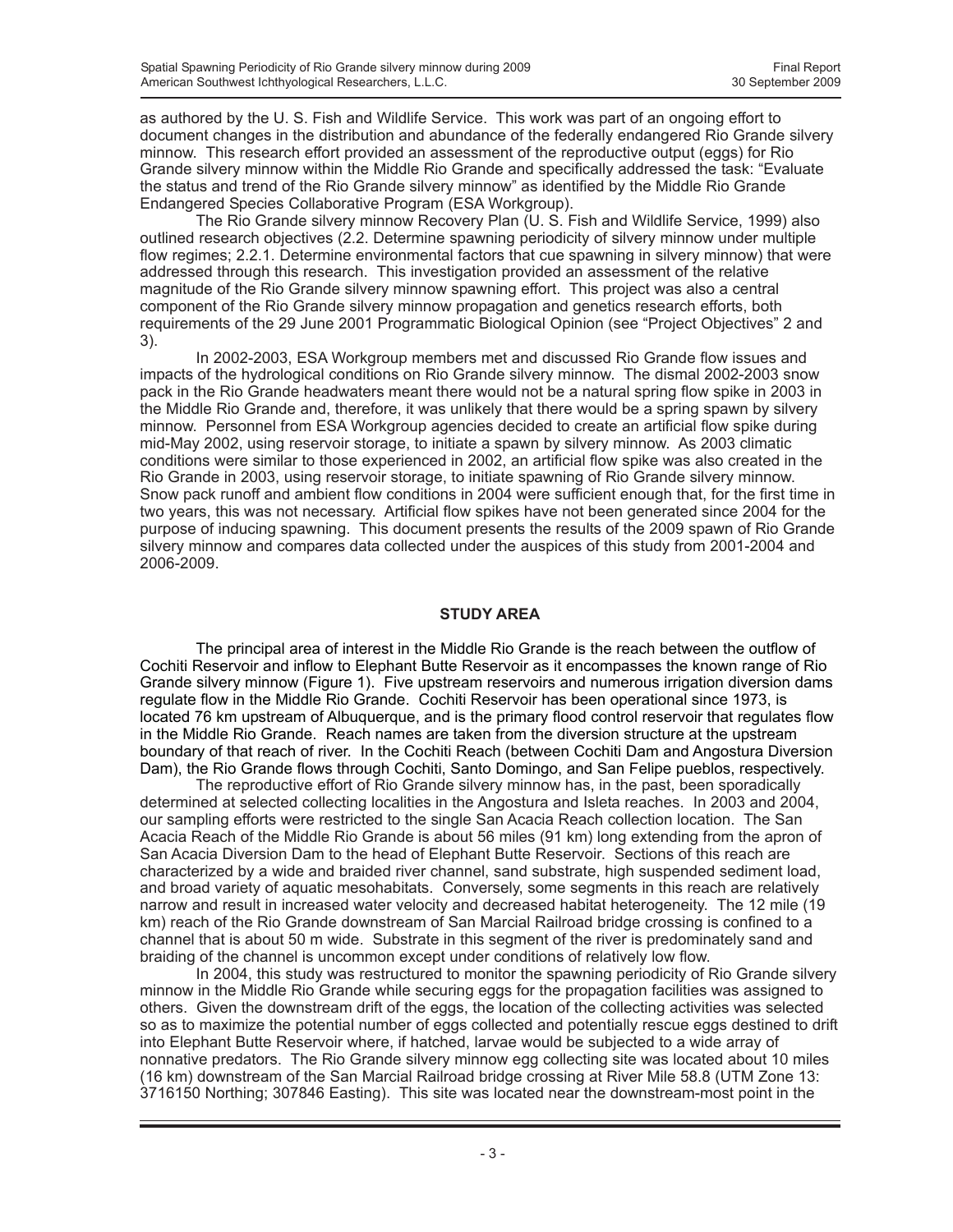

Figure 1. Map of the Middle Rio Grande, New Mexico, and the 2009 study site locations.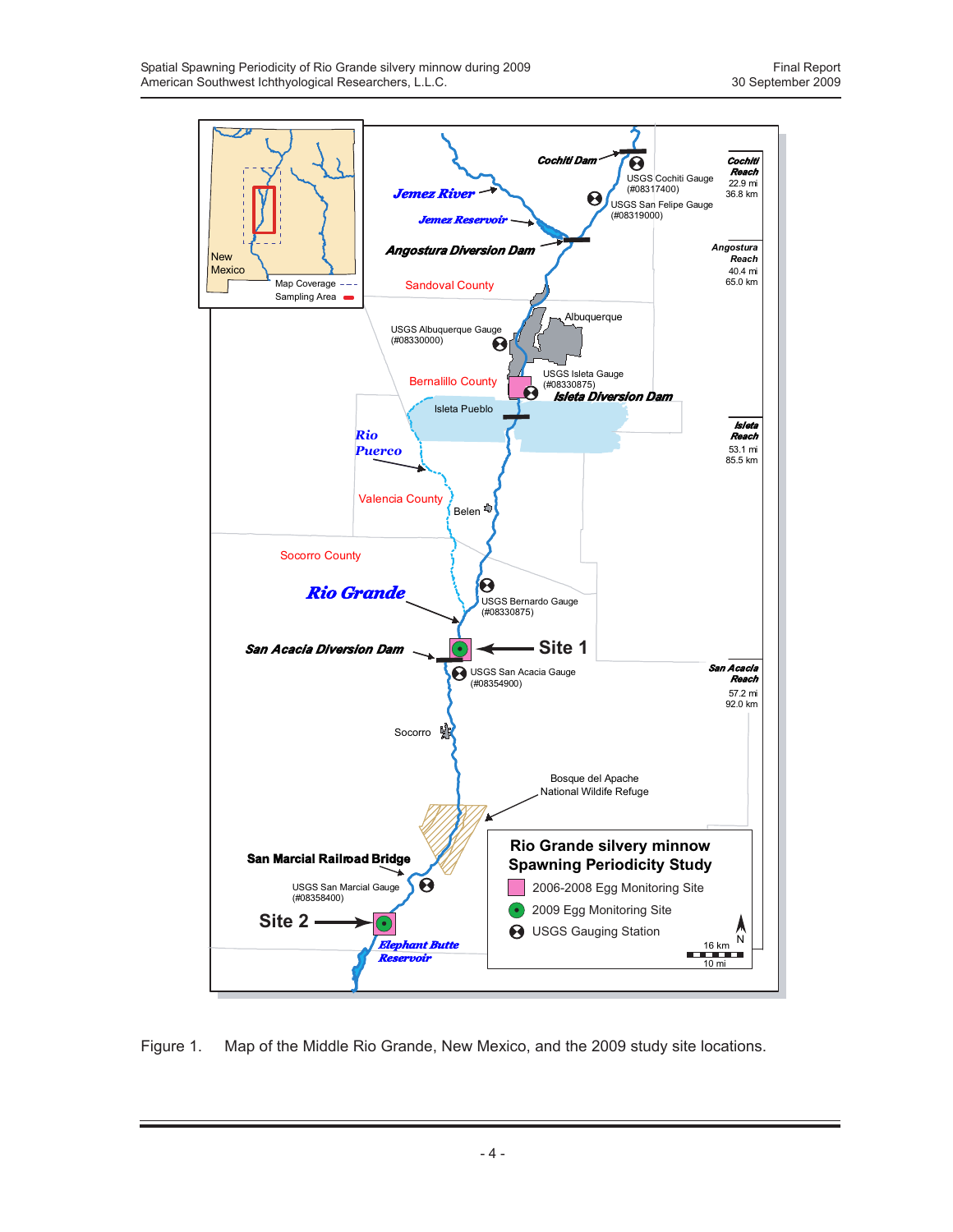San Acacia Reach. In addition to easy accessibility and favorable river conditions (i.e., wide river channel, current being carried through a single river channel, gently sloped banks, moderate gradient), the only means of vehicle access to this site was gated and could be secured.

The 2006-2008 studies were structured to monitor the spatial and temporal reproductive output of Rio Grande silvery minnow in the Middle Rio Grande and therefore, given the downstream drift of the eggs, were conducted near the downstream-most portion of each of the three accessible river reaches (Angostura, Isleta, and San Acacia). The Angostura Reach Site selected for sampling from 2006-2008 was also sampled during the 1999 spatial spawning periodicity study of this species (Platania and Dudley, 2000). This site is within about seven river miles of the end of that reach and is in close proximity to a U. S. Geological Survey stream gauging station (# 08330875). However, the Middle Rio Grande Endangered Species Collaborative Program decided to drop the Angostura Site from sampling in 2009. The Rio Grande-Isleta Reach Site selected for sampling from 2006-2009 is on Sevilleta National Wildlife Refuge and about 4.8 river miles upstream of the downstream end of the Isleta Reach (near confluence of the Rio Grande and Canada Ancha). The Sevilleta Site is downstream of U. S. Geological Survey stream gauging station (# 08331510), which is the nearest upstream Isleta Reach gauge. The final site is in the San Acacia Reach and is in close proximity to the collecting locality used annually since 2001 (site moved about 0.5 miles upstream due to channel incision that occurred in 2005). The San Acacia Reach Site is located downstream of San Marcial and is within one-two river miles of the end of that reach (depending on the lake elevation of Elephant Butte Reservoir). The U. S. Geological Survey stream gauging station at the San Marcial Railroad Bridge Crossing (#08358400) provides the hydrologic information for the San Acacia Reach egg sampling site (Figure 2).

### **MATERIALS AND METHODS**

The egg collecting device, developed specifically for the collection of large numbers of live and undamaged semibuoyant fish eggs (Moore Egg Collector; MEC), was the only sampling apparatus used in this project (Altenbach et al., 2000). Numerous modifications have been made to the collecting gear, since the original publication detailing the construction and operation of the MEC (Altenbach et al., 2000), that have resulted in increased effectiveness and efficiency of the MEC (i.e., greater catch rate per sampling period). Catch rate of Rio Grande silvery minnow eggs in the Middle Rio Grande was determined following the sampling protocol described in Altenbach et al. (2000). A mechanical flow-meter was attached to the MEC so that volume of water filtered could be calculated and catch rate per unit of water determined. The catch-per-unit-effort (CPUE) of drifting eggs was calculated as the total number of eggs collected · volume of water sampled<sup>-1</sup> · 100 (i.e., N [eggs] · m<sup>3</sup> water<sup>1</sup> · 100). The total number of eggs passing a sampling site in a 24 hour period was estimated by using egg sampling data from the site (over a 6 hour period) and flow data from the nearest upstream USGS gauging station (i.e., (number of eggs collected / (volume of water sampled / volume of water available) $) \cdot 4$ ).

Previous studies (Platania and Dudley 2000, 2002, 2003, 2004, 2005, 2006, 2007, 2008) demonstrated May and June as the primary period of silvery minnow reproductive activity. The normal sampling regime in 2009 was comprised of three daily efforts (morning, noon, and afternoon), each of two-hour duration. Eggs were not staged (i.e., determining approximate time from spawning) as this would require substantial laboratory work outside of the current core objectives of this study. Staging eggs would give a general idea of drift time but extrapolating to drift distance would be subject to a series of simplifying assumptions. Also, determining drift distance is a complex modeling exercise of which eggs are only a component (i.e., eggs can be present in the drift for about one day but larvae can be present in the drift for about another three days post-hatching). Three MEC's were operated so as to increase the volume of water sampled per unit of time. Research personnel worked daily at both sampling sites from 27 April through 12 June 2009.

Volumetric determination of the number of Rio Grande silvery minnow eggs collected, as employed in 2001, lacked the rigor necessary for effective evaluation of the relative level of spawning by this species. Minor changes initiated in the 2002 sampling protocol were instituted to increase the amount and utility of the information acquired from this research activity. The result was that the two principal 2002 project objectives, determining the reproductive output of Rio Grande silvery minnow and obtaining eggs for use in Rio Grande silvery minnow propagation activities, were accomplished through slightly different sampling protocols. The aforementioned differences in egg catch rate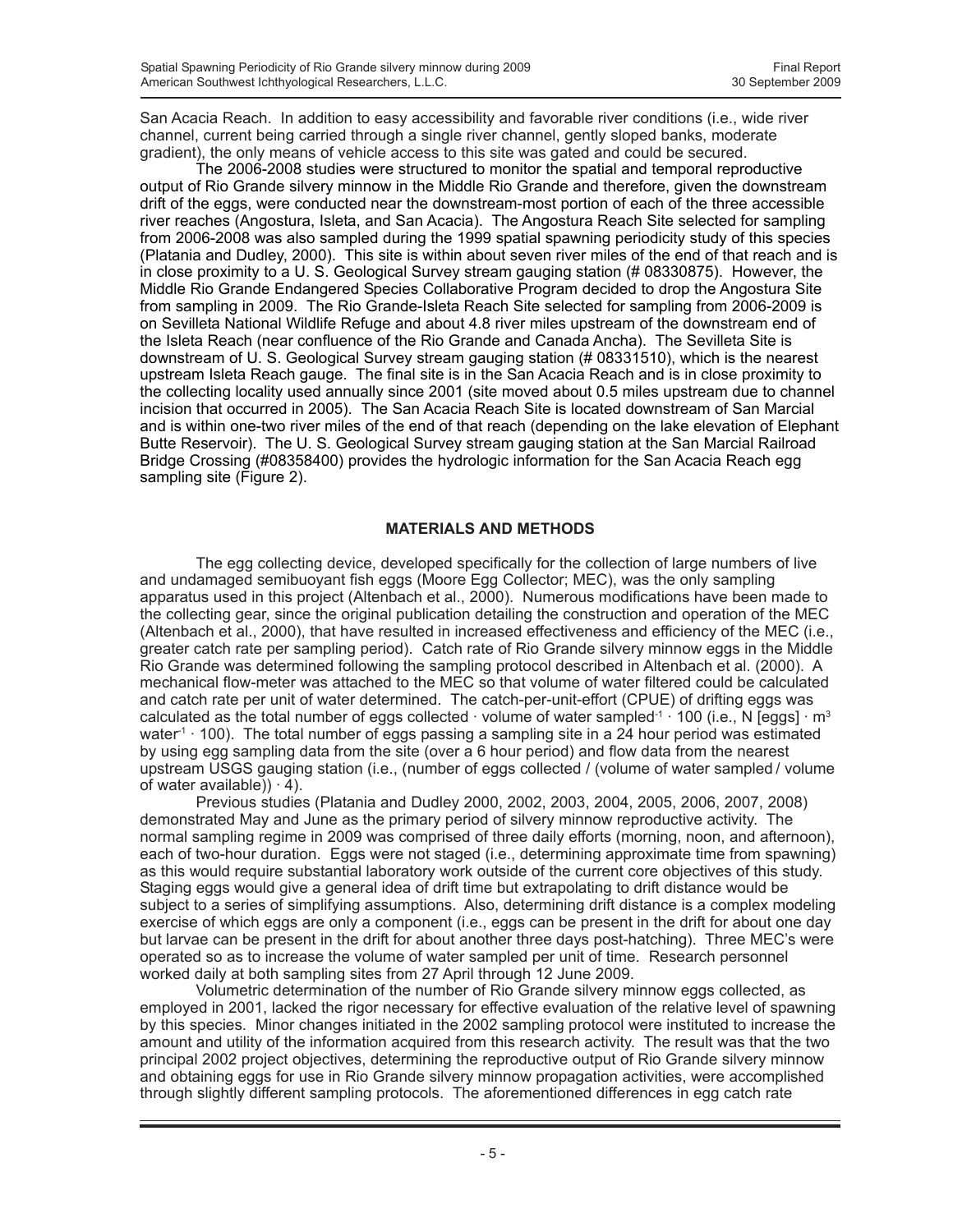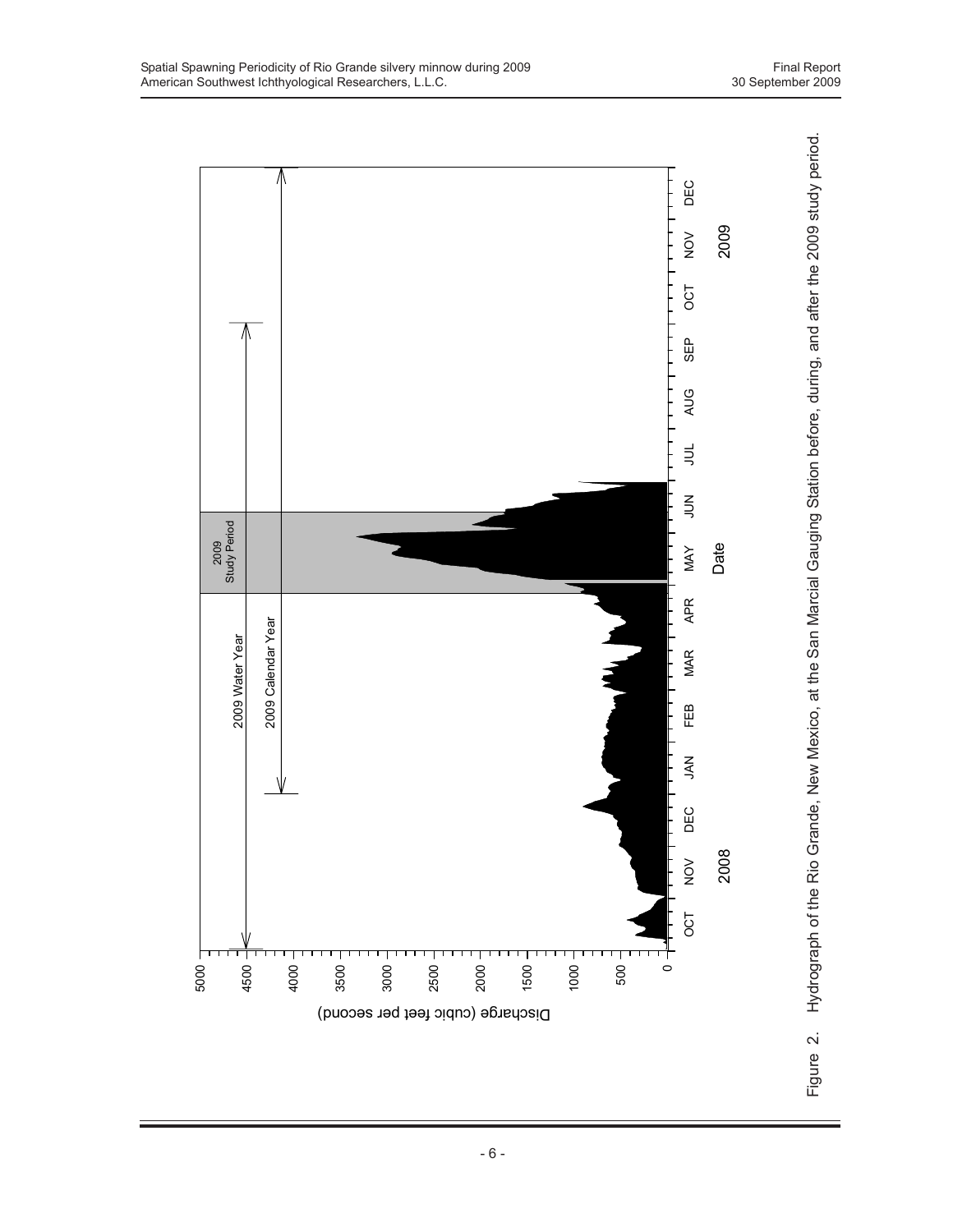determination between 2001 and post-2001 studies preclude use of 2001 data for quantitative or statistical comparison with data from subsequent years. There have not been changes in the method for quantitative determination of egg catch rate since 2002.

Rio Grande silvery minnow egg CPUE values are (in part) dependent on flow conditions thereby precluding unadjusted between year comparison of catch rates (e.g., higher flow volume will result in lower CPUE assuming number of eggs in water column remains constant). To account for these differences, catch rate was standardized (CPUE\_S) to CPUE (N [eggs]/100 m<sup>3</sup>) based on mean daily discharge (MDD) using the formula: CPUE\_S = CPUE · MDD.

Assumptions of normality in annual Rio Grande silvery minnow egg catch rates were evaluated using the Shapiro-Wilk test. This statistical procedure has been shown to be excellent when testing for departures from a normal distribution. Critical values of *W* were calculated and significant differences assessed using a goodness-of-fit procedure. The 2002-2004 and 2006-2009 egg catch rate time-series distributions were compared with a normal distribution using the Shapiro-Wilk test. To meet normality assumptions, all data were log-transformed (*X'* = ln(*X*+1)). Normal quantile plots of empirical data were also examined in reference to Lilliefor's confidence bounds.

The non-zero CPUE\_S values were compared among years and sites to determine general differences in spawning magnitude. Differences among independent samples were tested using ANOVA. This statistical procedure was used to detect differences among years (at a single site) and among sites (during a single year). Differences between sample means were evaluated based on the critical value of *F* based on sample size. Multiple pair-wise comparisons were made using the Tukey-Kramer HSD procedure.

A new screen for the MEC was developed and tested during this study on the authors' own initiative in 2009. A simple window screen material had been used for the MEC since studies began in the Rio Grande in 1999. However, it was recognized that a large amount of the fine particulate debris entering the MEC quickly became impinged on the screen. Frequent cleanings of the screen were required to allow for the more efficient passage of water through the device. These problems led to the development of the new screen (design is proprietary), which was modified to allow the passage of much of the very fine particulate debris but did not allow passage of any drifting eggs. The old and new screens were tested for differences in efficiency by switching the screens at periodic intervals in the same sampling location within the river. At the San Marcial site, screens were switched hourly (over a six hour period) from 27 to 31 May 2009. At the Sevilleta site, screens were switched at ten minute intervals over a four hour period on 13 May 2009. The two different tests were conducted to determine sampling efficiency rates of the new and old screens at different testing intervals and under different conditions (i.e., more instream debris at the San Marcial site than the Sevilleta site). Differences in sampling efficiency rates were tested by using a pairedsample *t* test to determine if the new screen was more efficient than the old screen (one-tailed hypothesis) for each of the sampling sites. In addition to the tests between old and new screens, the old screen was used consistently at the sampling location closest to shore (generally lowest water velocity) for one MEC while the new screen was used consistently at the two more offshore locations (i.e., three two hour sets per day per site). The spacing between each MEC (as measured perpendicular to flow) was about 1.0 m.

Water temperature was recorded by temperature logging devices deployed at the study site and programmed to record hourly water temperature. Hourly water temperature data from the primary temperature logger are presented in this report as mean, minimum, and maximum daily water temperatures. Data from past spawning periodicity studies are also included for comparative purposes.

### **RESULTS**

#### *Hydrology during 2009*

There was a large difference in flow in the Middle Rio Grande in 2007-2009 as compared to 2001-2004 and 2006 (Figures 3-6). The severe drought that enveloped the study region since 2000 was somewhat interrupted in 2004 due to a moderate snow pack and wetter than normal April. These precipitation events helped but did not replenish the already diminished water reserves in upstream reservoirs. Despite the presence of more normal spring runoff in 2004, an artificial flow spike was released (as was done in 2002 and 2003) to stimulate spawning in Rio Grande silvery minnow. Snow pack runoff in 2005 was larger (greater magnitude and duration) than any of the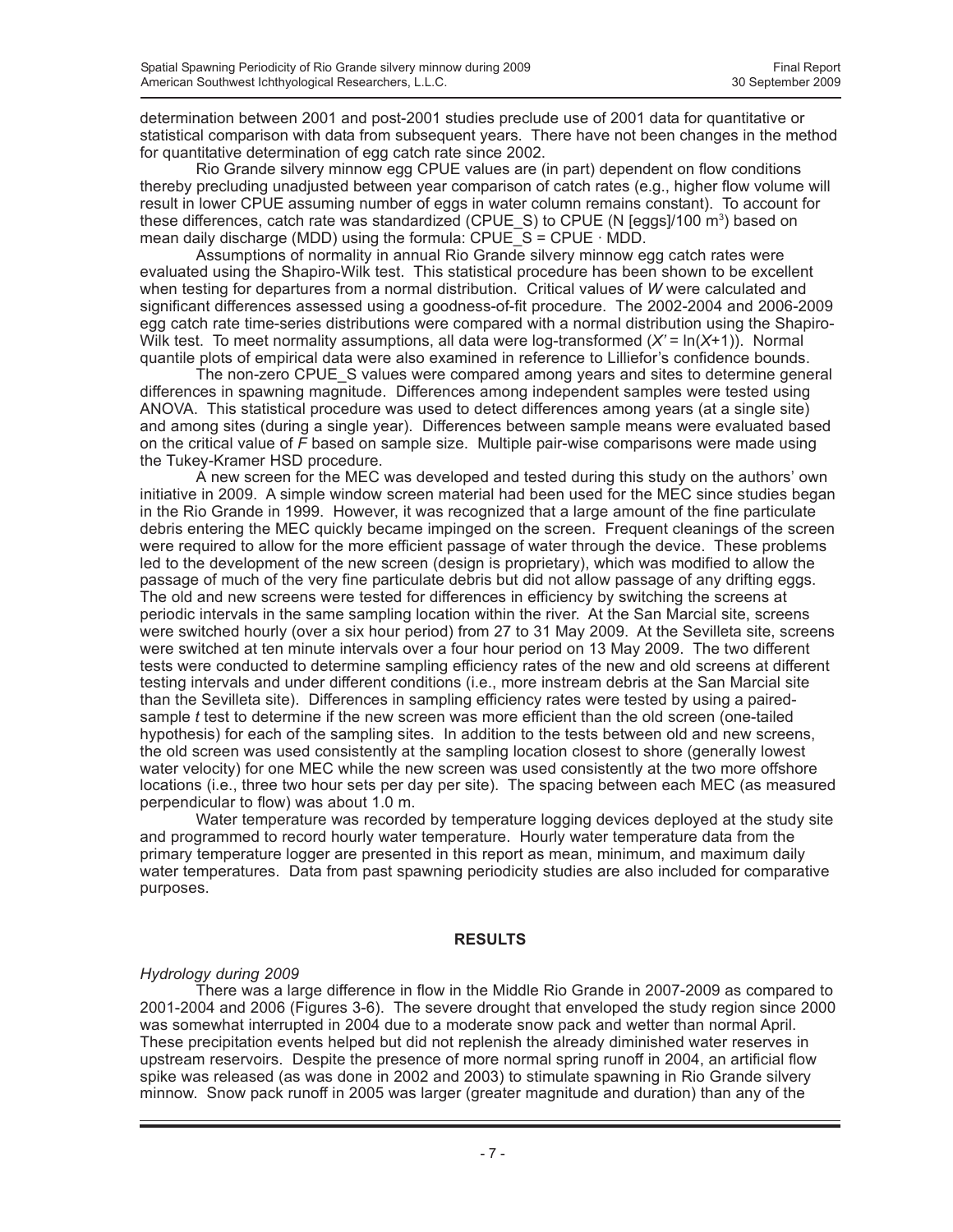

Figure 3. Annual hydrographs of the Rio Grande, New Mexico, at San Marcial before, during, and after the 2001-2003 Rio Grande silvery minnow spawning periodicity study periods. Cross-hatching indicates annual study periods.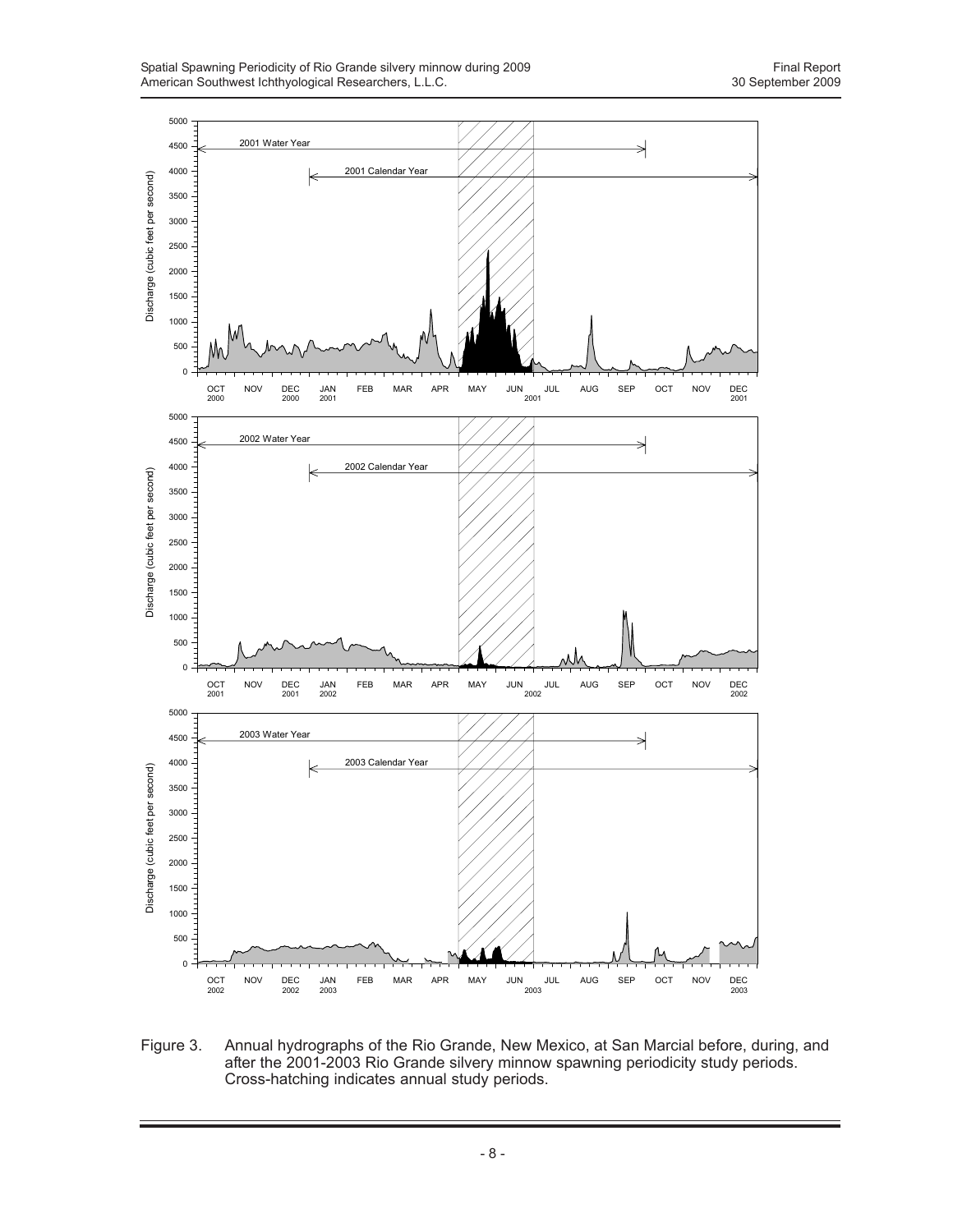

Figure 4. Annual hydrographs of the Rio Grande, New Mexico, at San Marcial before, during, and after the 2004 and 2006 Rio Grande silvery minnow reproductive monitoring study periods. Cross-hatching indicates annual study periods. Sampling was not conducted in 2005.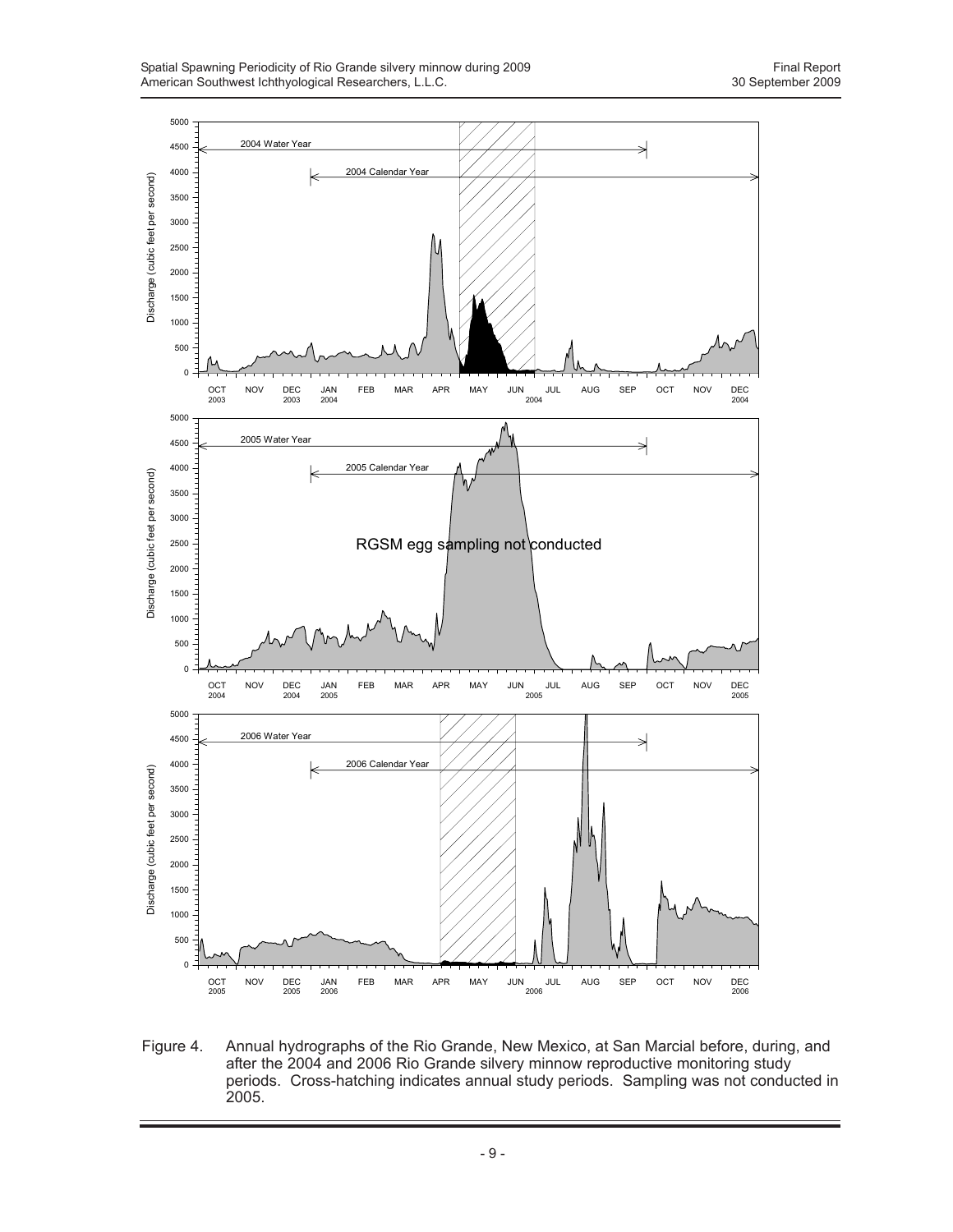

Figure 5. Annual hydrographs of the Rio Grande, New Mexico, at San Marcial before, during, and after the 2007-2009 Rio Grande silvery minnow reproductive monitoring study periods. Cross-hatching indicates annual study periods.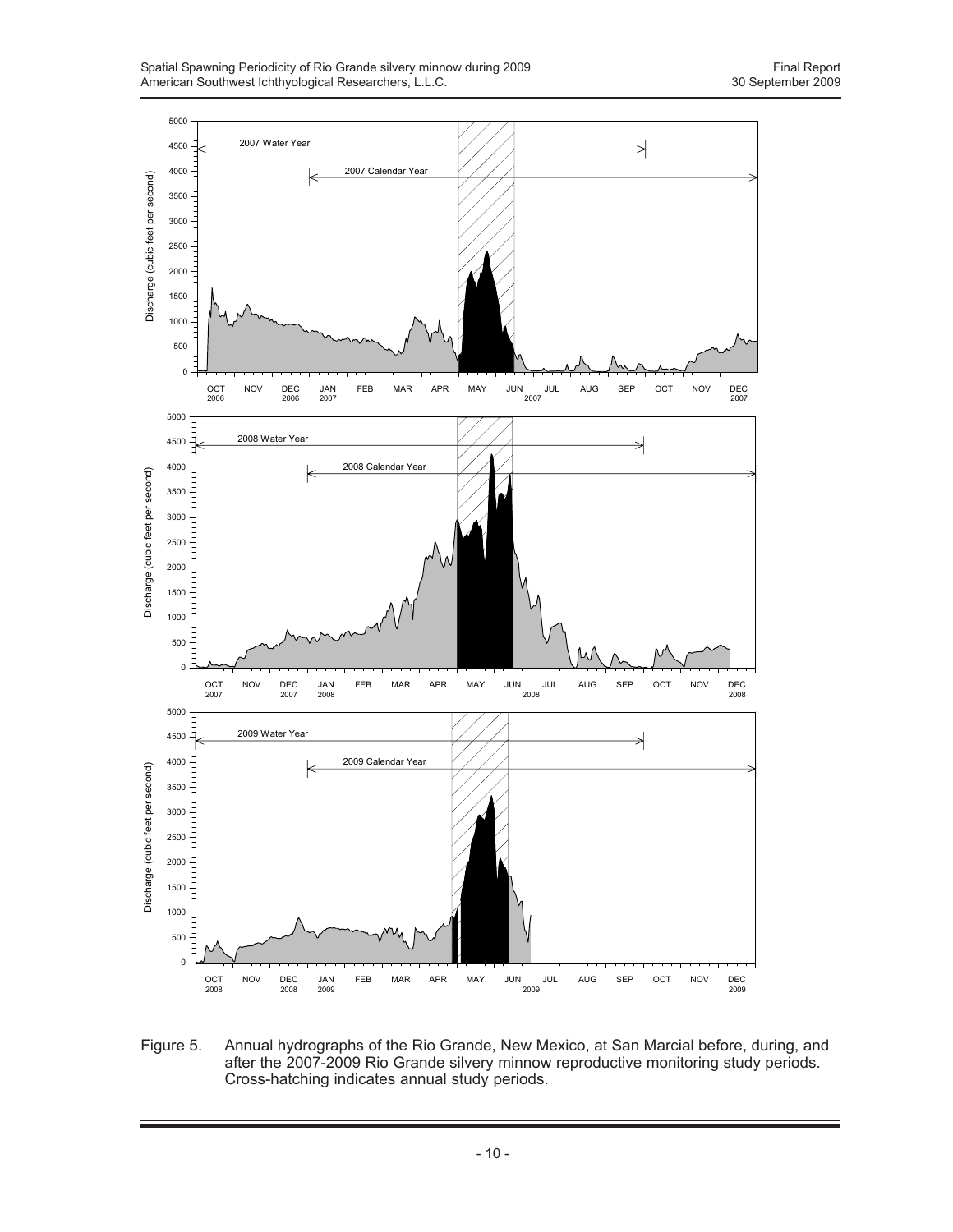

Figure 6. Rio Grande discharge from March through August 2008 and March through June 2009 at seven U. S. Geological Survey Gauge Stations (see Figure 1). The Otowi Bridge gauge site is about 25.5 river miles upstream of Cochiti Dam, not covered with the area of Figure 1, and provided for reference. Discharge data are provisional and may change.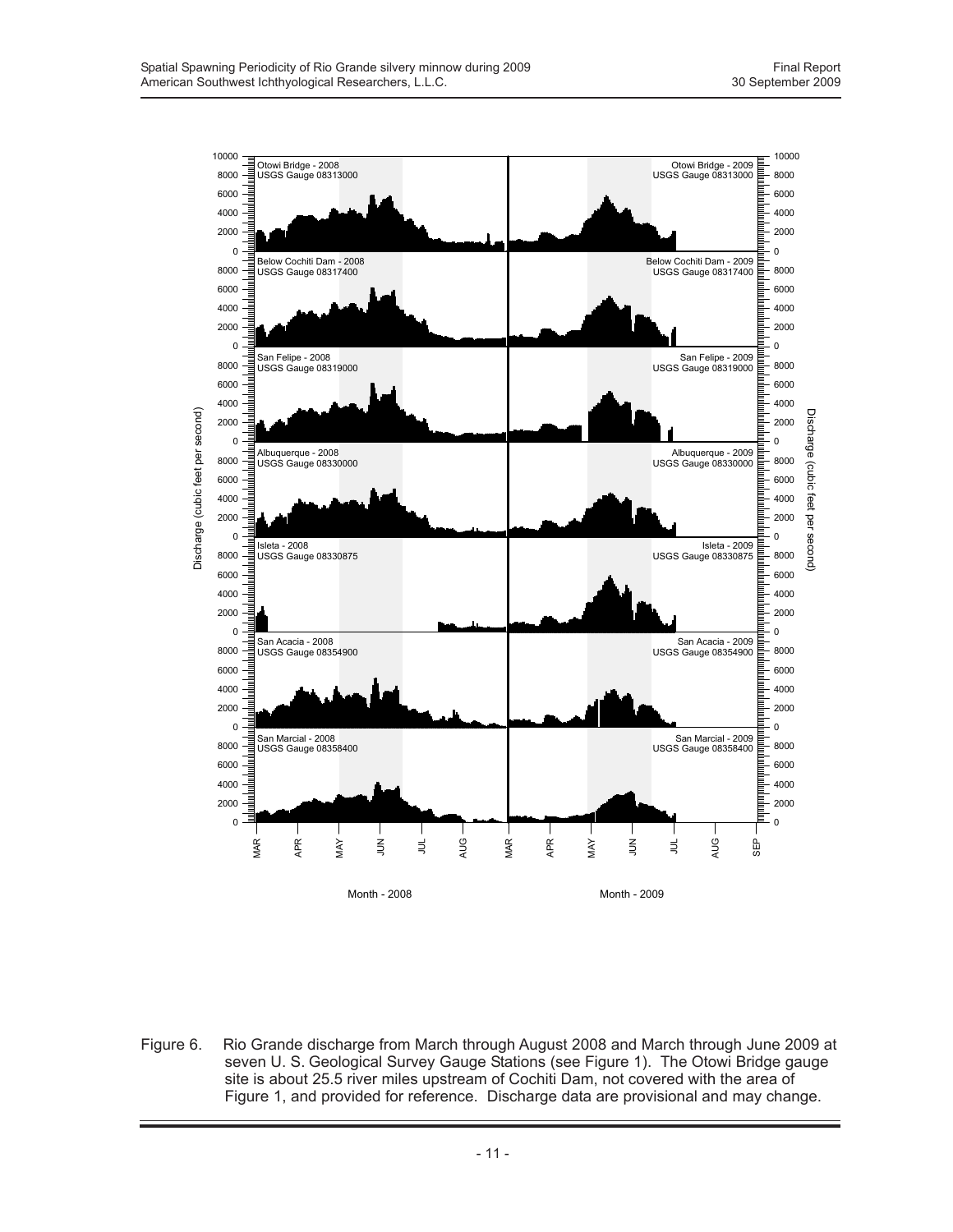previous four study years (egg sampling was not conducted in 2005). Conversely, flow in the Rio Grande during 2006 (prior to 27 June) was extremely low due to a lack of spring snowmelt runoff. There were no "official" artificial flow spikes in 2006 as there had been during previous years nor were there any significant increases in flow due to natural rainstorm events prior to 27 June 2006. Spring flow conditions improved markedly from 2007 to 2009, as compared with 2006, and there was an extended period of time during May and June when flows exceeded 2,000 cfs at the State Hwy 346 Near Bosque Gauge (USGS Gauge 08331510).

Base flow in the Rio Grande at the State Hwy 346 Near Bosque Gauge (USGS Gauge 08331510) during May and early June 2009 was generally between 2,500 and 5,000 cfs (Figure 7). Mean daily discharge at the Isleta Reach Site (Sevilleta) for the period 1 April through 30 June 2009 was 2,094.9 cfs (SD=1,465.4). From 24 April to 14 May, there was a substantial spike in flow as mean daily discharge rose from 901 to over 5,000 cfs; flows then declined rapidly until 2 June (882 cfs) when a second smaller peak began. There was a final steady decline in flow for the month (2,310 cfs [5 June] to 326 cfs [26 June]).

Discharge in the Rio Grande at the San Marcial Railroad Bridge Crossing (USGS Gauge 08358400) during the 2009 water year closely mirrored that of the State Hwy 346 Near Bosque Gauge (except at a reduced magnitude). From 1 April to 30 June 2009, daily discharge in the Rio Grande at the San Marcial Gauge ranged from 413 to 3,330 cfs (mean value= 1,511.2 cfs, SD=883.7). Mean daily discharge at the San Marcial Site was over 500 cfs lower than flows recorded at the Isleta Reach gauge. Flows peaked on 29 May and then declined to a lower plateau of about 2,000 cfs until mid-June; flows during the latter half of June declined to a low of 413 cfs (28 June).

#### *Water temperature*

There was little difference (ca.  $1\text{-}2^{\circ}\text{C}$ ) in mean daily water temperatures at the two sites during the beginning of this study (Figure 8). There was a steady increase in mean daily water temperature at all sites from about 18°C on 1 May to about 20°C late May. The San Marcial Site was the first to consistently generate mean daily water temperatures of  $20^{\circ}$ C or more (early June). The San Marcial Site reached a mean daily water temperature of 20°C on 30 May while the Sevilleta Site did not reach this temperature until 3 June 2009. By mid-June, mean daily water temperatures were about 21°C at the Sevilleta and San Marcial sites.

More important and informative than the mean daily water temperatures were maximum daily water temperatures. Maximum water temperatures were 21.5°C at the Sevilleta Site and 22.6°C at the San Marcial Site. Maximum daily water temperature exceeded 20°C on six occasions at the Sevilleta Site and on 27 occasions at the San Marcial Site. Minimum water temperatures followed a similar pattern as the maximum water temperatures with the coldest temperatures recorded at the Sevilleta Site. However, the temperature logger at the Sevilleta Site appears to have been partially or fully buried from about 8 May to about 2 June (i.e., minimum and maximum temperatures were nearly equivalent). This was likely caused by shifts in sediments within the river channel.

Mean water temperatures during May and early June varied considerably from 2007-2009 (Figure 9). Low discharge in 2006 contributed to the wide variation in temperatures (i.e., difference between minimum and maximum daily temperature) observed that year. However, mean temperatures followed approximately the same gradual trajectory for each of the most recent study years (2006-2009). Most of the differences in mean temperature among years occurred during early May and were likely caused by subtle annual differences in ambient conditions during that month.

#### *2009 Rio Grande silvery minnow spatial spawning periodicity studies*

Sampling at both 2009 Rio Grande silvery minnow spawning periodicity study sites was conducted from 27 April through 12 June 2009 (n= 47 days). Sampling in the Rio Grande for silvery minnow eggs was conducted for at least 6 hours per day in three discrete 2-hour sampling efforts at each of the sites. This increased effort resulted in a great volume of water sampled (as compared with years prior to 2006).

The cumulative volume of water sampled at the two Rio Grande sites was 259,522  $m<sup>3</sup>$ (210.4 acre-feet). There was a slight increase, from upstream to downstream, in the total volume of water filtered per sampling site (Table 1). The cumulative volume of water sampled at the Sevilleta Site was 118,555 m<sup>3</sup> and the total amount of water sampled at the San Marcial Site was 140,967 m<sup>3</sup>.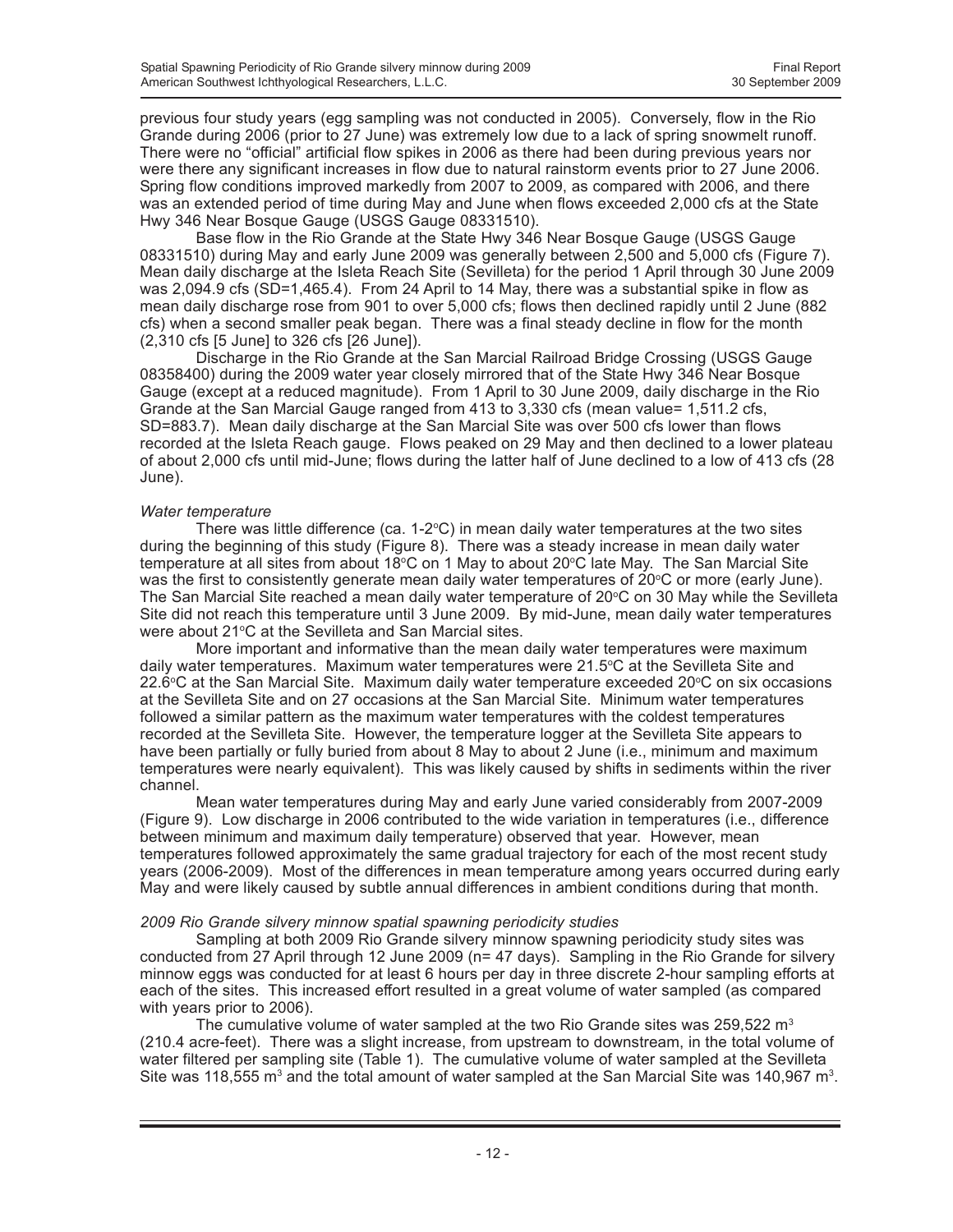

Figure 7. April-June 2009 hydrographs (dark gray) of the Rio Grande, New Mexico, from State Hwy. 346 and San Marcial gauges. The 2009 study period is highlighted in light gray.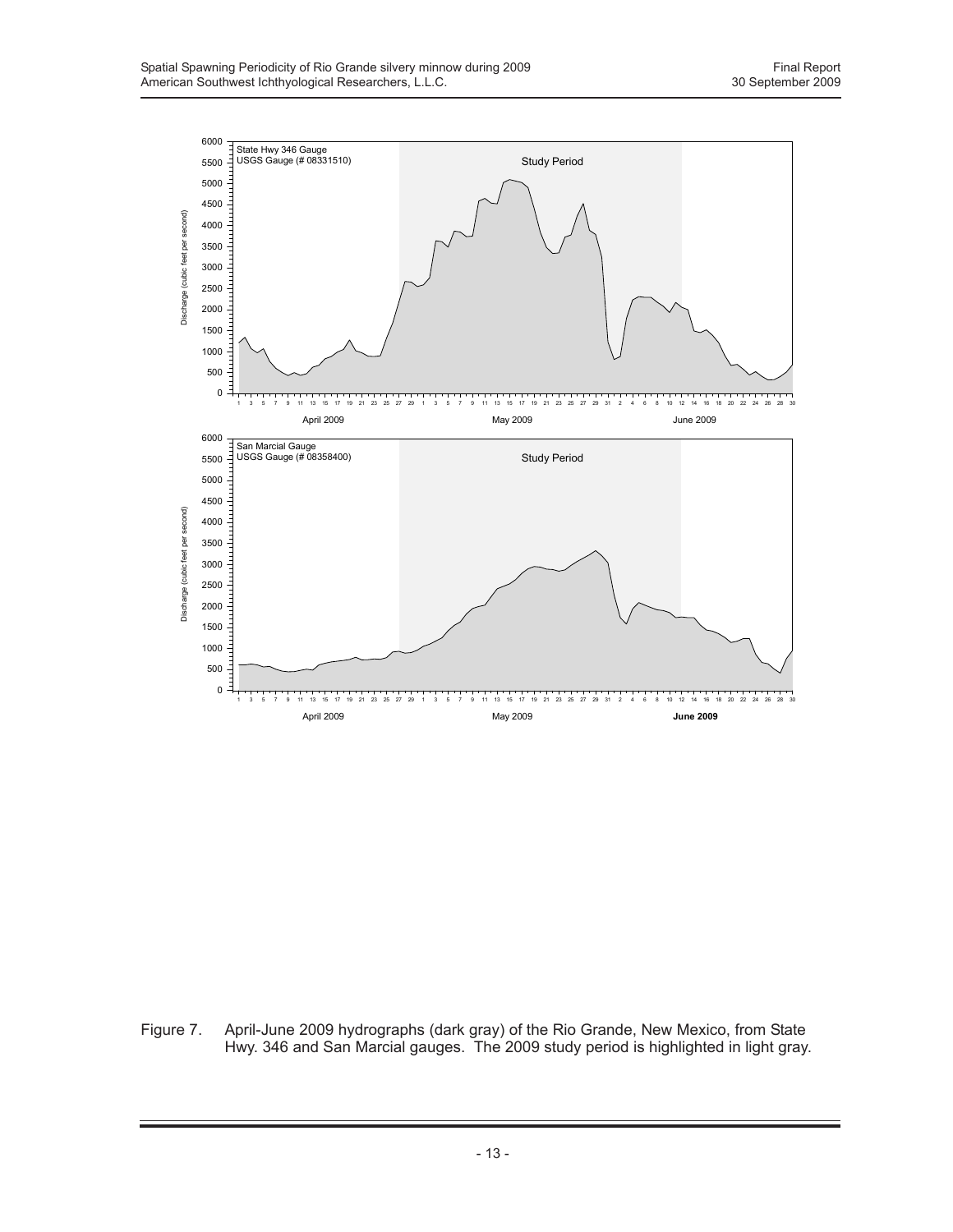

Figure 8. Daily water temperatures (mean, minimum, and maximum) at the 2009 Rio Grande silvery minnow spawning periodicity sampling sites. Approximate mean daily discharge in the Rio Grande at each sampling site is highlighted in light gray.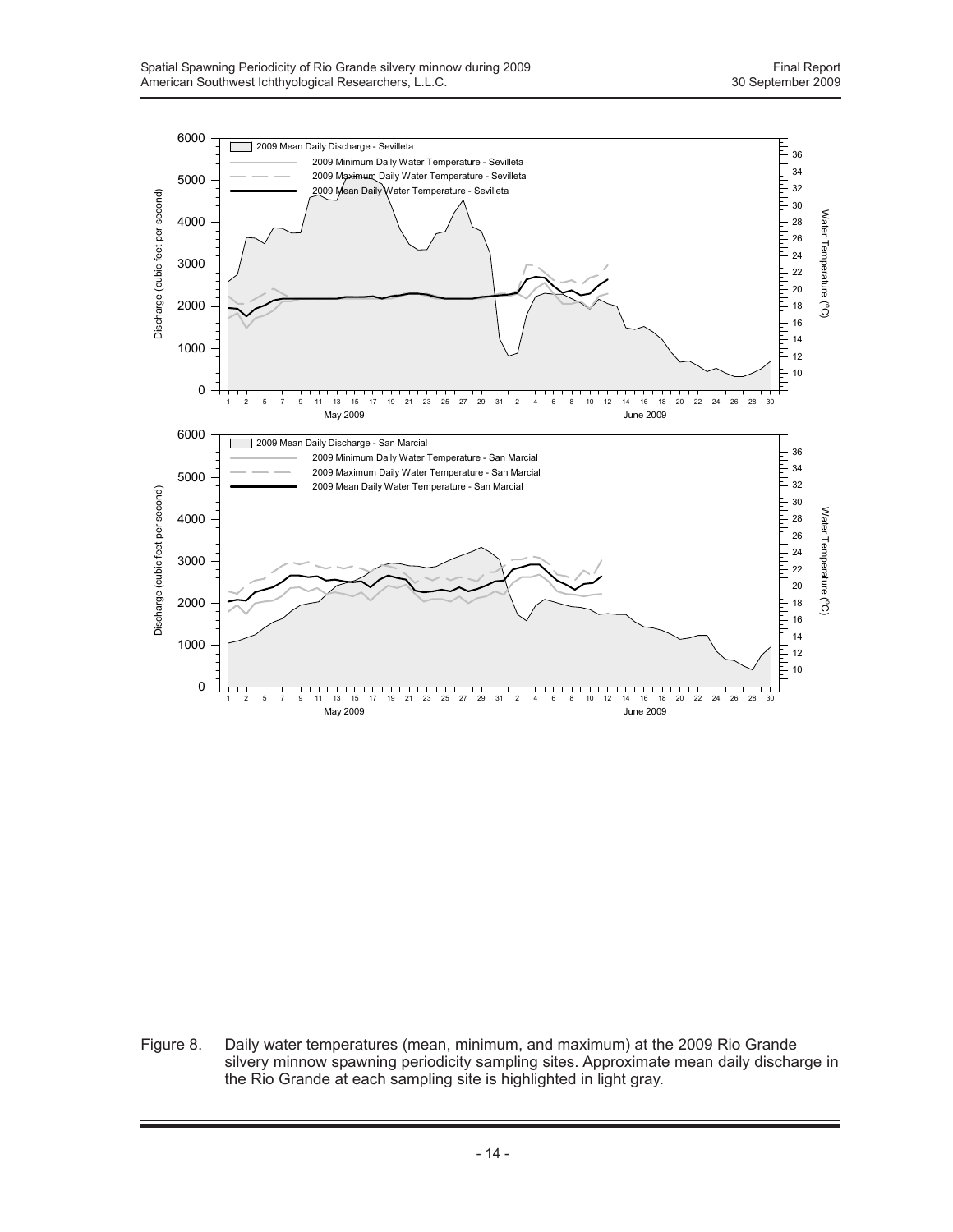

Figure 9. Comparison of the 2007-2009 daily water temperatures (mean, minimum, and maximum) at the San Marcial-Rio Grande silvery minnow spawning periodicity sampling site. Approximate mean daily discharge in the Rio Grande at San Marcial is highlighted in light gray.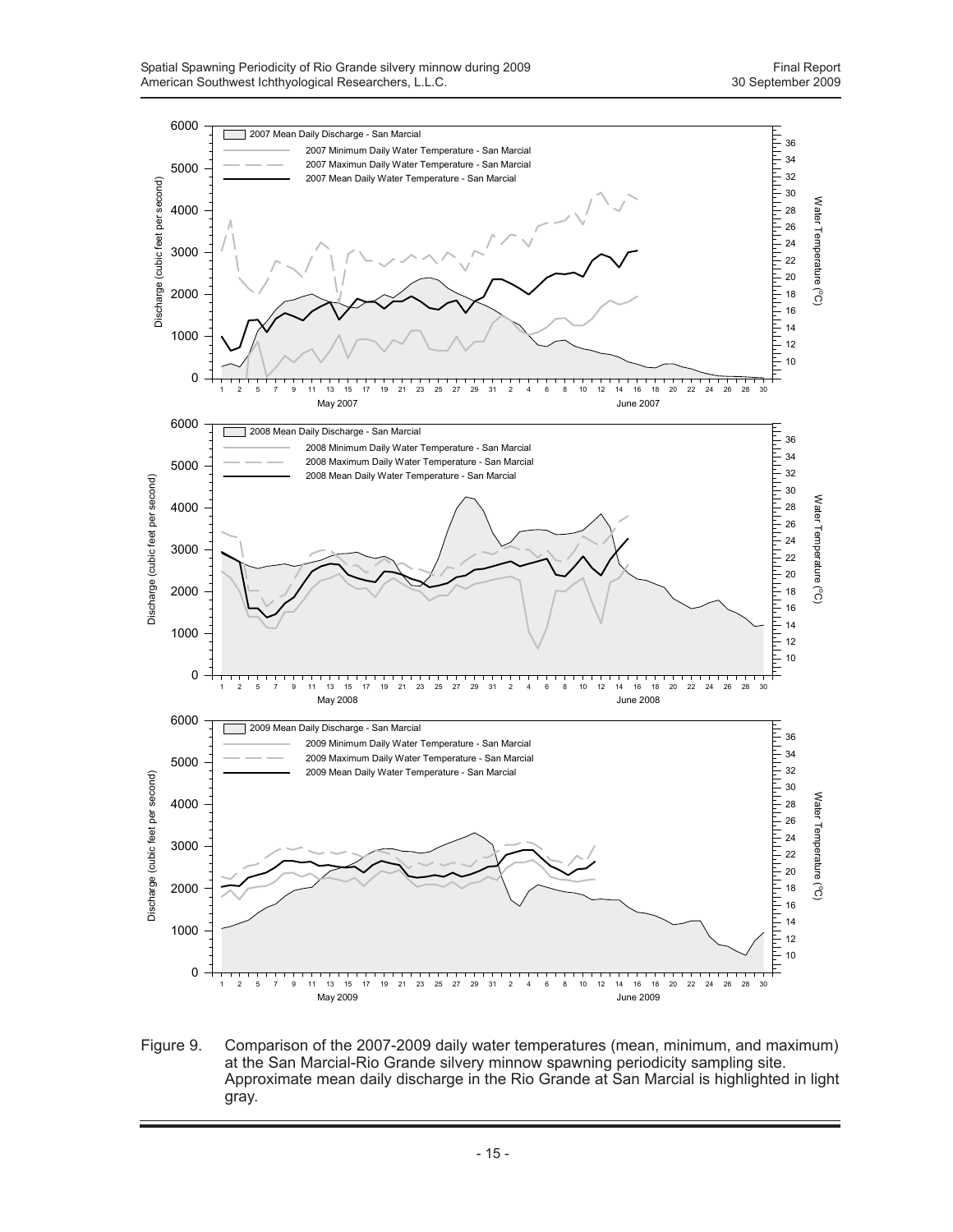A cumulative total of 1,489 Rio Grande silvery minnow eggs were collected at the two sites during 2009 (Table 2). The majority (n= 844; 56.7%) of the catch was taken at the Sevilleta Site while the number and cumulative percent of Rio Grande silvery minnow eggs collected at the San Marcial site (n= 645; 43.3%) was slightly lower. Rio Grande silvery minnow eggs were collected on 14 days at the Sevilleta Site and 13 days at the San Marcial Site. On 12 days, Rio Grande silvery minnow eggs were taken concurrently at both the Sevilleta and San Marcial sites.

The volume of water sampled at both the Sevilleta and Corral sampling sites constituted only a small fraction of the total volume available (nearly three orders of magnitude lower) over each daily six hour sampling period (Table 3). The number of eggs estimated to be transported downstream of the Sevilleta Site over the duration of the study was 3,554,295 with a daily maximum of 1,523,783. The number of eggs estimated to be transported downstream of the San Marcial Site over the duration of the study was 436,924 with a daily maximum of 206,707.

Dates of egg collection ranged from 27 April to 10 May (14 days) at the Sevilleta Site and 27 April to 12 May (16 days) at the San Marcial Site. Daily egg catch rates at the Sevilleta Site ranged between 0.18 and 24.42 eggs per 100 m<sup>3</sup> of water sampled (n= 6 and n= 331, respectively) while daily egg catch rates at the San Marcial Site ranged between 0.03 and 8.05 eggs per 100 m<sup>3</sup> of water sampled (n= 1 and n= 281, respectively). During the study, mean daily egg catch rates at the Sevilleta and San Marcial sites were 0.71 and 0.45 eggs per 100  $\text{m}^3$  of water sampled, respectively (Figure 10).

#### *Comparison of 2002-2004 and 2006-2009 studies*

There were several similarities apparent regarding Rio Grande silvery minnow reproduction during 2002-2004 and 2006-2009 (Table 4). Based on the results of data taken from all years of the project, there was an apparently extended duration of spawning (April-July). However, spawning consistently occurred during the early to middle portion of May over the period of record. In 2009, spawning at the San Marcial Site occurred in late April and early May with the peak being on 1 May. The duration of the spawning season varied across years with 38 days recorded between the first and last 2001 spawning event and 29 days between the first and last collection of eggs in 2003. In 2002, there were only two weeks between the first and final Rio Grande silvery minnow spawning event which was likely due, in part, to the absence of elevated flows. Spawning in 2004 was even less protracted and only occurred from 7-11 May. In 2006, Rio Grande silvery minnow eggs were collected at the Albuquerque Site starting on 23 May, at the Sevilleta Site starting on 2 May, and at the San Marcial Site starting on 26 April. Spawning started on 8 May 2007 at the Albuquerque Site but was documented on 4 May at the Sevilleta Site and 1 May at the San Marcial Site. A similar early spawning pattern was observed in 2008 when eggs were first collected on 10 May at the Albuquerque Site, 1 May at the Sevilleta Site, and 7 May at the San Marcial Site. Spawning started on 27 April 2009 (first day of project) at the Sevilleta Site and at the San Marcial Site.

Mean daily water temperatures during the initial and peak spawning events were relatively similar across years (Figures 11-13). In 2001, maximum spawning of Rio Grande silvery minnow occurred when water temperatures ranged between 19-20°C while 2002 mean daily water temperatures during maximum spawning were 18-20°C. That water temperatures during the extended 2003 Rio Grande silvery minnow spawning period were higher (20-24°C) than recorded during previous years was likely the result of low flows and higher ambient temperatures. During the putative 2004 spawn (7-12 May), mean daily water temperatures were 20-22°C with maximum daily water temperatures of 21-27°C. In 2006, mean daily water temperatures during the late Mayearly June 2006 Albuquerque spawn were 22-24°C. At the Sevilleta Site, during that same period, mean daily water temperatures were 20-26°C. Mean daily water temperatures during spawning at the San Marcial Site were 18°C in late April, 23°C in mid-May, and 24°C in early June 2006. Mean daily water temperatures ranged between 20.0 and 21.3°C at the San Marcial Site during peak spawning [13-15 May] in 2007. The range of mean daily water temperatures over the full period of spawning (4 May to 10 June) was between 14.9 and 22.2°C. Mean daily water temperatures during spawning in 2008 ranged between 14.3 and 19.3°C at the Albuquerque Site, between 14.1 and 21.6°C at the Sevilleta Site, and between 18.0 and 18.3°C at the San Marcial Site. In 2009, mean daily water temperatures during spawning ranged between 16.1 and 18.9°C at the Sevilleta Site and between 17.0 and 21.3°C at the San Marcial Site.

Statistical analyses among all years were made using data from the San Marcial sampling locality since that site was the only common one for all years. Analysis of reproductive output revealed a significant difference (*F*=6.16; *p*<0.0001) among mean values of catch rate (#/100m3 ) for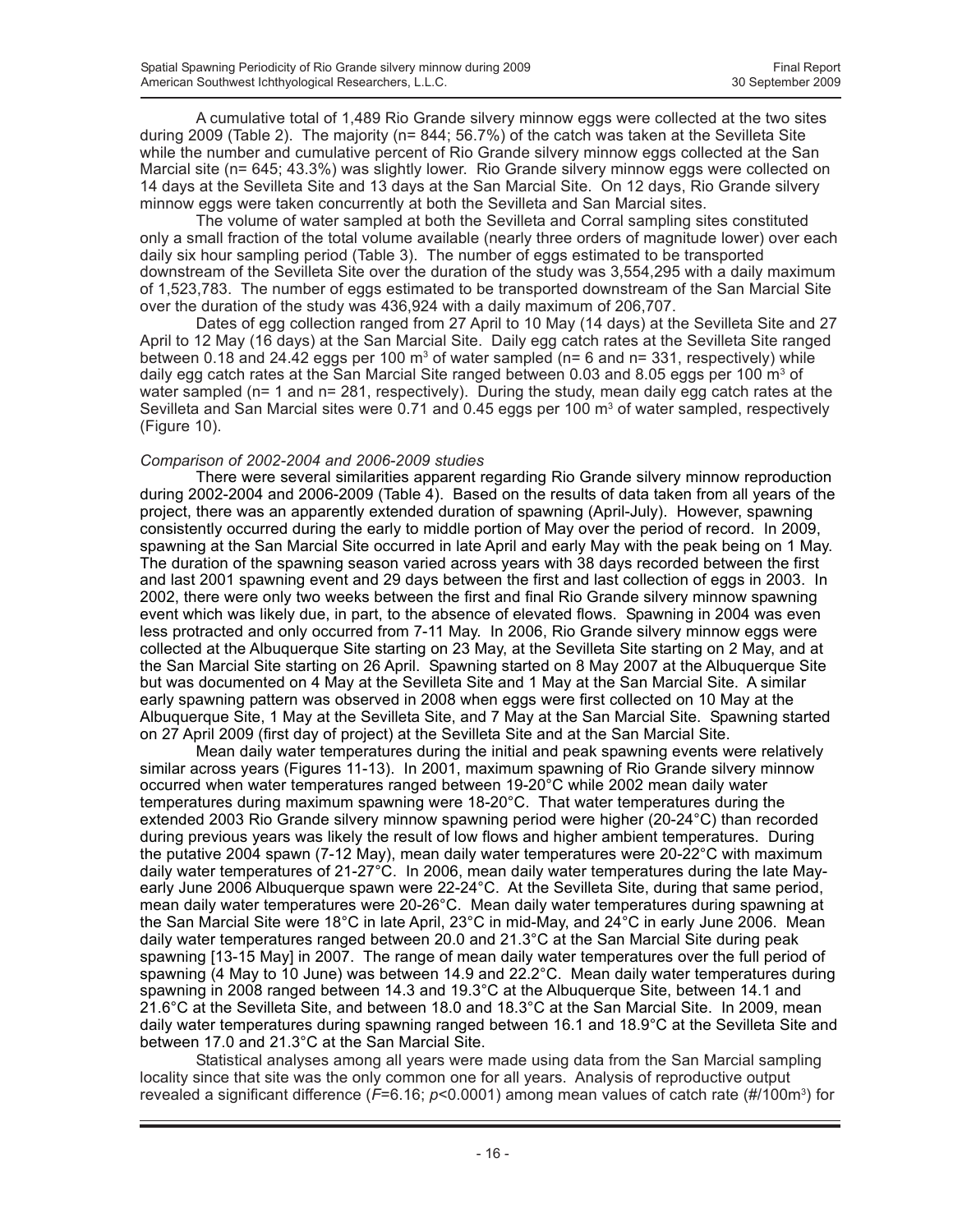### Table 1. Summary of 2009 mainstem Rio Grande sampling effort for Rio Grande silvery minnow eggs by site.

| <b>SAMPLING INFORMATION</b> |                    | <b>NUMBER</b><br>OF<br>Eggs | Egg<br><b>CATCH</b><br>RATE <sup>1</sup> | <b>VOLUME</b><br><b>OF</b><br><b>WATER</b><br><b>SAMPLED</b> | <b>NUMBER</b><br>OF<br><b>DAYS</b><br><b>SAMPLED</b> | <b>DATES</b><br><b>SAMPLED</b><br><b>START</b> | <b>DATES</b><br><b>SAMPLED</b><br><b>STOP</b> |
|-----------------------------|--------------------|-----------------------------|------------------------------------------|--------------------------------------------------------------|------------------------------------------------------|------------------------------------------------|-----------------------------------------------|
| SYSTEM:                     | <b>SITE</b>        |                             |                                          | $(M^3)$                                                      |                                                      |                                                |                                               |
|                             |                    |                             |                                          |                                                              |                                                      |                                                |                                               |
|                             |                    |                             |                                          |                                                              |                                                      |                                                |                                               |
| RIO GRANDE:                 | <b>SEVILLETA</b>   | 844                         | 0.71                                     | 118,555                                                      | 47                                                   | <b>27 APRIL 09</b>                             | 12 JUNE 09                                    |
| RIO GRANDE:                 | <b>SAN MARCIAL</b> | 645                         | 0.45                                     | 140,967                                                      | 47                                                   | <b>27 APRIL 09</b>                             | <b>12 JUNE 09</b>                             |
|                             |                    |                             |                                          |                                                              |                                                      |                                                |                                               |

<sup>1</sup> Value based on number of Rio Grande silvery minnow eggs collected per 100 m<sup>3</sup> of water sampled for all sampling days.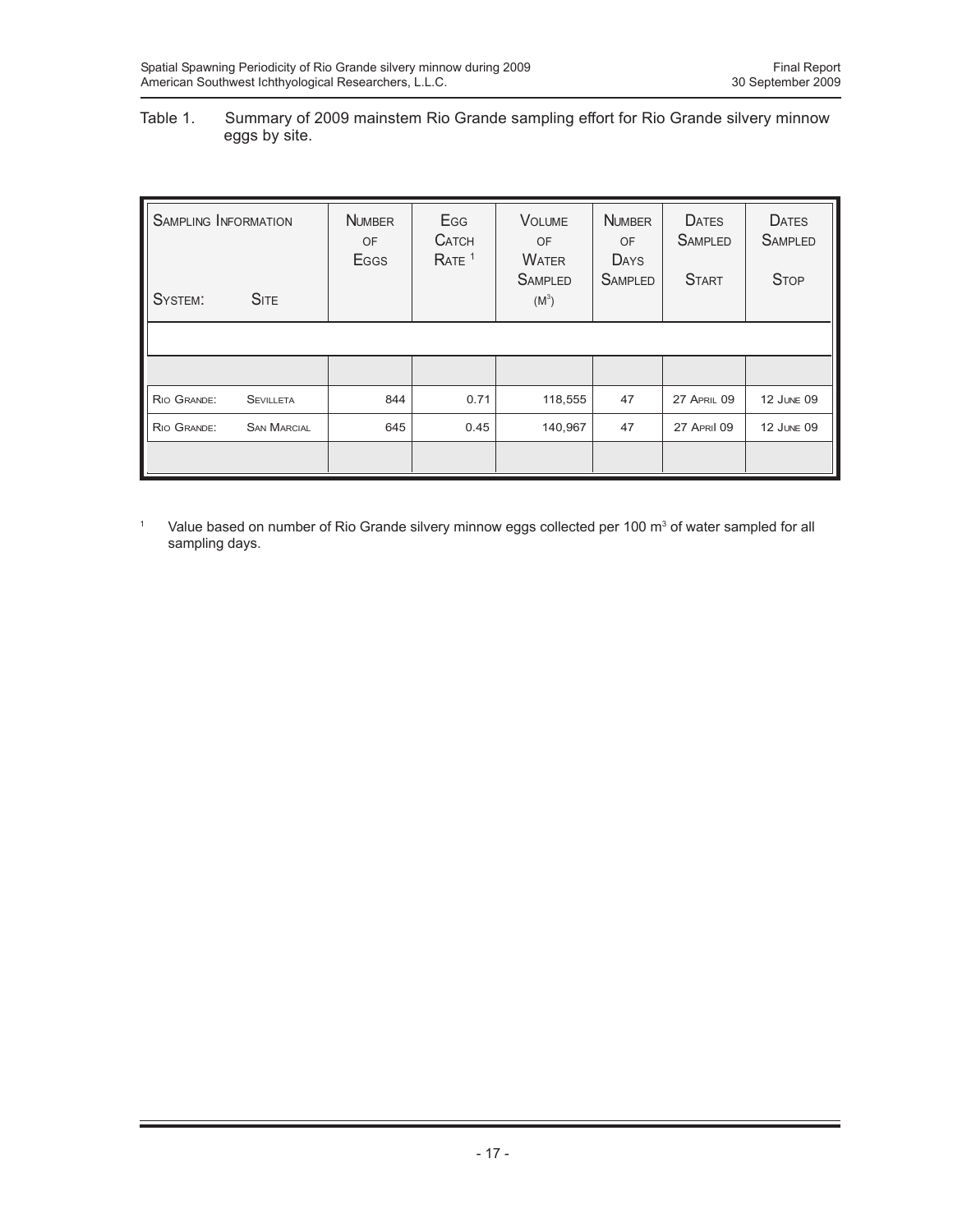Table 2. Number of Rio Grande silvery minnow eggs collected per day by site. Table does not include dates that eggs *were not* collected at either site.

| LOCATION:<br><b>RIVER MILE:</b> | <b>SEVILLETA</b><br>RM 121.0 | <b>SAN MARCIAL</b><br><b>RM 58.8</b> |
|---------------------------------|------------------------------|--------------------------------------|
| 27-April-09                     | 50                           | 60                                   |
| 28-April-09                     | 10                           | 11                                   |
| 29-April-09                     | 10                           | $\overline{2}$                       |
| 30-April-09                     | 331                          | 226                                  |
| 01-May-09                       | 209                          | 281                                  |
| 02-May-09                       | 40                           | 24                                   |
| 03-May-09                       | 57                           | 7                                    |
| 04-May-09                       | 8                            | 15                                   |
| 05-May-09                       | 6                            | 8                                    |
| 06-May-09                       | 16                           | 1                                    |
| 07-May-09                       | 6                            | 6                                    |
| 08-May-09                       | 9                            | 1                                    |
| 09-May-09                       | 74                           | 0                                    |
| 10-May-08                       | 18                           | 0                                    |
| 12-May-08                       | 0                            | 3                                    |
|                                 |                              |                                      |
| <b>TOTALS</b>                   | 844                          | 645                                  |
| $\%$                            | 56.7                         | 43.3                                 |
|                                 |                              |                                      |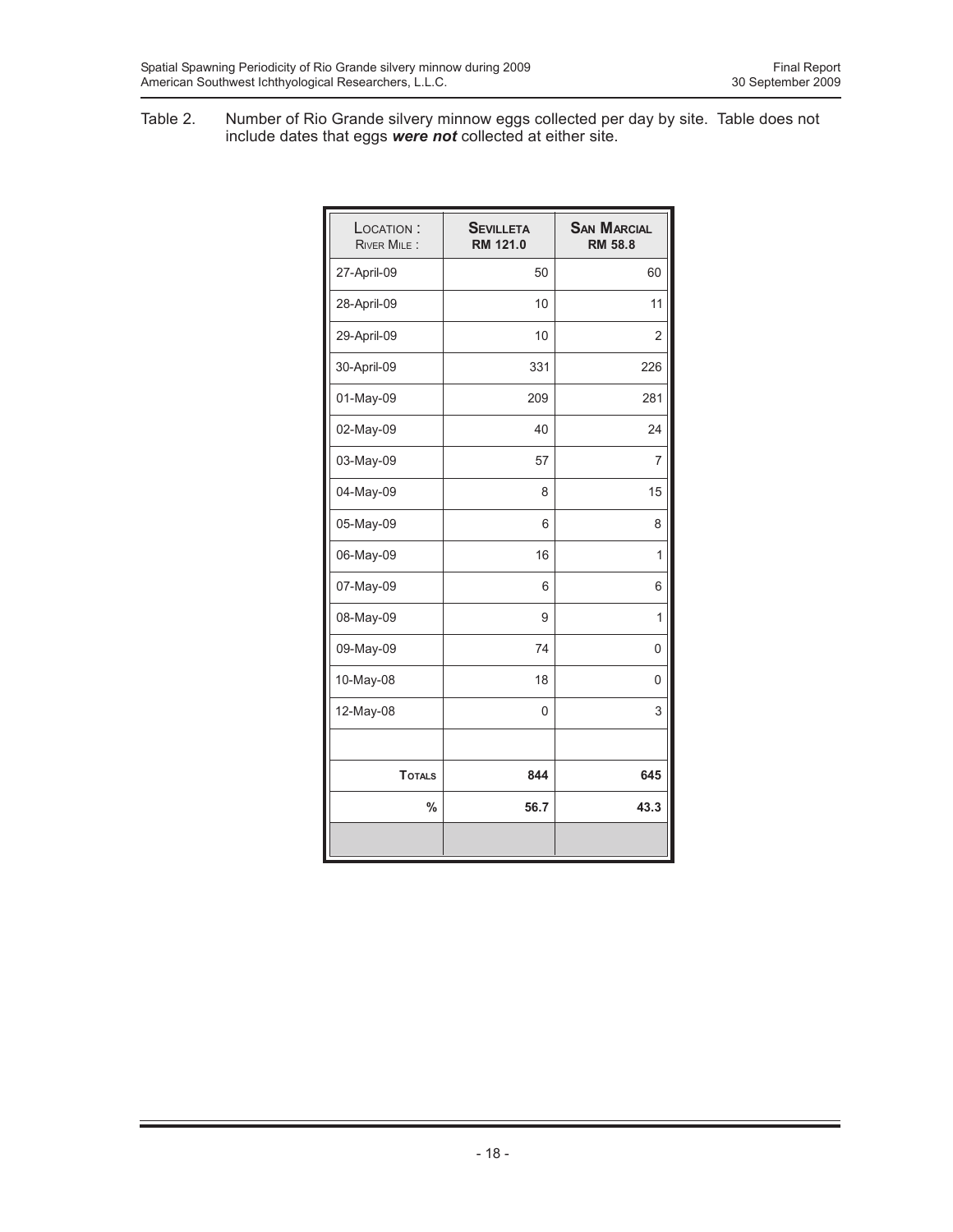Table 3. Volume of water sampled (6 hours), volume of water available (6 hours), and number of Rio Grande silvery minnow eggs estimated to be transported downstream of sampling location (24 hours) by date and site. Table does not include dates that eggs *were not* collected at either site.

| DATA TYPE:<br>LOCATION: | <b>VOLUME</b><br>SAMPLED (ft <sup>3</sup> )<br><b>SEVILLETA</b> | <b>VOLUME</b><br>SAMPLED (ft <sup>3</sup> )<br><b>SAN MARCIAL</b> | <b>VOLUME</b><br><b>AVAILABLE (ft3)</b><br><b>SEVILLETA</b> | <b>VOLUME</b><br><b>AVAILABLE (ft3)</b><br><b>SAN MARCIAL</b> | <b>E</b> GGS<br><b>TRANSPORTED</b><br><b>SEVILLETA</b> | <b>E</b> GGS<br><b>TRANSPORTED</b><br><b>SAN MARCIAL</b> |
|-------------------------|-----------------------------------------------------------------|-------------------------------------------------------------------|-------------------------------------------------------------|---------------------------------------------------------------|--------------------------------------------------------|----------------------------------------------------------|
| 27-April-09             | 38,547                                                          | 165,613                                                           | 47,088,000                                                  | 20,088,000                                                    | 244,315                                                | 29,111                                                   |
| 28-April-09             | 43,478                                                          | 128,944                                                           | 57,672,000                                                  | 19,072,800                                                    | 53,058                                                 | 6,508                                                    |
| 29-April-09             | 38,842                                                          | 137,109                                                           | 57,456,000                                                  | 19,375,200                                                    | 59,168                                                 | 1,130                                                    |
| 30-April-09             | 47,858                                                          | 136,932                                                           | 55,080,000                                                  | 20,736,000                                                    | 1,523,783                                              | 136,895                                                  |
| 01-May-09               | 50,118                                                          | 123,326                                                           | 55,944,000                                                  | 22,680,000                                                    | 933,178                                                | 206,707                                                  |
| 02-May-09               | 58,586                                                          | 138,923                                                           | 59,616,000                                                  | 23,760,000                                                    | 162,812                                                | 16,419                                                   |
| 03-May-09               | 139,219                                                         | 129,286                                                           | 78,624,000                                                  | 25,380,000                                                    | 128,763                                                | 5,497                                                    |
| 04-May-09               | 95,058                                                          | 146,874                                                           | 78,192,000                                                  | 27,000,000                                                    | 26,322                                                 | 11,030                                                   |
| 05-May-09               | 119,302                                                         | 122,050                                                           | 75,384,000                                                  | 30,672,000                                                    | 15,165                                                 | 8,042                                                    |
| 06-May-09               | 112,153                                                         | 95,163                                                            | 83,592,000                                                  | 33,480,000                                                    | 47,702                                                 | 1,407                                                    |
| 07-May-09               | 105,827                                                         | 114,902                                                           | 83,160,000                                                  | 35,208,000                                                    | 18,860                                                 | 7,354                                                    |
| 08-May-09               | 105,232                                                         | 109,008                                                           | 80,784,000                                                  | 39,312,000                                                    | 27,636                                                 | 1,443                                                    |
| 09-May-09               | 97,982                                                          | 116,384                                                           | 81,000,000                                                  | 42,120,000                                                    | 244,697                                                | 0                                                        |
| 10-May-09               | 103,701                                                         | 73,620                                                            | 99,144,000                                                  | 43,200,000                                                    | 68,836                                                 | 0                                                        |
| 12-May-09               | 101,397                                                         | 107,411                                                           | 98,064,000                                                  | 48,168,000                                                    | 0                                                      | 5,381                                                    |
|                         |                                                                 |                                                                   |                                                             |                                                               |                                                        |                                                          |
| <b>TOTALS</b>           | 1,257,300                                                       | 1,845,545                                                         | 1,090,800,000                                               | 450,252,000                                                   | 3,554,295                                              | 436,924                                                  |
| $\frac{0}{0}$           | 40.5                                                            | 59.5                                                              | 70.8                                                        | 29.2                                                          | 89.1                                                   | 10.9                                                     |
|                         |                                                                 |                                                                   |                                                             |                                                               |                                                        |                                                          |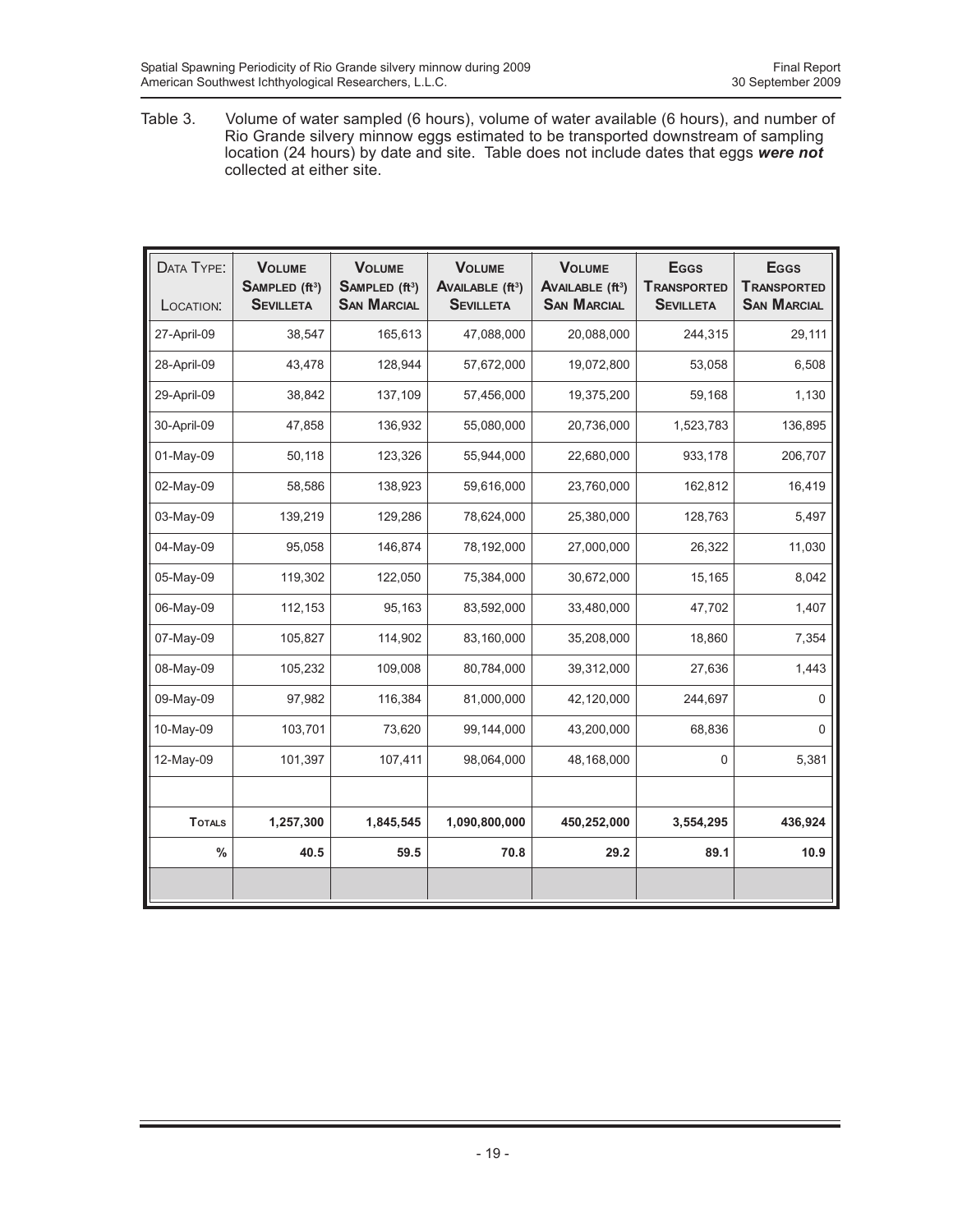

Figure 10. Mean daily discharge, mean daily egg catch rate, and mean daily water temperature during the 2009 Rio Grande silvery minnow spawning periodicity study period (sampling period is highlighted in gray along the abscissa axis).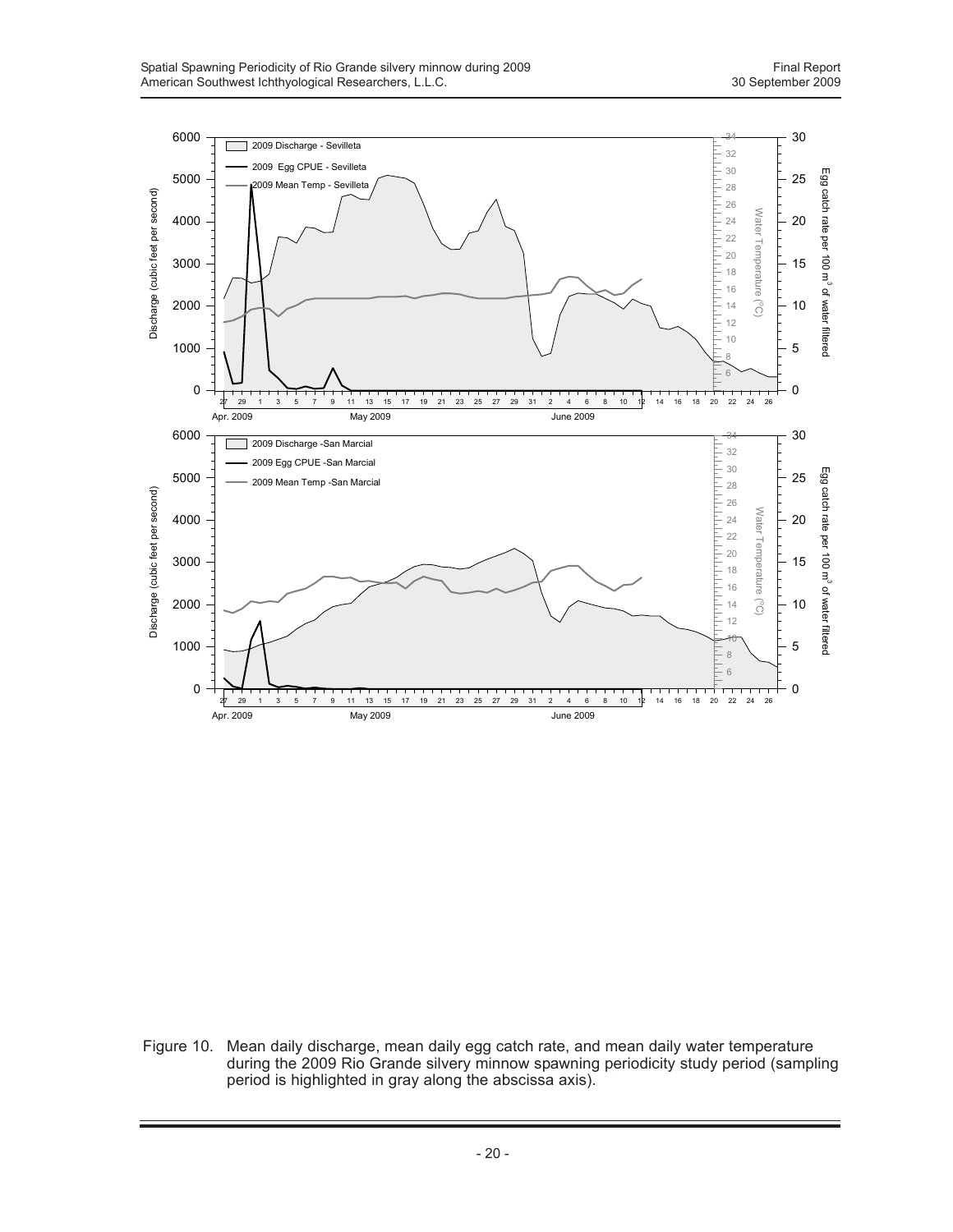Table 4. Catch rates of Rio Grande silvery minnow eggs by year, site, and category (mean daily, maximum daily, and maximum sample).

| <b>SAMPLING INFORMATION</b> |             |                    | <b>MEAN DAILY</b><br>CATCH RATE <sup>1</sup><br>$(\# 7 100 M^3)$ | <b>MAXIMUM DAILY</b><br><b>CATCH RATE</b><br>$(\# 7 100 M^3)$ | <b>MAXIMUM</b><br><b>SAMPLE</b><br><b>CATCH RATE</b> |
|-----------------------------|-------------|--------------------|------------------------------------------------------------------|---------------------------------------------------------------|------------------------------------------------------|
| YEAR:                       | <b>SITE</b> |                    |                                                                  |                                                               | $(\# 7 100 M^3)$                                     |
|                             |             |                    |                                                                  |                                                               |                                                      |
|                             |             |                    |                                                                  |                                                               |                                                      |
| 2002                        | RIO GRANDE: | <b>SAN MARCIAL</b> | 1,622.04                                                         | 14,222.00                                                     | 96,558.00                                            |
| 2003                        | RIO GRANDE: | <b>SAN MARCIAL</b> | 34.85                                                            | 476.00                                                        | 1,027.00                                             |
| 2004                        | RIO GRANDE: | <b>SAN MARCIAL</b> | 0.07                                                             | 0.09                                                          | 0.22                                                 |
| 2005                        |             |                    | Not Sampled                                                      | Not Sampled                                                   | Not Sampled                                          |
| 2006                        | RIO GRANDE: | ALBUQUERQUE        | 3.47                                                             | 19.15                                                         | 22.64                                                |
| 2006                        | RIO GRANDE: | <b>SEVILLETA</b>   | 4.50                                                             | 44.88                                                         | 53.82                                                |
| 2006                        | RIO GRANDE: | <b>SAN MARCIAL</b> | 30.81                                                            | 289.33                                                        | 621.97                                               |
| 2007                        | RIO GRANDE: | ALBUQUERQUE        | 0.34                                                             | 0.94                                                          | 1.43                                                 |
| 2007                        | RIO GRANDE: | <b>SEVILLETA</b>   | 13.00                                                            | 147.13                                                        | 158.56                                               |
| 2007                        | RIO GRANDE: | <b>SAN MARCIAL</b> | 11.55                                                            | 106.12                                                        | 201.55                                               |
| 2008                        | RIO GRANDE: | ALBUQUERQUE        | 0.32                                                             | 1.33                                                          | 2.65                                                 |
| 2008                        | RIO GRANDE: | <b>SEVILLETA</b>   | 5.70                                                             | 76.87                                                         | 136.31                                               |
| 2008                        | RIO GRANDE: | <b>SAN MARCIAL</b> | 1.76                                                             | 5.10                                                          | 7.67                                                 |
| 2009                        | RIO GRANDE: | <b>SEVILLETA</b>   | 3.86                                                             | 24.42                                                         | 38.72                                                |
| 2009                        | RIO GRANDE: | <b>SAN MARCIAL</b> | 1.33                                                             | 8.05                                                          | 8.57                                                 |
|                             |             |                    |                                                                  |                                                               |                                                      |

<sup>1</sup> Catch rate determinations in this table are not corrected for discharge and only incorporate daily sample totals that contained Rio Grande silvery minnow eggs.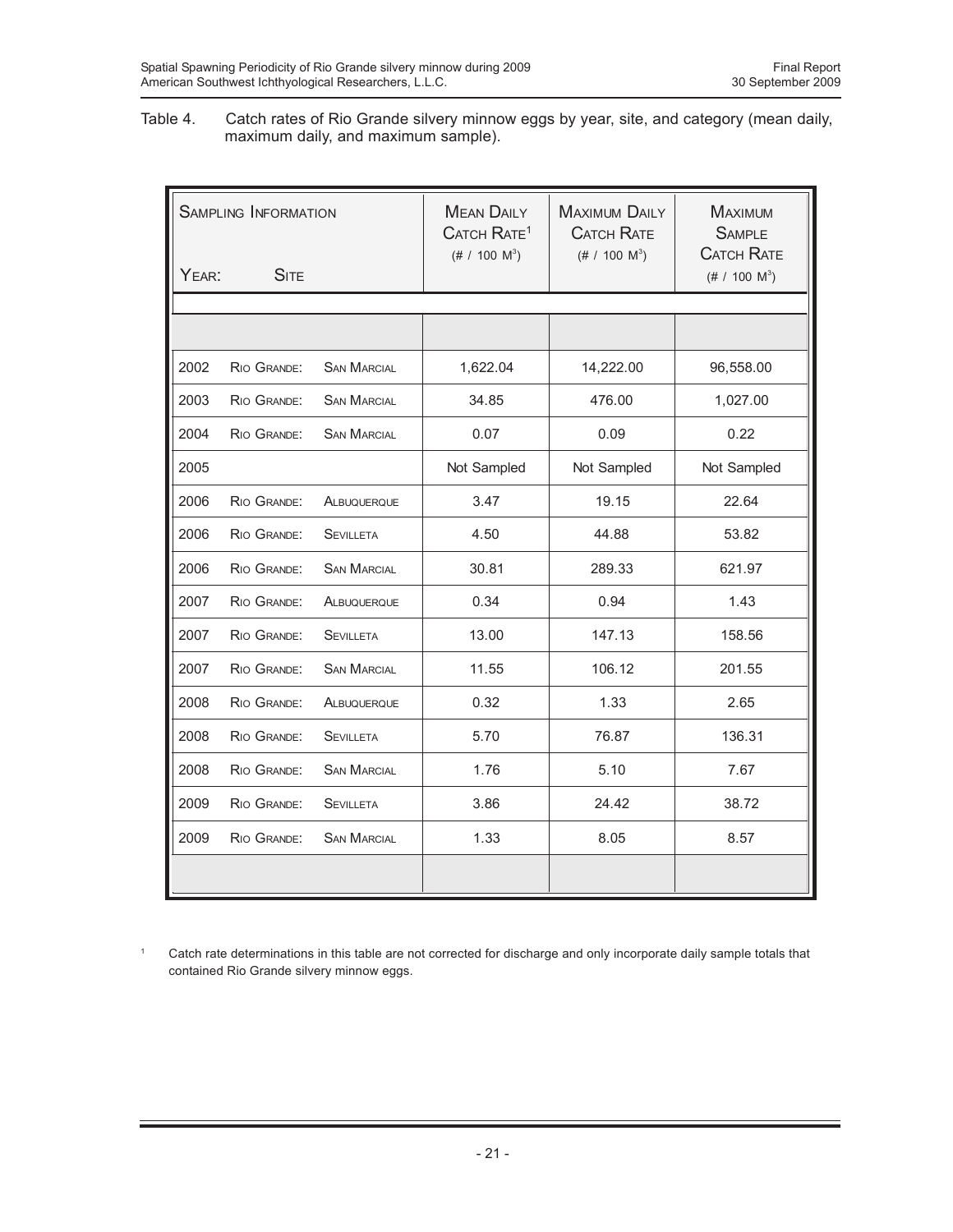

Figure 11. Mean daily discharge, mean daily egg catch rate, and mean daily water temperature during the 2001-2003 Rio Grande silvery minnow spawning periodicity study periods at San Marcial. Note that the Y-axis for egg catch rate is a log-scale.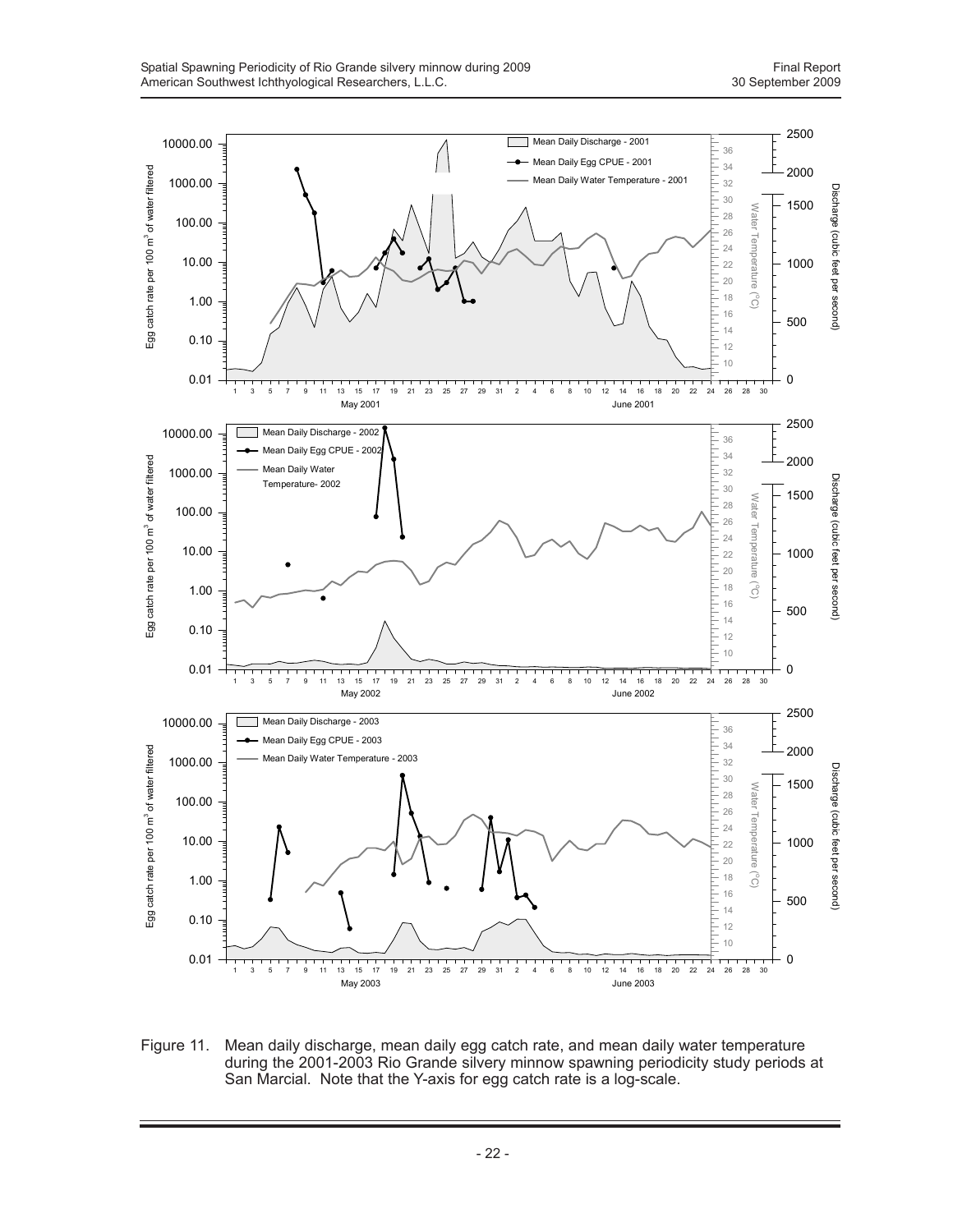

Figure 12. Mean daily discharge, mean daily egg catch rate, and mean daily water temperature during the 2004 and 2006 Rio Grande silvery minnow spawning periodicity study periods at San Marcial. Note that the Y-axis for egg catch rate is a log-scale. Sampling was not conducted in 2005.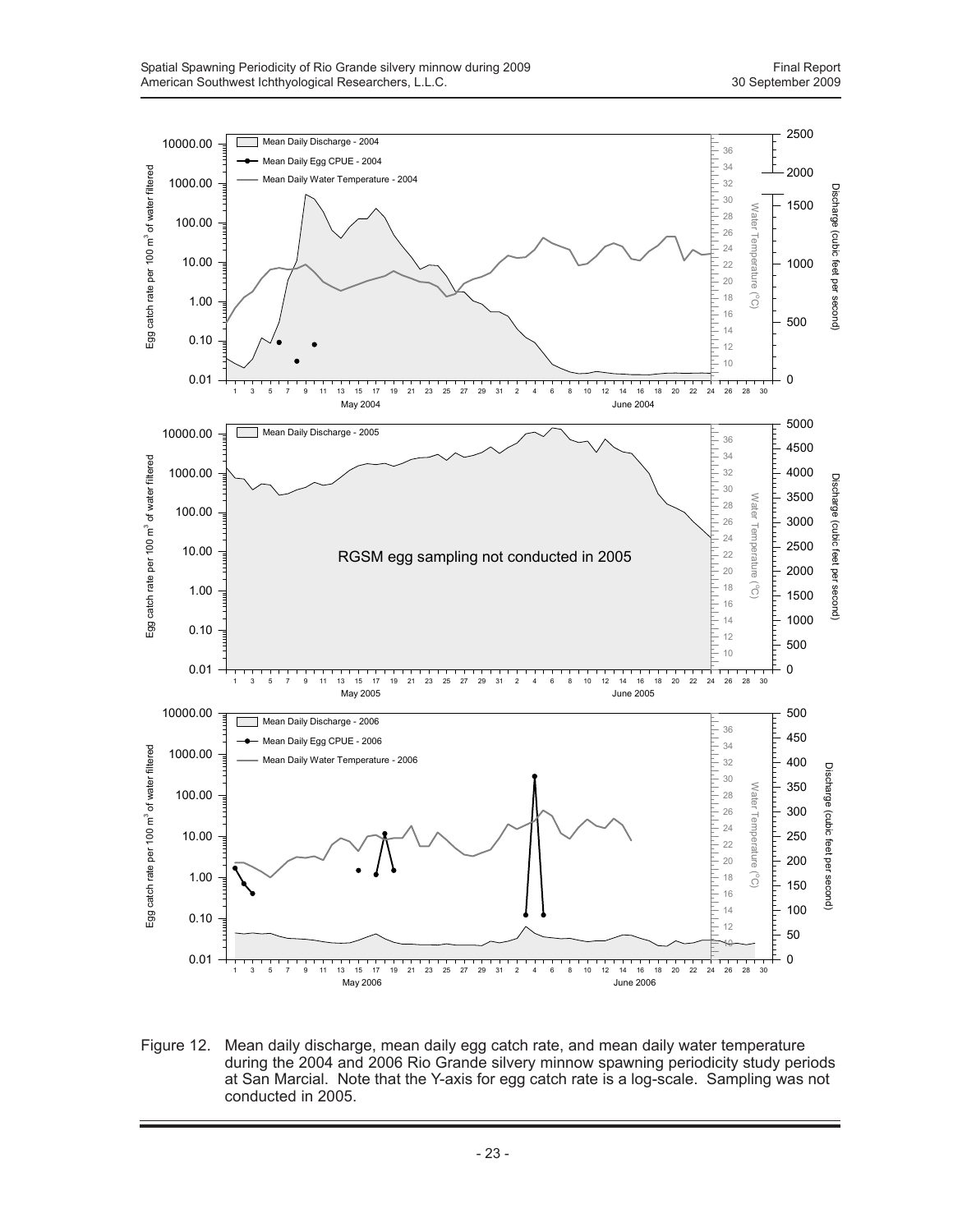

Figure 13. Mean daily discharge, mean daily egg catch rate, and mean daily water temperature during the 2007-2009 Rio Grande silvery minnow spawning periodicity study periods at San Marcial. Note that the Y-axis for egg catch rate is a log-scale.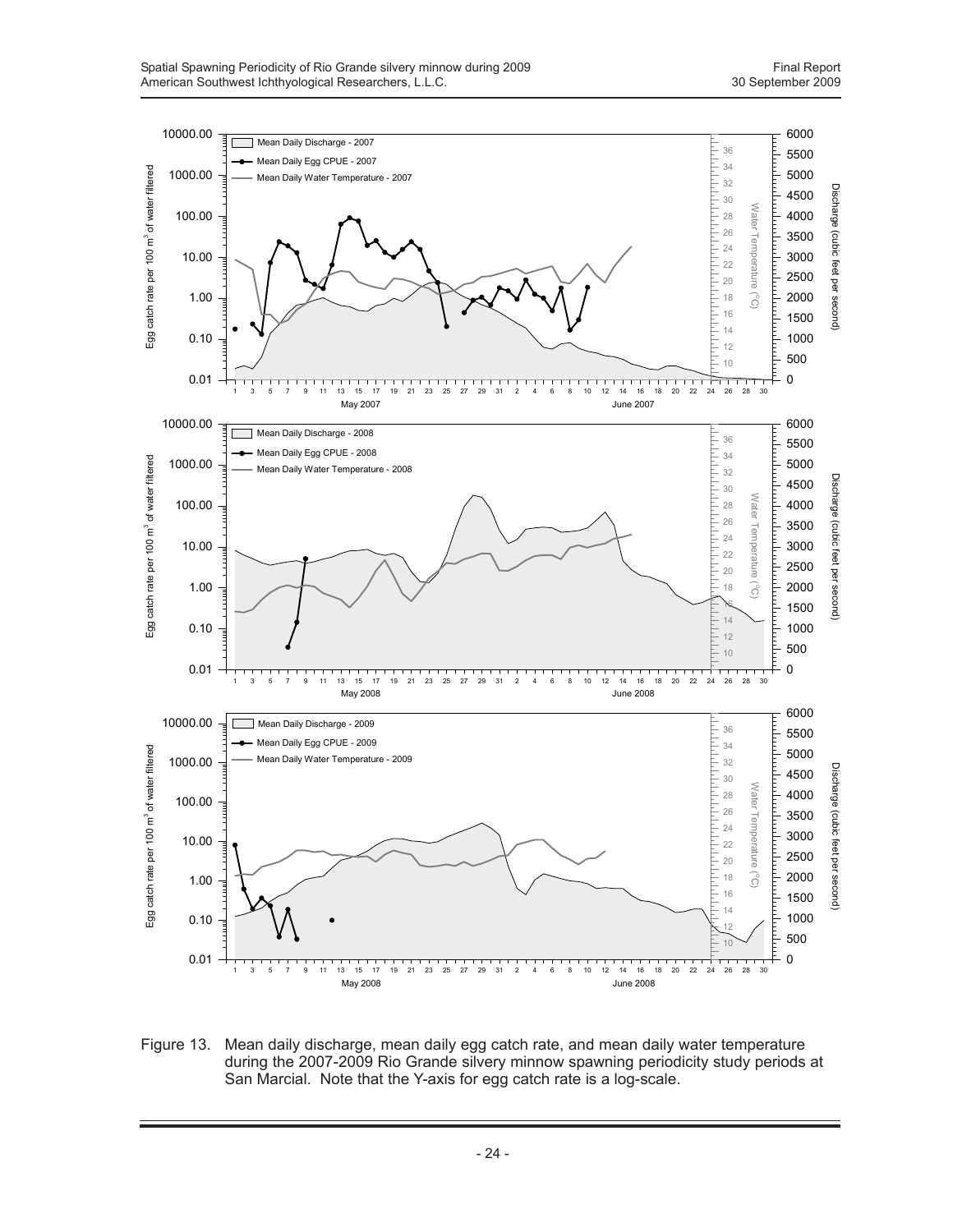the six years of the study (2002-2004, 2006-2009). The following pair-wise comparisons were significant (*p*<0.05) over the period of record (2002 vs. 2004, 2006, 2009; 2003 vs. 2007; 2006 vs. 2007; 2007 vs. 2009). The natural log-transformed mean egg catch rate (standardized for discharge) was highest in 2002 (5.86 ±0.89), followed by 2007 (4.77±0.35), 2008 (3.22±1.26), 2003 (2.89±0.51), 2009 (2.56±0.60), 2006 (1.44±0.69), and 2004 (0.96±1.26). Additional statistical analyses for the Isleta Reach were made over the period of time that data were available (2006- 2009). Analysis of reproductive output revealed a significant difference (*F*=8.68; *p*<0.0001) among mean values of catch rate (#/100m<sup>3</sup>) for the four years of the study (2006-2009) in the Isleta Reach. The following pair-wise comparisons were significant ( $p$ <0.05) over the period of record (2006 vs. 2007, 2008, 2009) in the Isleta Reach. The natural log-transformed mean egg catch rate (standardized for discharge) was highest in 2009 (4.59  $\pm$ 0.48), followed by 2008 (4.28  $\pm$ 0.43), 2007 (4.19±0.39), and 2006 (1.97±-0.40) in the Isleta Reach.

A comparison of the relationship between the October CPUE (#/100m2) mean log (ln(CPUE+1)) values of Rio Grande silvery minnow densities and natural log-transformed mean egg catch rate (standardized for discharge) at San Marcial using linear regression yielded a nonsignificant relationship (r<sup>2</sup><0.01; p=0.98) over the study period (2002-2004, 2006-2009). A comparison of the relationship between natural log-transformed mean egg catch rate (standardized for discharge) at San Marcial and maximum discharge at USGS Gauge #08330000 (Rio Grande at Albuquerque, NM) using linear regression over the same time period yielded a non-significant relationship (r<sup>2</sup>=0.01; p=0.84). Similarly, a comparison of the relationship between natural logtransformed mean egg catch rate (standardized for discharge) at San Marcial and maximum discharge at USGS Gauge #08358400 (Rio Grande Floodway at San Marcial, NM) using linear regression over the same time period also yielded a non-significant relationship ( $r^2 < 0.01$ ;  $p = 0.87$ ).

Comparison of 2001-2004 and 2006-2009 water temperatures at the study site during May and June demonstrate relatively few differences in mean daily water temperatures across this period. The minimum and maximum daily water temperatures for 2006 were somewhat lower (minimum) and higher (maximum) throughout the study period than during previous or subsequent years (Figures 14 and 15). The highest May maximum daily water temperatures during the 2001- 2004 and 2006-2009 studies were recorded in 2006 with water temperatures ranging between 25 and 32°C. Previously, the highest maximum daily water temperatures were in 2002 with the lowest maximum daily water temperatures generally in 2001 or 2004. Subsequent to 2006, the 2007 to 2009 maximum daily water temperatures were relatively lower (e.g., <24°C from 5 May until 2 June 2009). The principal reason for these patterns, besides ambient temperature, was the volume of water in the river channel during the respective study periods. The relatively high flows present in 2001, 2004, and 2007 to 2009 served to ameliorate water temperatures and minimize diel variation. Conversely, the very low flow conditions present in 2002, 2003, and 2006 typically resulted in large daily temperature fluctuations.

#### *Comparison of MEC Screens*

Comparisons of the old and new MEC screen efficiencies revealed significant differences between the screen types and also suggested differences in efficiencies based on quantity of instream debris and sampling interval. The mean volume of water sampled per interval at the lower velocity sampling location at the San Marcial site was 89.4±13.2 (N=14) compared to 129.4±13.5  $(N=14)$  at the higher velocity location at the same site for the old screen. In contrast, the mean volume of water per interval sampled at the lower velocity sampling location at the San Marcial site was 137.8 $\pm$ 14.9 (N=14) compared to 188.3 $\pm$ 11.7 (N=14) at the higher velocity location at the same site for the new screen. For the lower velocity location, *t*=5.19 and p<0.0001 for the comparison between screens and the new screen was found to be 54.1% more efficient at sampling water than was the old screen over the same time period (one hour intervals). For the higher velocity location, *t*=5.04 and p<0.0001 for the comparison between screens and the new screen was found to be 45.5% more efficient at sampling water than was the old screen over the same time period (one hour intervals). The mean volume of water sampled per interval at the sampling location at the Sevilleta site was 18.6 $\pm$ 1.39 (N=9) for the old screen compared to 22.3 $\pm$ 1.1 (N=9) for the new screen. For the Sevilleta site, *t*=3.90 and p<0.0023 for the comparison between screens and the new screen was found to be 19.9% more efficient at sampling water than was the old screen over the same time period (10 minute intervals).

We also recorded volumes of water sampled using the new and old screen MEC's for our regular two hour sets at both sampling sites. This was not a statistical comparison because of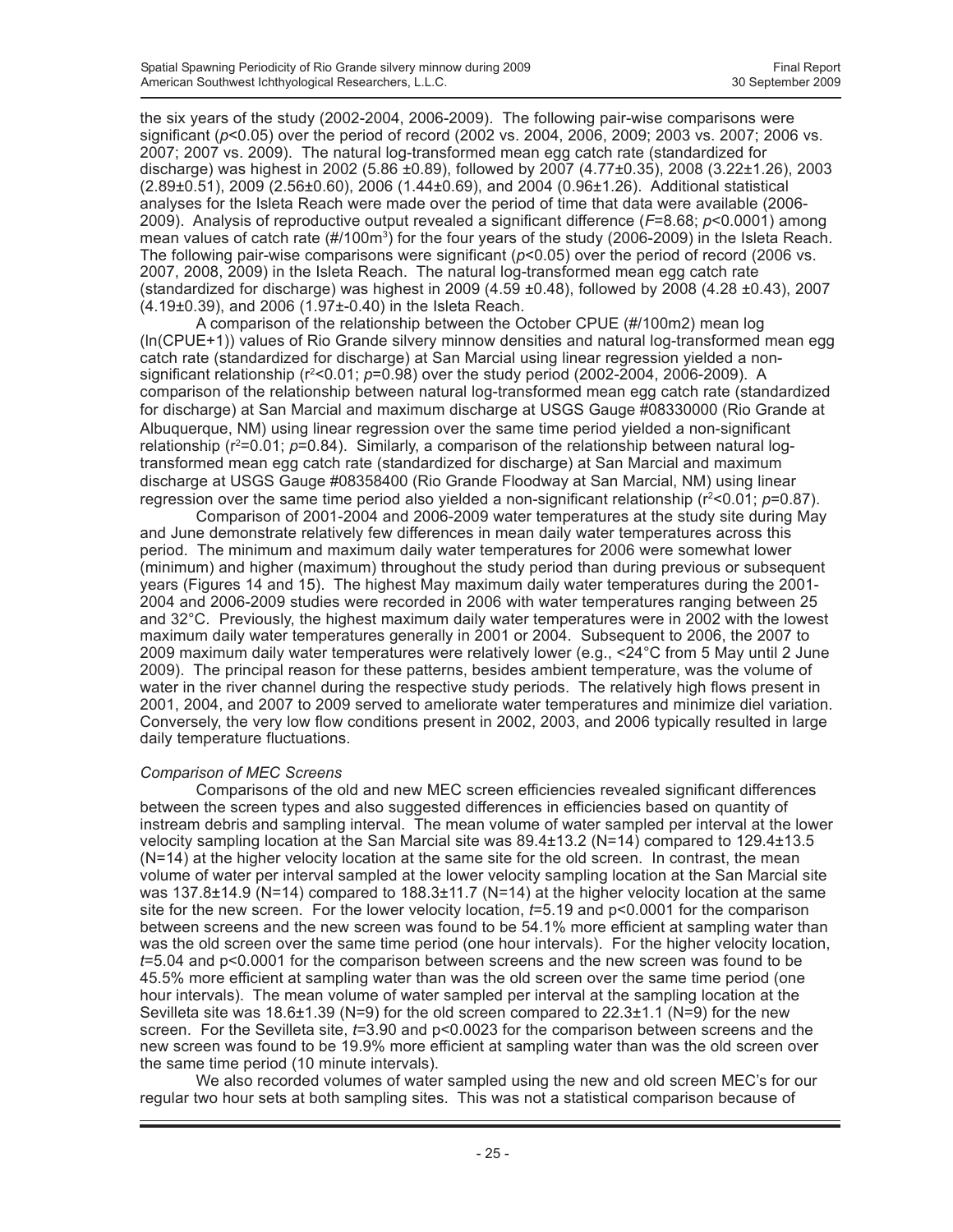

Figure 14. Annual minimum, maximum, and mean daily water temperatures at the San Marcial site during the 2001-2004 Rio Grande silvery minnow spawning periodicity study periods.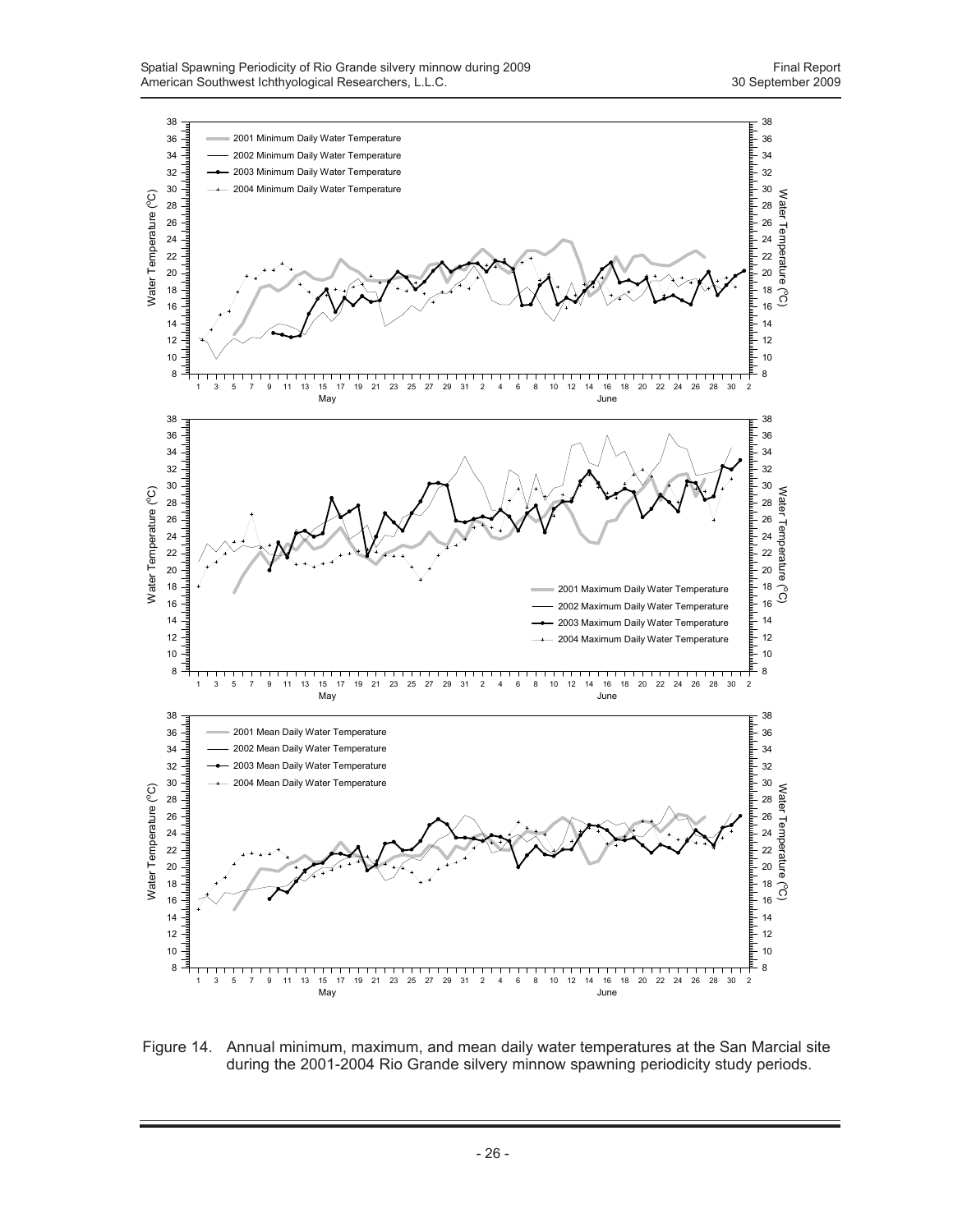

Figure 15. Annual minimum, maximum, and mean daily water temperatures at the San Marcial site during the 2006-2009 Rio Grande silvery minnow spawning periodicity study periods.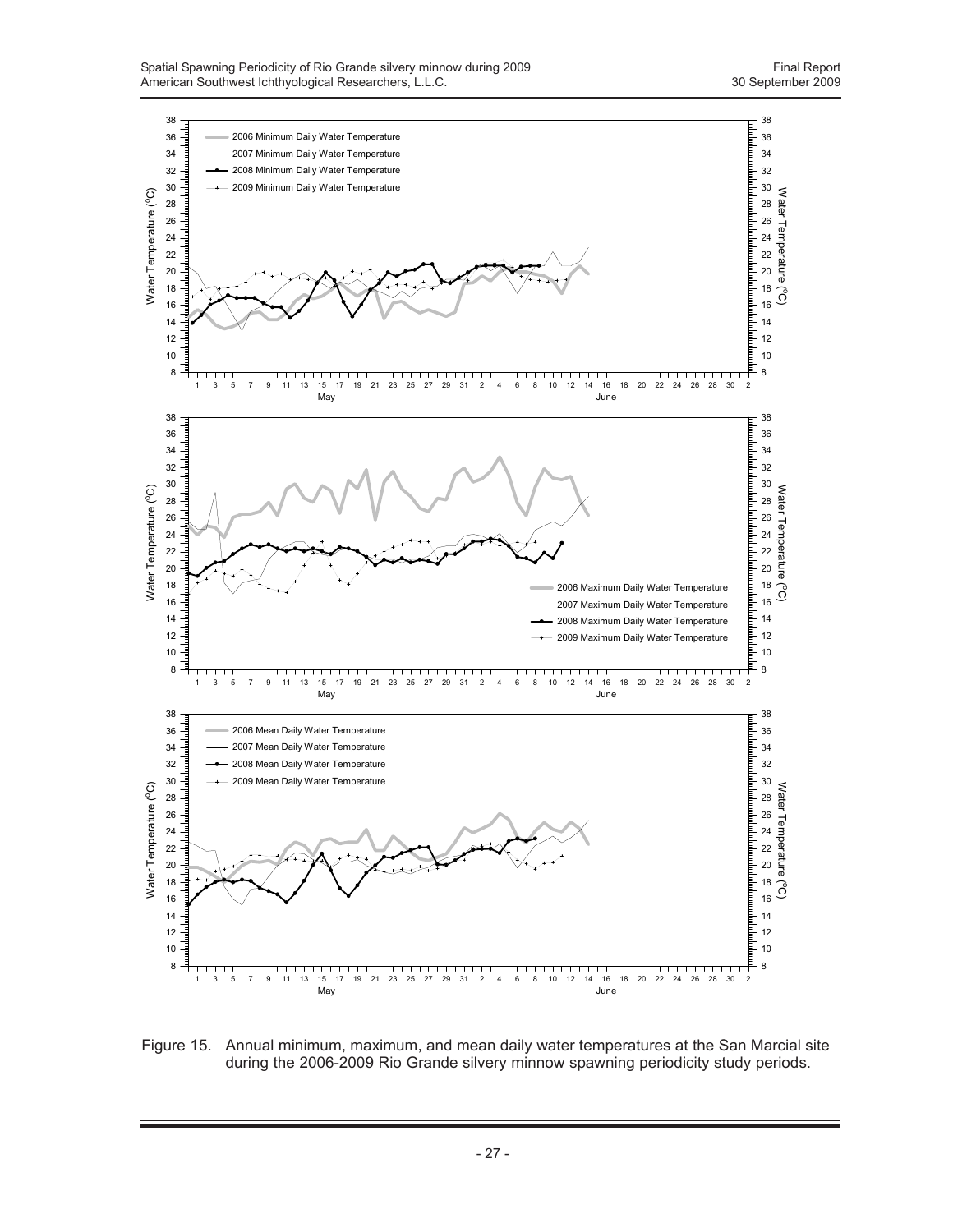known differences in water velocities among locations where the old and new screen MEC's were set in the river channel (i.e., higher velocities at the MEC sets with the new screens). The new screen MEC's (N=2) were found to sample a substantially larger amount of water than did the old screen MEC (N=1) at both sampling sites (91,270 m<sup>3</sup> vs. 27,285 m<sup>3</sup> at the Sevilleta Site and 115,090  $m<sup>3</sup>$  vs. 25,877  $m<sup>3</sup>$  at the San Marcial Site).

#### **DISCUSSION**

As rivers have become increasingly fragmented, an important factor limiting the recolonization of upstream reaches and imperiling pelagic spawning cyprinids is the downstream transport of reproductive products below barriers or displacement into highly degraded downstream riverine habitats and reservoirs (Dudley and Platania, 2007b). The potential negative impacts of damrelated modifications of flow and habitat on Great Plains stream cyprinids that employ drifting eggs and larvae as an early life history strategy have been well documented (Stanford and Ward, 1979; Cross et al., 1983; Cross et al. 1985, Cross and Moss, 1987; Winston et al., 1991; Luttrell et al., 1999; Dudley and Platania, 2007b). In the Middle Rio Grande, many of the eggs and larvae of the federally endangered Rio Grande silvery minnow are rapidly displaced downstream of diversion dams and into Elephant Butte Reservoir. The loss of this reproductive effort from upstream sources is one factor that has led to the currently imperiled state of this species. Reducing the rate of downstream transport, allowing upstream passage, and salvaging eggs destined for Elephant Butte Reservoir are all options that will, to some degree, improve the current conservation status of Rio Grande silvery minnow.

In addition to the problems created by river fragmentation, habitat simplification (caused by flow regulation, bank armoring etc.) also likely contributes to increased downstream displacement of the reproductive effort of Rio Grande silvery minnow. The closure of Cochiti Dam resulted in a greatly reduced passage of fine sediments through the Middle Rio Grande which, in turn, has contributed to channel degradation, armoring, and narrowing (Lagasse, 1985). The reduction in the number and size of low velocity mesohabitats has likely reduced egg retention in upper reaches of the Middle Rio Grande. Arroyos and backwaters have been shown to be important in the retention of eggs because their off-channel location results in low or no water velocities depending on proximity to their confluence with the mainstem river (Porter and Massong, 2004; Pease et al., 2006). Additionally, it has been suggested that nursery habitat (i.e., areas typified by shallow depths and minimal water velocities) can be constructed for Rio Grande silvery minnow in areas that are currently degraded (Massong et al., 2004). Increasing the habitat heterogeneity of the Rio Grande will likely increase retention of Rio Grande silvery minnow eggs upstream. However, successful recruitment of individuals from the larval to the juvenile stage requires an extended time period (ca. six weeks); nursery habitats should ideally be wetted throughout this critical phase of development. Extended periods of inundation during spring runoff have resulted in increased autumnal abundance of Rio Grande silvery minnow (Dudley and Platania, 2008) and this is probably caused by the improved growth and survival conditions afforded by shallow low velocity mesohabitats.

River fragmentation and habitat degradation are two factors that have contributed to the decline in the distribution and abundance of Rio Grande silvery minnow by reducing recruitment. Both processes result in the loss of eggs to downstream environments (e.g., reservoirs or irrigation networks) that harbor piscivorous nonnative fishes. River fragmentation also prevents upstream recolonization, increasing overall extinction risk. However, the relative scales at which these processes operate can be difficult to grasp. Habitat restoration must be conducted simultaneously with dam removal (or providing alternative fish passage) to ensure that the efforts of one complement the other. The likelihood of recovery success for the Rio Grande silvery minnow is greatly diminished if either activity (i.e., fish passage or habitat restoration) is not pursued fully. It is important to note that large-scale changes in current conditions (e.g., dam removal and restoration of the nature flow and sediment regime) will likely be necessary to result in large-scale improvement in the conservation status of Rio Grande silvery minnow.

Since Rio Grande silvery minnow is the only extant species of the previously discussed reproductive guild in the Middle Rio Grande, the species-specific identification of any semibuoyant egg collected during this study is unambiguous. The only other eggs that we have captured in the Middle Rio Grande during this and previous investigations that look remotely similar to those of Rio Grande silvery minnow are the eggs of common carp, *Cyprinus carpio*. Fortunately, there are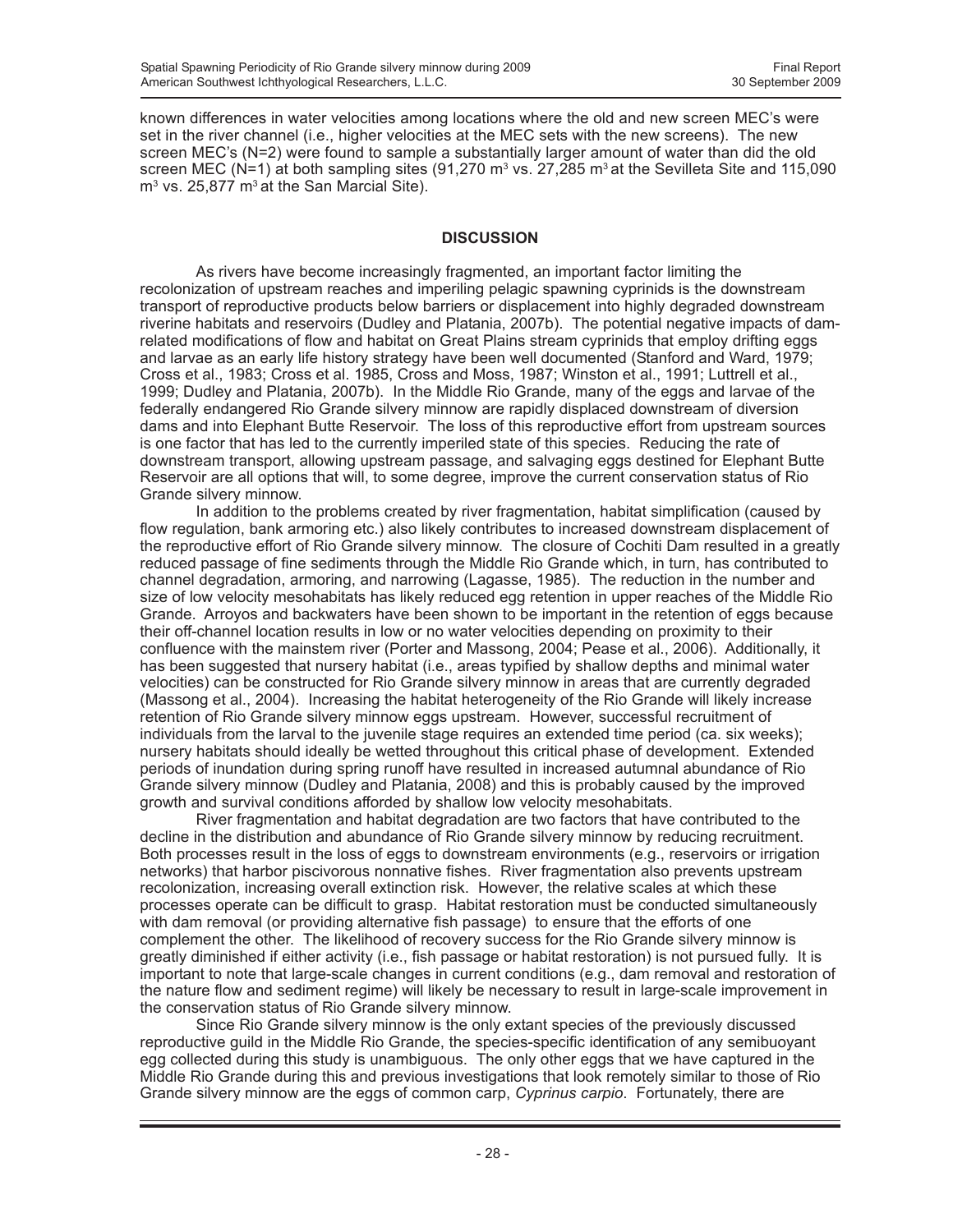numerous differences between eggs of these species that aid in identification. As the eggs of common carp are adhesive, there are usually small pieces of particulate matter attached to the chorion. Additionally, common carp eggs are smaller and more opaque than silvery minnow eggs, and the eyes of carp embryos become pigmented very early in development. Conversely, the eggs of Rio Grande silvery minnow are clear, nonadhesive, smooth, large, and the embryos lack discernible pigment.

 Spawning of Rio Grande silvery minnow and other members in its reproductive guild (Platania and Altenbach, 1998) appears to be triggered by specific environmental cues. These fishes exhibited a strong positive correlation between flow and spawning. The peak spawning event by Rio Grande silvery minnow generally occurs soon after the initiation of runoff (often during the first two weeks of May). Egg catch rates in the Pecos River and Rio Grande appear most closely correlated with increased flow and not absolute water volume. This relationship has been observed throughout the Middle Pecos River from early-May until late-September. Spawning was closely correlated to sharp increases in flow from local rainstorms and egg catch rates would drop as soon as flows began to drop. This sequential pattern (increased flow, increased spawning, decreased flow, decreased spawning) occurred throughout the summer in the Pecos River, NM. By late-September, the association between spawning and flow was minimal, indicating the end of the reproductive season for the five members of the reproductive guild that occupy the Pecos River.

Downstream displacement of drifting fish eggs and larvae in aquatic ecosystems pose a unique challenge for resource managers. While the simplest solution would appear to be collecting eggs from downstream localities and transporting them to rearing facilities, this method has only short term importance. Additionally, the capture of eggs using current techniques and levels of effort will result in the collection of only a minuscule fraction of the total reproductive effort that is destined for Elephant Butte Reservoir. The ability to efficiently sample 1% of the entire volume of water that carries these reproductive propagules would require a substantial effort.

Efforts were made in 2009 to estimate the number of eggs transported downstream of each sampling site based on the total number of eggs collected, volume of water sampled, volume of water available to be sampled, and duration of sampling. This approach required several simplifying assumptions including 1) eggs were approximately evenly distributed within the volume of water passing the sampling site, 2) eggs collected during a six hour period of sampling in a given day approximately represented the rate at which eggs were transported downstream of the site during that day, and 3) the volume of water at the nearest upstream USGS station approximately represented the volume of water passing the sampling the site. Even with modest violations of these assumptions, the number of eggs estimated to be transported downstream of sampling sites would still likely be quite high (i.e., several million over the course of the 2009 study). These results indicate a substantial downstream transport of drifting eggs at the two sampling sites in the Middle Rio Grande despite the seemingly low numbers collected in individual MECs.

Population trends lend support to the observation that substantial numbers of eggs (and presumably larvae) are being transported downstream every year. In 2009, large numbers of larval Rio Grande silvery minnow were collected along the shoreline in MECs several weeks following the peak spawning events (unpubl. data). In support of these observations, the highest densities of juvenile Rio Grande silvery minnow are most frequently found in the southern reaches of the Middle Rio Grande (Dudley and Platania, 2009). Recent population monitoring surveys (September 2009) show the vast majority (73.4%) of the population is located in the San Acacia Reach.

Despite the seemingly large number of Rio Grande silvery minnow propagules transported downstream every year, some portion do remain upstream. It is likely that the proportion of individuals retained and successfully recruited upstream is related to the complexity of instream habitat conditions and the availability of nursery habitat. Years with elevated and extended spring runoff conditions appear to create the favorable habitat conditions required for the successful recruitment of early life stages of Rio Grande silvery minnow (Dudley and Platania, 2009).

Additional effort was expended in 2009 to determine the sampling efficiencies of two screen types (old and new) with the goal of ultimately increasing the volume of water sampled over the same time interval. The new screen was found to be more efficient (range=19.9% to 54.1%) than the old screen for all tests at the two sampling sites. While differences in sampling efficiencies between screens were similar at the San Marcial site at relatively lower and higher velocities, the sampling efficiency differences were not as pronounced at the Sevilleta site. It is possible that some combination of the more frequent sampling intervals and relatively lower amount of instream debris at the Sevilleta site accounted for these differences. Also, more frequent sampling intervals ensured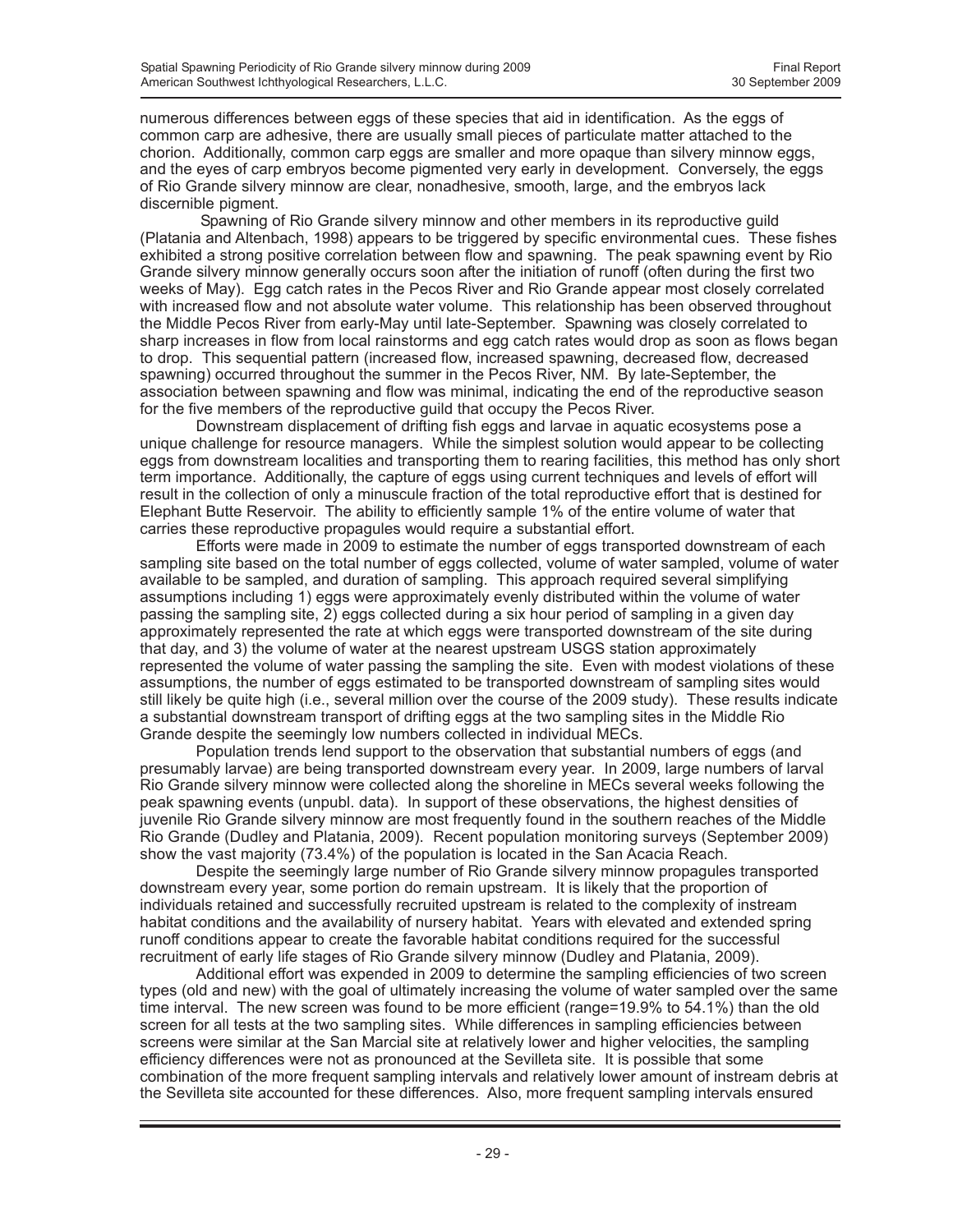that differences in water velocities during the day were minimized between matched pairs; coefficients of variation were notably higher at the San Marcial site (range=35.1 to 55.0) than at the Sevilleta site (range=14.3 to 21.6). Lower debris loads at the Sevilleta site likely contributed to the less pronounced differences between screens since the old screen didn't become clogged with debris as quickly as it did at the San Marcial site. At both sites, the new screen appeared to be more effective in sampling more water over a given time period compared to the old screen and this improvement appeared to be most pronounced when higher amounts of instream debris were present in the river. We also recorded the volume of water sampled using the new and old screens during our regular two hour sets at each site and found that the new screen consistently sampled more water than the old screen. However, the new screen MEC's were also consistently set in areas that had higher water velocity (i.e., farther from shore than the old screen MEC) so these results are not as indicative as those of the controlled tests.

The years with relatively higher daily egg catch rates (2001, 2002, 2003, and 2006) were generally years (with the exception of 2001) where the autumnal population of Rio Grande silvery minnow declined substantially as compared to the previous October. In contrast, the years with relatively lower daily egg catch rates (2004, 2007, 2008, and 2009) were generally years (with the exception of 2004) where the autumnal population of Rio Grande silvery minnow either increased substantially or remained stable as compared to the previous October. However, when egg catch rates for the different years were corrected for discharge and log-transformed for analysis, these apparent relationships were found to have no statistical support. Similarly, there were no significant relationships between these corrected egg catch rates and the maximum discharge at several USGS gauging stations. These preliminary findings suggest that the number of eggs produced in the river does not appear to be strongly related to either the maximum discharge (measure of spring runoff) or to the number of individuals that survive to October. It is likely that the physical conditions of the river following spawning (i.e., extended period with elevated flows vs. low flows accompanied by river drying) are much more important than the quantity of eggs in determining the success of annual recruitment. Similarly, it is likely that the number of eggs produced in a given year is related more to the population size in spring as opposed to the strength of the spring runoff. Additional years of data will hopefully further elucidate these subtle relationships and lend insight to the causal mechanisms resulting in successful recruitment of Rio Grande silvery minnow.

The low flow in May 2002 and 2003 and subsequent collecting efforts that resulted meant that a larger portion of the river was sampled during that Rio Grande silvery minnow egg collecting effort than had ever previously occurred. The 2004 Rio Grande silvery minnow population monitoring efforts continued to document the decline of this species in the Middle Rio Grande. The 2004 monthly sampling efforts produced almost 13,000 specimens during the first third of the year (January-April) of which only 103 (0.08%) were Rio Grande silvery minnow. At least 22 of the 103 silvery minnow collected during this period were hatchery fish that had been stocked in the river. Rio Grande silvery minnow collected during this period were members of the cohort capable of spawning in 2004. Given the extremely low numbers of adult silvery minnow present in pre-spawning 2004 samples, it is not surprising that the catch rate of Rio Grande silvery minnow propagules was markedly lower in 2004 than during any of the previous egg collection activities.

Despite the apparently low number of propagules in 2004, there was an improved spring runoff (as compared with 2002 or 2003) and populations increased notably by October of 2004. Populations continued to rebound notably during 2005 and maintained relatively high levels (as compared to 2002-2003) from 2005-2008 (Dudley and Platania, 2009). The 2008 population monitoring effort during October yielded 868 Rio Grande silvery minnow that comprised 23% of the total fish catch. Those values were notably higher than those recorded from 2000-2004. The high snow pack runoff and elevated discharge that stimulates spawning by Rio Grande silvery minnow resulted in a modest spawning effort during the 2009 study period. Summer monsoonal rainstorms that began in late June and early July contributed considerable water to the Middle Rio Grande and helped maintain flow throughout the study area. However, the effect of these storms (and elevated discharges) on Rio Grande silvery minnow reproduction was not quantified because the study was terminated on 12 June 2009. Rio Grande silvery minnow appear to have had another good year for spawning and recruitment in 2009, which could translate into increased numbers of reproductively capable females available to spawn in the spring of 2010.

While the population of Rio Grande silvery minnow appears to have stabilized since 2007, the lack of an adequately high spring runoff (high magnitude over an extended duration) combined with summer drying could result in a rapid decline to pre-2005 population levels. The loss of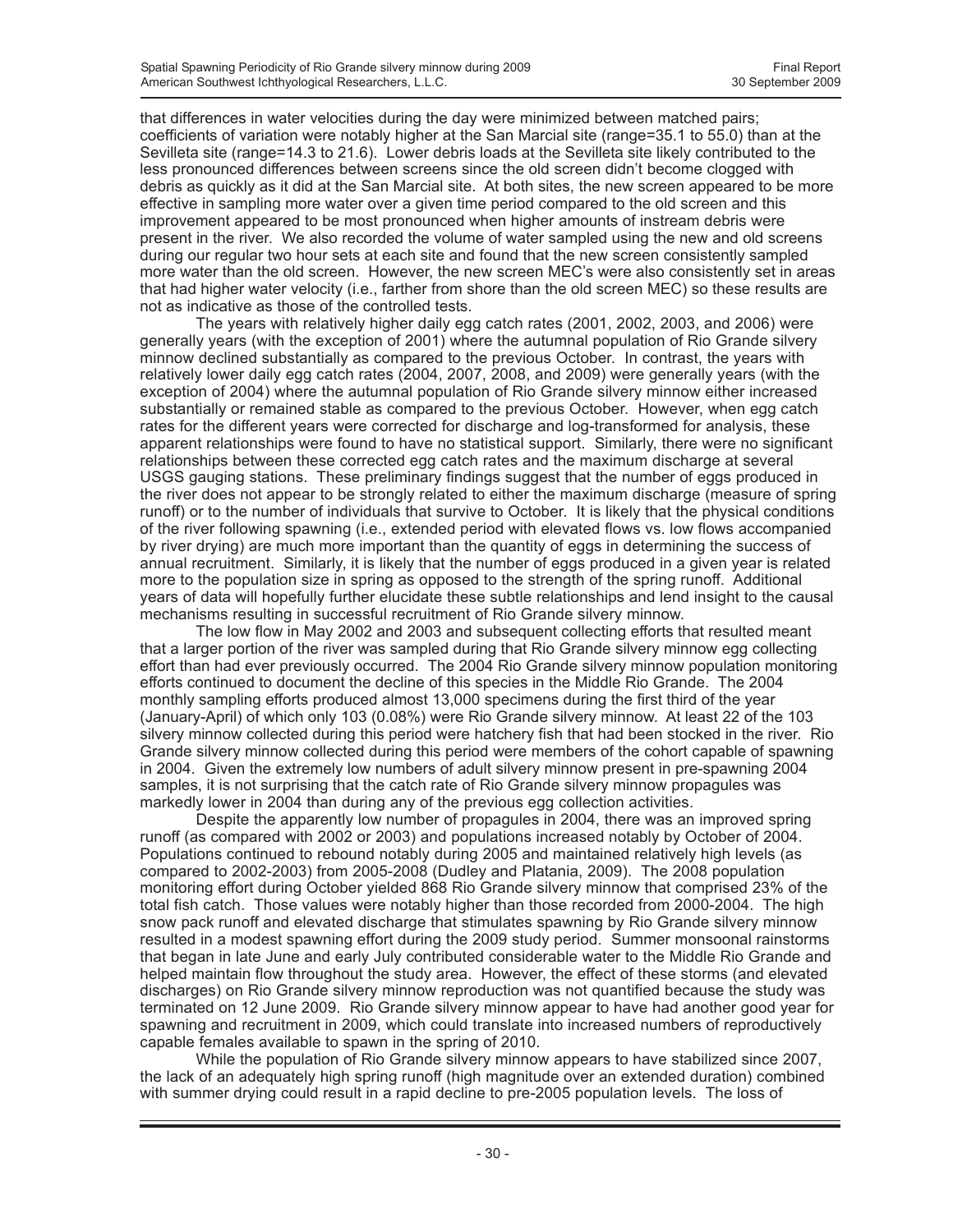individuals from downstream reaches during river drying events is particularly problematic as these are the areas that most frequently and consistently support the highest densities of Rio Grande silvery minnow (except in years immediately following downstream drying). The future conservation status of Rio Grande silvery minnow appears dependent on ensuring adequate flow and habitat conditions during the spawning and early recruitment phases of this species while also allowing upstream recolonization by individuals transported downstream.

### **ACKNOWLEDGMENTS**

Numerous people from a variety of state and federal agencies collaborated to make this project possible. We thank Adam L. Barkalow (ASIR), W. Howard Brandenburg (ASIR), Michael A. Farrington (ASIR), Jennifer L. Hester (ASIR), Trevor J. Krabbenhoft (UNM), and Lee E. Renfro (ASIR) for assistance with undertaking the field work (egg collecting phase) portion. Alexandra M. Snyder (Museum of Southwestern Biology, UNM) assisted in transferring eggs for genetic analysis. This study was funded by the Middle Rio Grande Endangered Species Collaborative Program through a contract administered by the U. S. Bureau of Reclamation, Projects Office, Albuquerque, New Mexico. Gary L. Dean (USBR) assisted with this project on several levels, including assuming contract administration for the USBR.

### **LITERATURE CITED**

- Altenbach, C. S., Dudley, R. K., and S. P. Platania. 2000. A new device for collection drifting semibuoyant fish eggs. Transactions of the American Fisheries Society 129:296-300.
- Bestgen, K. R., and S. P. Platania. 1990. Extirpation and notes on the life history of Notropis simus simus and Notropis orca (Cypriniformes: Cyprinidae) from the Rio Grande, New Mexico. Occasional Papers of the Museum of Southwestern Biology 6:1-8.
- Bestgen, K. R., and S. P. Platania. 1991. Status and conservation of the Rio Grande silvery minnow, Hybognathus amarus. Southwestern Naturalist 36:225-232.
- Cross, F. B., and R. E. Moss. 1987. Historic changes in fish communities and aquatic habitats in plains streams of Kansas, p. 155-165. In: Community and evolutionary ecology of North American stream fishes. W. J. Matthews and D. C. Heins (eds.). University of Oklahoma Press, Norman, Oklahoma.
- Cross, F. B., O. T. Gorman, and S. G. Haslouer. 1983. The Red River shiner, Notropis bairdi, in Kansas with notes on depletion of its Arkansas River cognate, Notropis girardi. Transactions of the Kansas Academy of Science 86:93-98.
- Cross, F. B., R. E. Moss, and J. T. Collins. 1985. Assessment of dewatering impacts on stream fisheries in the Arkansas and Cimarron rivers. University of Kansas Natural History Museum, Lawrence, Kansas.
- Dudley, R. K., and S. P. Platania. 1999. 1997 population monitoring of Rio Grande silvery minnow. Submitted to the U.S. Bureau of Reclamation, Albuquerque, New Mexico.
- Dudley, R. K., and S. P. Platania. 2000. 1999 population monitoring of Rio Grande silvery minnow. Submitted to the U.S. Bureau of Reclamation, Albuquerque, New Mexico.
- Dudley, R. K., and S. P. Platania. 2001. 2000 population monitoring of Rio Grande silvery minnow. Submitted to the U.S. Bureau of Reclamation, Albuquerque, New Mexico.
- Dudley, R. K., and S. P. Platania. 2002. 2001 population monitoring of Rio Grande silvery minnow. Submitted to the U.S. Bureau of Reclamation, Albuquerque, New Mexico.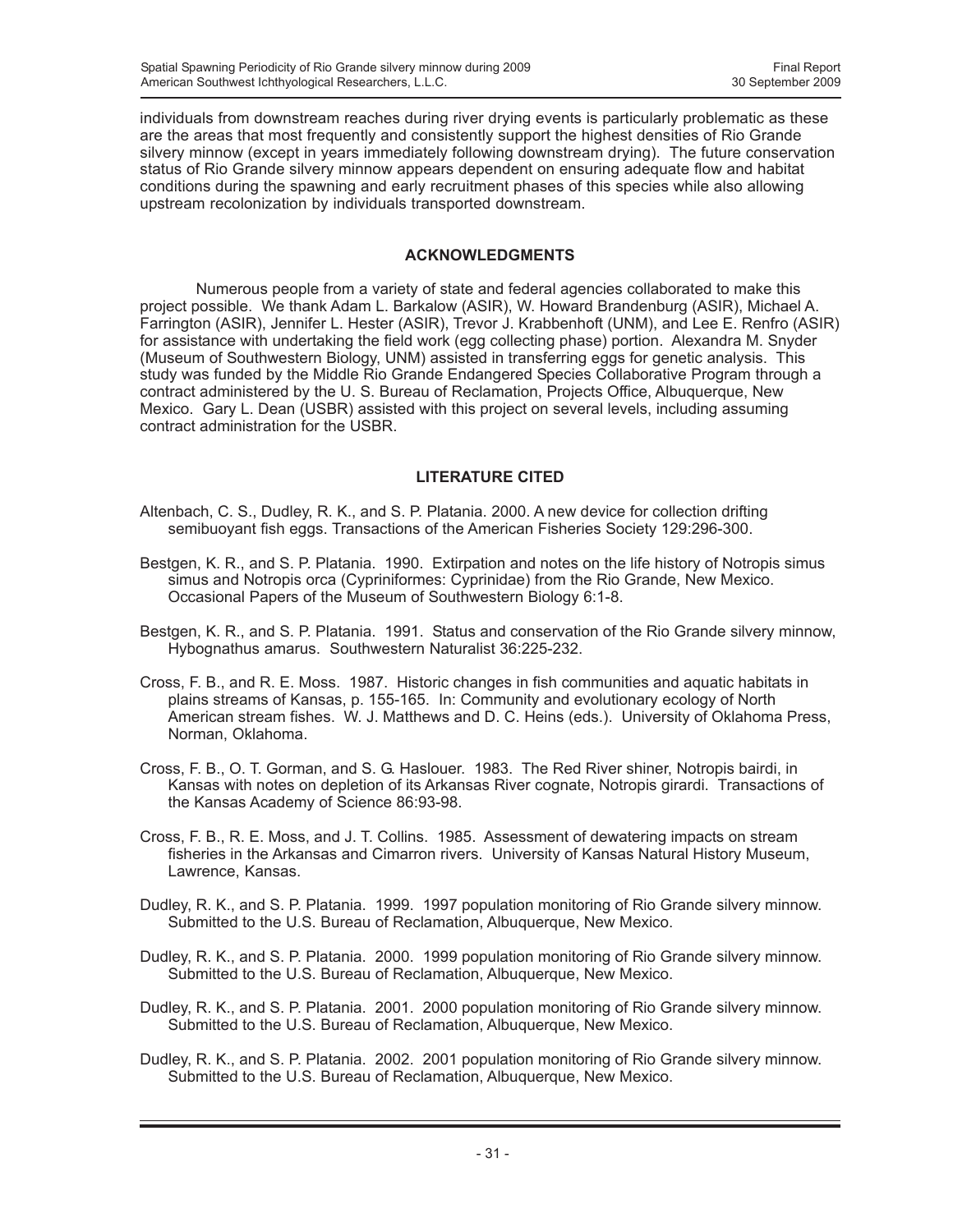- Dudley, R. K. and S. P. Platania. 2007a. Rio Grande silvery minnow population monitoring program results from October 2005 to October 2006. Submitted to the U.S. Bureau of Reclamation, Albuquerque, New Mexico.
- Dudley, R. K., and S. P. Platania. 2007b. Flow regulation and fragmentation imperil pelagicspawning riverine fishes. Ecological Applications 17: 2074-2086.
- Dudley, R. K. and S. P. Platania. 2008. Rio Grande silvery minnow population monitoring program results from December 2006 to October 2007. Submitted to the U.S. Bureau of Reclamation, Albuquerque, New Mexico.
- Dudley, R. K. and S. P. Platania. 2009. Rio Grande silvery minnow population monitoring program results from December 2007 to October 2008. Submitted to the U.S. Bureau of Reclamation, Albuquerque, New Mexico.
- Dudley, R. K., S. J. Gottlieb, and S. P. Platania. 2003. 2002 population monitoring of Rio Grande silvery minnow. Submitted to the U.S. Bureau of Reclamation, Albuquerque, New Mexico.
- Dudley, R. K., S. P. Platania, and S. J. Gottlieb. 2004. Rio Grande silvery minnow population monitoring program results from 2003. Submitted to the U.S. Bureau of Reclamation, Albuquerque, New Mexico.
- Dudley, R. K., S. P. Platania, and S. J. Gottlieb. 2005. Rio Grande silvery minnow population monitoring program results from 2004. Submitted to the U.S. Bureau of Reclamation, Albuquerque, New Mexico.
- Gold, R. L., and L. P. Denis. 1985. National water summary: New Mexico surface-water resources. U.S. Geological Survey Water-Supply Paper 2300:341-346.
- Lagasse, P. F. 1985. An assessment of the response of the Rio Grande to dam construction--Cochiti to Isleta reach. A technical report for the U.S. Army Engineer District, Albuquerque, Corps of Engineers, Albuquerque, New Mexico.
- Luttrell, G. A., A. A. Echelle, W. L. Fisher, and D. J. Eisenhour. 1999. Declining status of two species of the Macrhybopsis aestivalis complex (Teleostei: Cyprinidae) in the Arkansas River Basin and related effects of reservoirs as barriers to dispersal. Copeia 1999:981-989.
- Massong, T. M., M. D. Porter, and T. Bauer. 2004. Design improvements for constructed Rio Grande silvery minnow nursery habitat. Submitted to the U.S. Bureau of Reclamation, Albuquerque, New Mexico.
- Pease, A. A. 2006. Habitat and resource use by larval and juvenile fishes in an arid-land river (Rio Grande, New Mexico). Freshwater Biology 51:475-486.
- Platania, S. P. 1991. Fishes of the Rio Chama and Upper Rio Grande, New Mexico, with preliminary comments on their longitudinal distribution. Southwestern Naturalist 36:186-193.
- Platania, S. P., and C. S. Altenbach. 1998. Reproductive strategies and egg types of seven Rio Grande Basin cyprinids. Copeia 1998:559-569.
- Platania, S. P., and R. K. Dudley. 2000. Spatial spawning periodicity of Rio Grande silvery minnow, during 1999. Submitted to the U.S. Bureau of Reclamation, Albuquerque, New Mexico.
- Platania, S. P., and R. K. Dudley. 2002. Spawning periodicity of Rio Grande silvery minnow, *Hybognathus amarus*, during 2001. Submitted to the U.S. Bureau of Reclamation, Albuquerque, New Mexico.